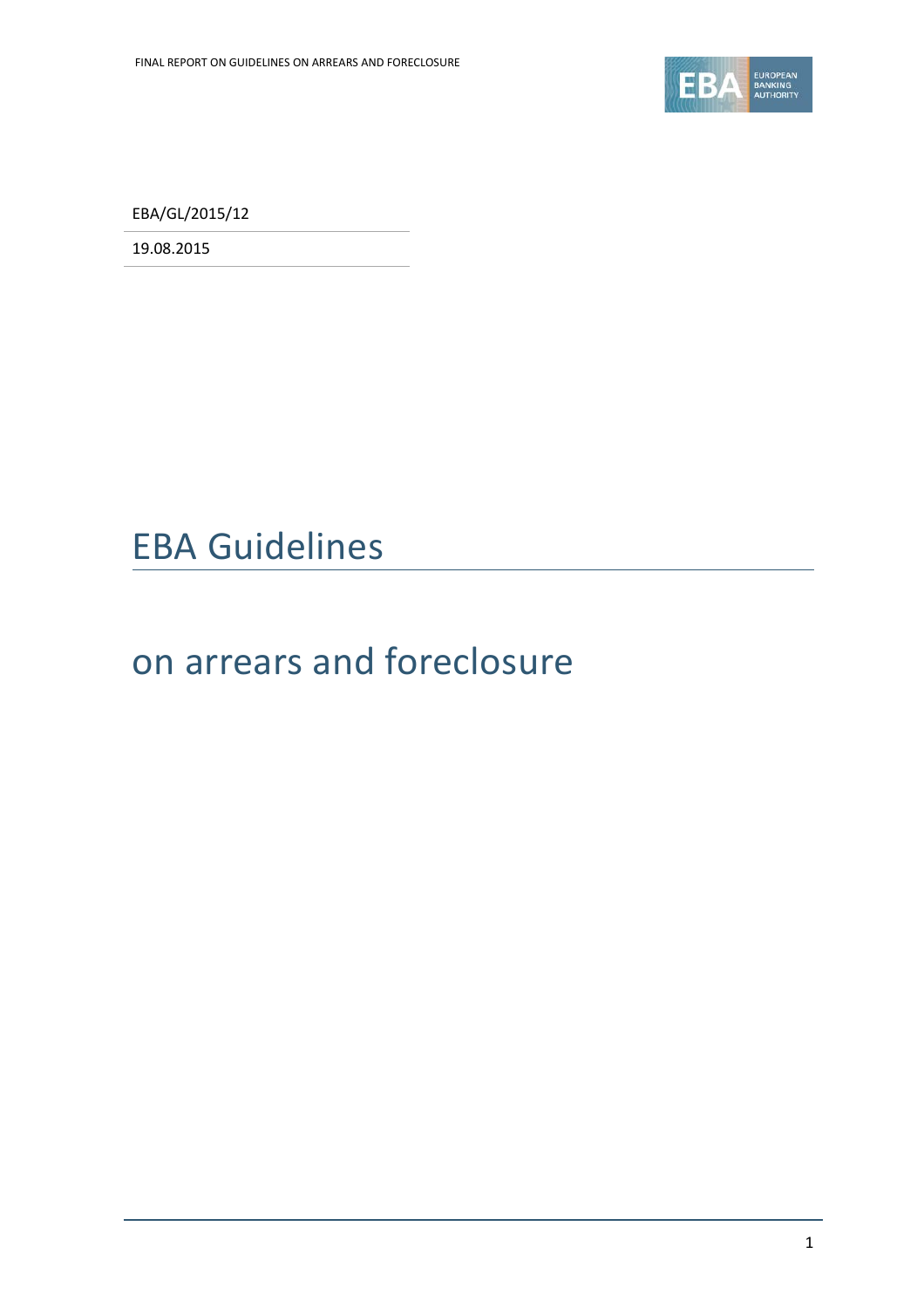

# Section 1 - Compliance and reporting obligations

## Status of these guidelines

- 1. This document contains guidelines issued pursuant to Article 16 of Regulation (EU) No [1](#page-1-0)093/2010<sup>1</sup>. In accordance with Article 16(3) of Regulation No 1093/2010, competent authorities and financial institutions must make every effort to comply with the guidelines.
- 2. Guidelines set the EBA view of appropriate supervisory practices within the European System of Financial Supervision or of how Union law should be applied in a particular area. Competent authorities as defined in Article 4(2) of Regulation No 1093/2010 to whom guidelines apply should comply by incorporating them into their practices as appropriate (e.g. by amending their legal framework or their supervisory processes), including where guidelines are directed primarily at institutions.

### Reporting requirements

 $\overline{a}$ 

- 3. According to Article 16(3) of Regulation (EU) No 1093/2010, competent authorities must notify the EBA as to whether they comply or intend to comply with these guidelines, or otherwise with reasons for non-compliance, by 19.10.2015. In the absence of any notification by this deadline, competent authorities will be considered by the EBA to be non-compliant. Notifications should be sent by submitting the form available on the EBA website to [compliance@eba.europa.eu](mailto:compliance@eba.europa.eu) with the reference 'EBA/GL/2015/12'. Notifications should be submitted by persons with appropriate authority to report compliance on behalf of their competent authorities. Any change in the status of compliance must also be reported to EBA.
- 4. Notifications will be published on the EBA website, in line with Article 16(3).

<span id="page-1-0"></span><sup>&</sup>lt;sup>1</sup> Regulation (EU) No 1093/2010 of the European Parliament and of the Council of 24 November 2010 establishing a European Supervisory Authority (European Banking Authority), amending Decision No 716/2009/EC and repealing Commission Decision 2009/78/EC, (OJ L 331, 15.12.2010, p.12).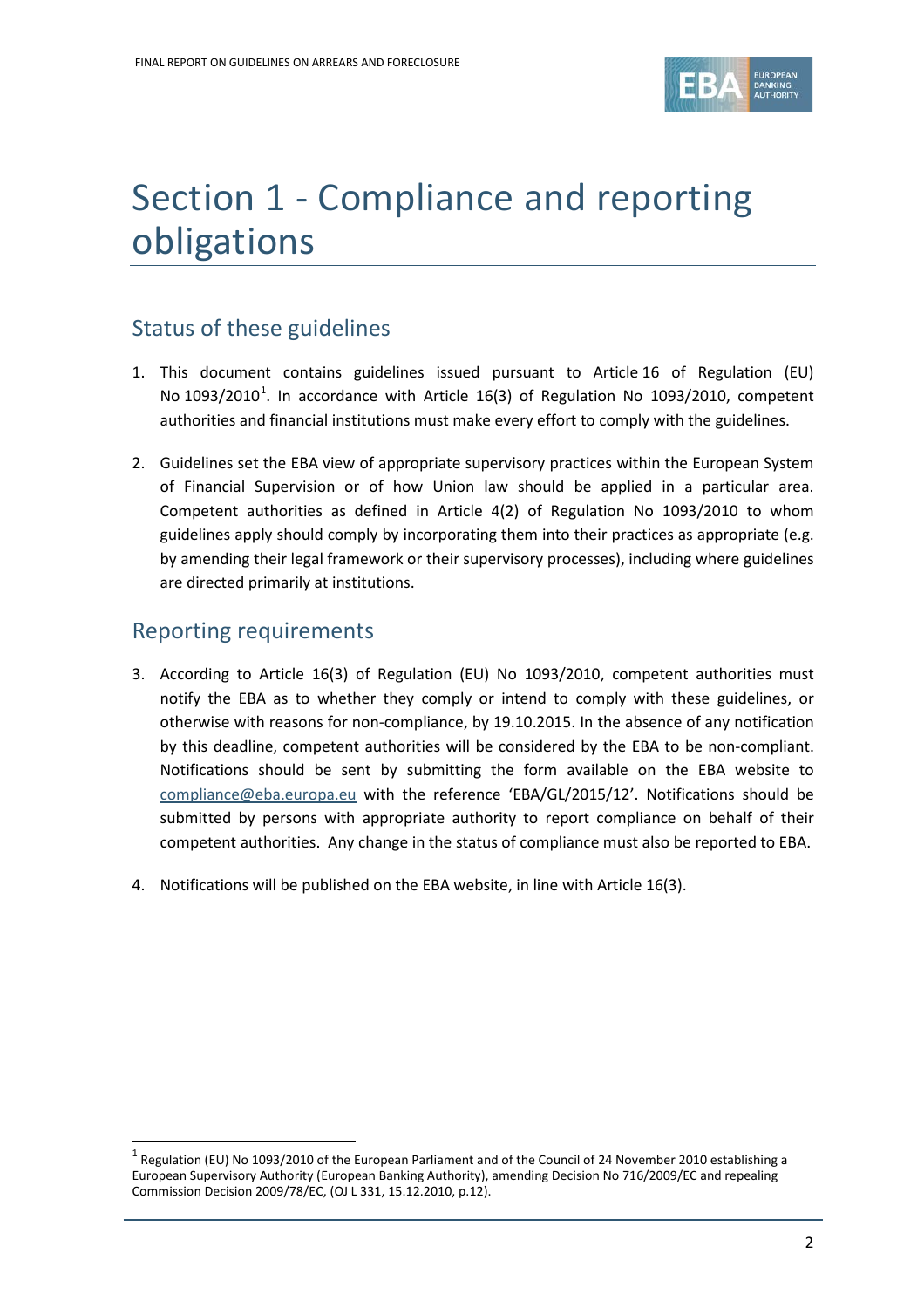

# Section 2 - Subject matter, scope and definitions

## Subject matter and scope of application

5. These guidelines provide further detail on requirements set out in Article 28 of Directive [2](#page-2-0)014/17/EU<sup>2</sup> in respect of credit agreements which fall under the scope of Article 3 of Directive 2014/17/EU*.*

### Addressees

 $\overline{a}$ 

#### **Addressees of these Guidelines**

- 6. The guidelines are addressed to:
	- a. competent authorities as defined in Article 4(2) of Regulation (EU) No 1093/2010 (EBA authority) which are also competent authorities as defined in point (22) of Article 4 of Directive 2014/17/EU. They apply to the extent that those authorities have been designated as competent for ensuring the application and enforcement of those provisions of Directive 2014/17/EU to which these guidelines relate; and
	- b. are also addressed to financial institutions as defined in Article 4(1) of Regulation (EU) No 1093/2010 which are creditors as defined in point (2) of Article 4 of Directive 2014/17/EU.

#### **Addressees of information requirements**

- 7. Irrespective of whether or not an EBA authority is addressed under paragraph 6(a), where a Member State has designated more than one authority in accordance with Article 5 of Directive 2014/17/EU and one of them is not an EBA authority, the EBA authority designated under that Article should, without prejudice to national arrangements adopted under Article 5 (3) MCD:
	- a. inform without delay the other designated authority of these guidelines and their date of application;
	- b. ask that authority in writing to consider applying the guidelines;

<span id="page-2-0"></span> $2$  Directive 2014/17/EU of the European Parliament and of the Council of 4 February 2014 on credit agreements for consumers relating to residential immovable property and amending Directives 2008/48/EC and 2013/36/EU and Regulation (EU) No 1093/2010 (OJ L 60, 28.02.2014, p.34).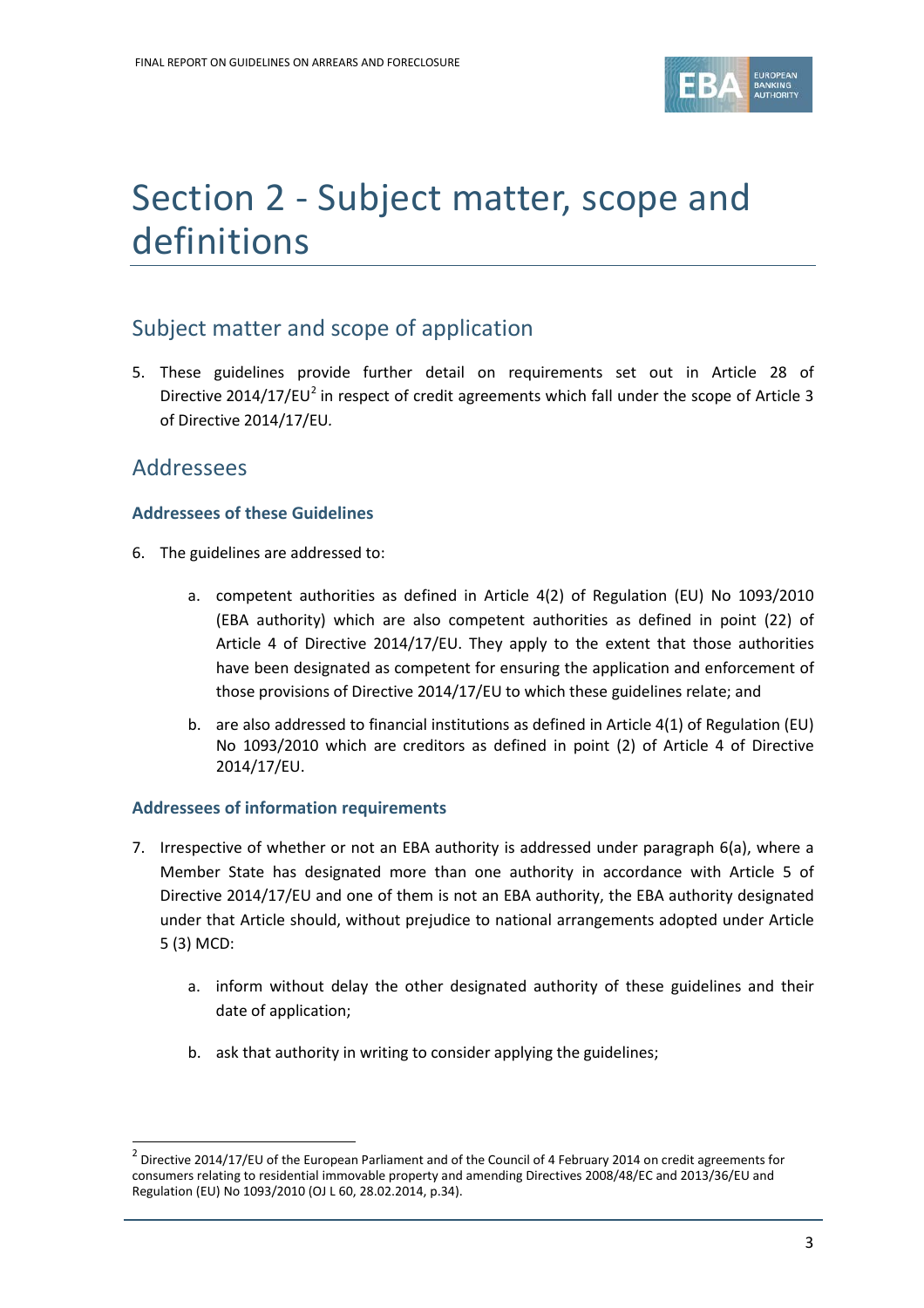

- c. ask that authority in writing to inform either the EBA or the EBA authority within two months of the notification under subparagraph (a) whether it applies or intends to apply these guidelines; and
- d. where applicable, forward without delay to the EBA the information received under subparagraph (c).

### Definitions

8. Terms used and defined in Directive 2014/17/EU have the same meaning in the guidelines.

### **Outsourcing**

9. In cases where the activity of the creditor is in whole or in parts outsourced to third parties, or carried out by another entity in other ways, creditors should ensure that in doing so, that they comply with the requirements established in the CEBS Guidelines on outsourcing.<sup>[3](#page-3-0)</sup> This includes, in particular, CEBS Guideline 2, which provides that "the ultimate responsibility for the proper management of the risks associated with outsourcing or the outsourced activities lies with an outsourcing institution's senior management".

 $\overline{a}$ 

<span id="page-3-0"></span><sup>3</sup> See CEBS (2006), *Guidelines on outsourcing*, at

<https://www.eba.europa.eu/documents/10180/104404/GL02OutsourcingGuidelines.pdf.pdf>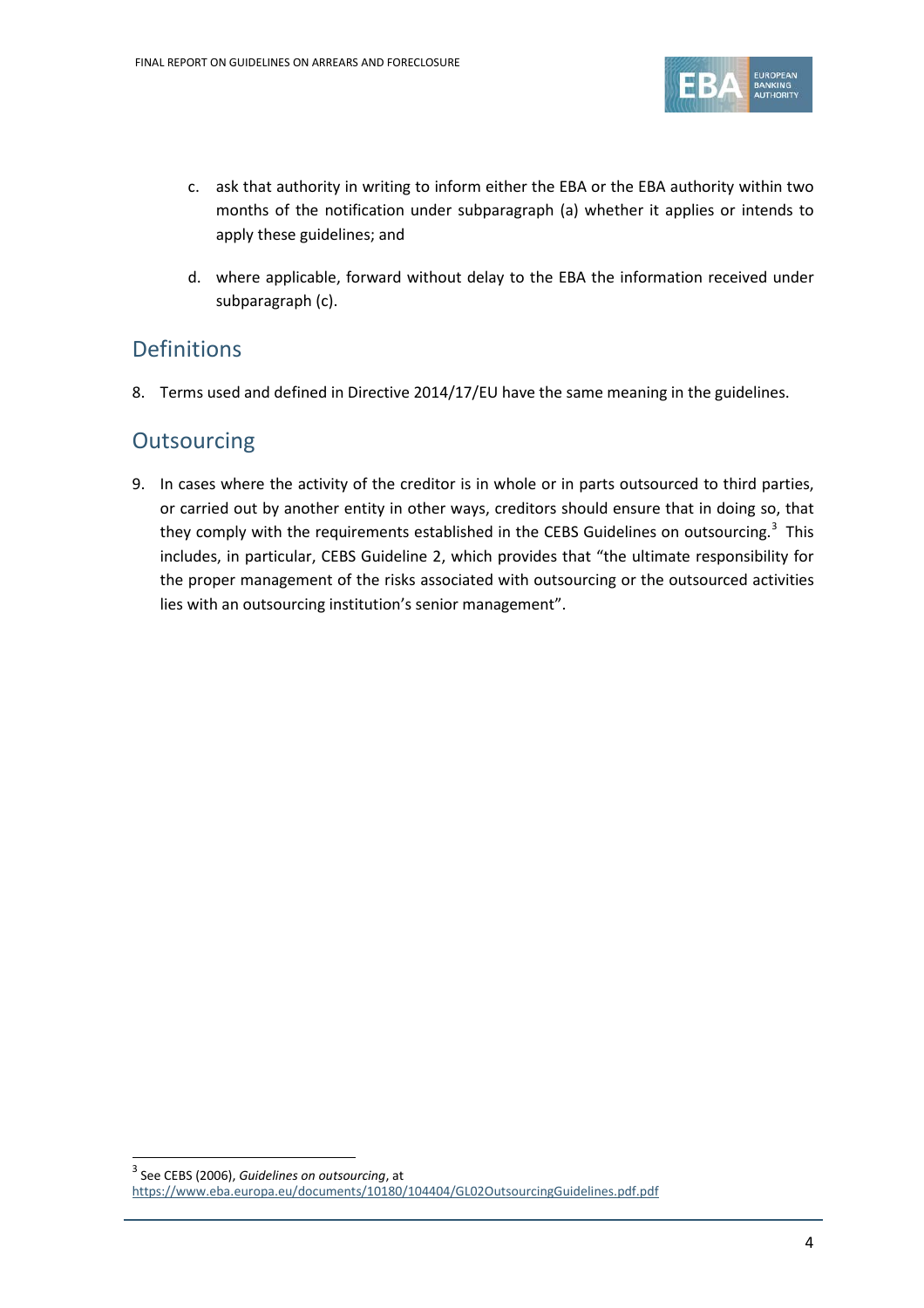

# Section 3 - Implementation

# Date of application

10. These guidelines apply from 21 March 2016, except that the information requirements referred to in paragraph 7 apply from [publication date in the official languages + 1 day].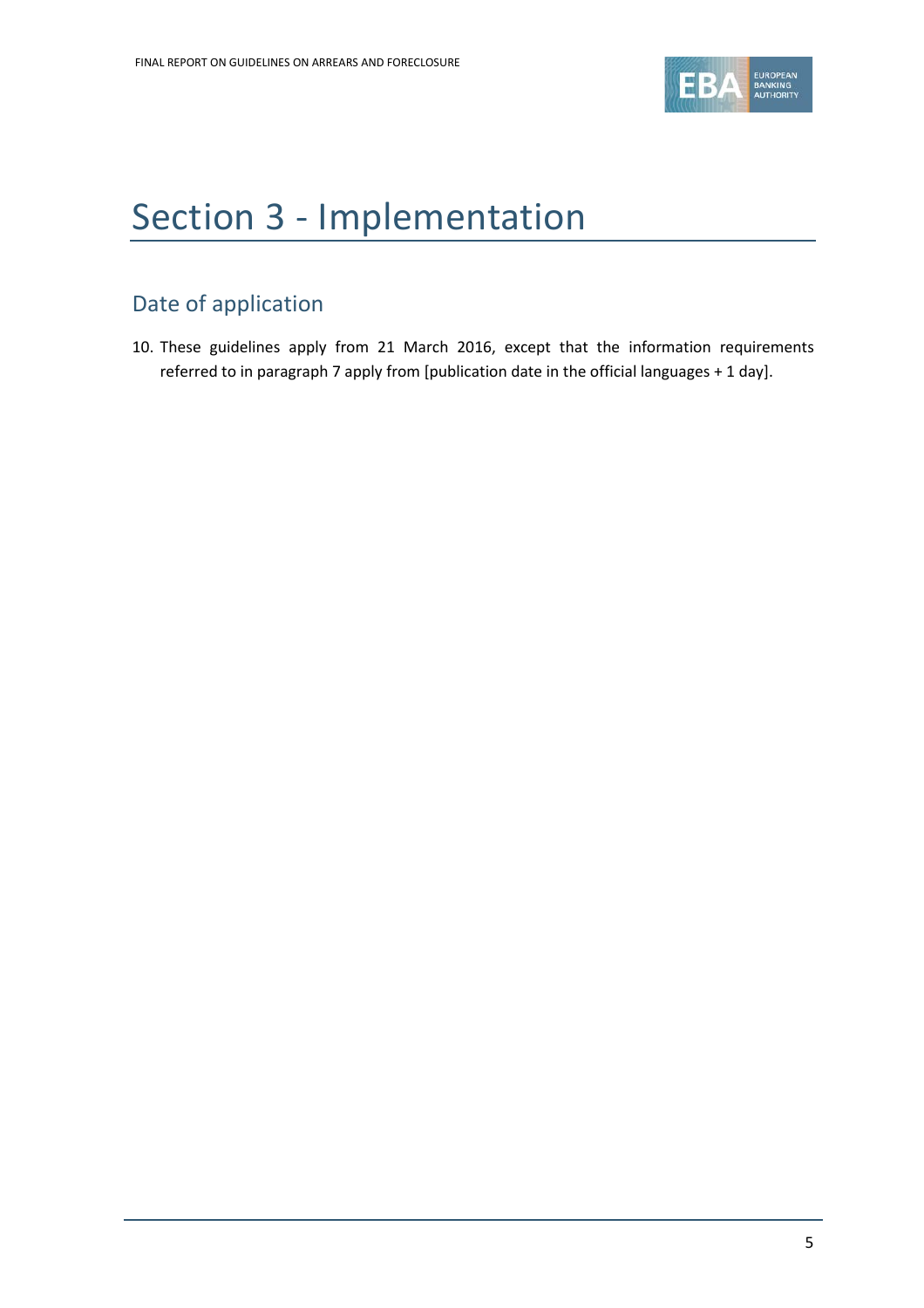

# Section 4 - Requirements regarding arrears and foreclosure

## Guideline 1: Establishment of policies and procedures

- 1.1 The creditor should establish, and keep up to date, procedures to detect, as early as possible, consumers going into payment difficulties.
- 1.2 The creditor should establish, and keep up to date, policies and procedures for the effective handling of and engagement with consumers in payment difficulties. The consumer engagement policy should include that the creditor provides adequate information, for example, through websites and written materials, and support for consumers in payment difficulties.
- 1.3 The creditor should provide adequate training for staff dealing with consumers in payment difficulties.

### Guideline 2: Engagement with the consumer

- 2.1 When a consumer goes into payment difficulties, the creditor should work with the consumer to establish why the difficulties have arisen and for the creditor to take appropriate steps.
- 2.2 Any interaction by the creditor with the consumer in relation to their payment difficulties should respect the consumer's privacy.
- 2.3 The creditor, as well as any agents acting on behalf of the creditor, should maintain a level of contact and communication with a consumer in payment difficulties that is proportionate to the information requirements, and not excessive.

# Guideline 3: Provision of information and assistance to the consumer

- 3.1 The creditor should communicate clearly and in plain language.
- 3.2 The creditor should provide support and, at least, the following information to consumers in payment difficulties:
	- a) the number of payments either missed or only paid in part;
	- b) the total sum of the payment shortfall;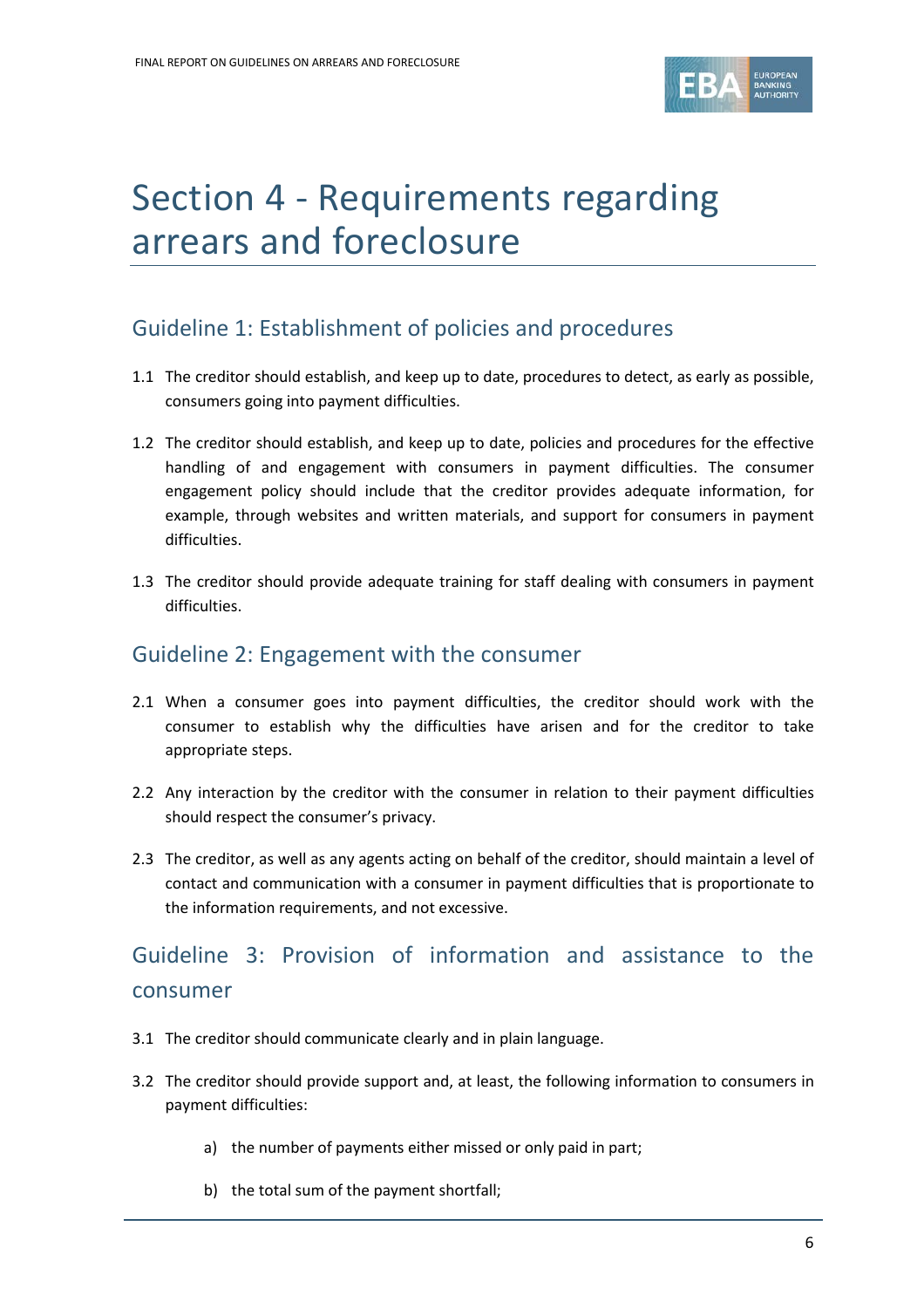

- c) the charges incurred as a result of the payment shortfall;
- d) the importance of the consumer co-operating with the creditor to resolve the situation.
- 3.3 In cases where the consumer's payment difficulties persist, the creditor should provide the following information to the consumer:
	- a) information regarding the consequences of missing payments (e.g. costs, default interest rate, possible loss of property, etc.); and
	- b) information about available government/public schemes or support.

### Guideline 4: Resolution process

- 4.1 The creditor should take into account the individual circumstances of the consumer, the consumer's interests and rights and his/her ability to repay when deciding on which steps or forbearance measures to take. Forbearance measures may include one or both of, the following concessions to the consumer:
	- 1. a total or partial refinancing of a credit agreement;
	- 2. a modification of the previous terms and conditions of a credit agreement, which may include among others:
		- a) extending the term of the mortgage;
		- b) changing the type of the mortgage (such as, changing the type of mortgage from a capital and interest mortgage to an interest only mortgage);
		- c) deferring payment of all or part of the instalment repayment for a period;
		- d) changing the interest rate;
		- e) offering a payment holiday.

# Guideline 5: Documentation of dealings with the consumer and retention of records

5.1 The creditor should document the reasons why the option(s) offered to the consumer are appropriate for his/her individual circumstances and should make and retain adequate records of its dealings with the consumer in payment difficulties for a reasonable period of time.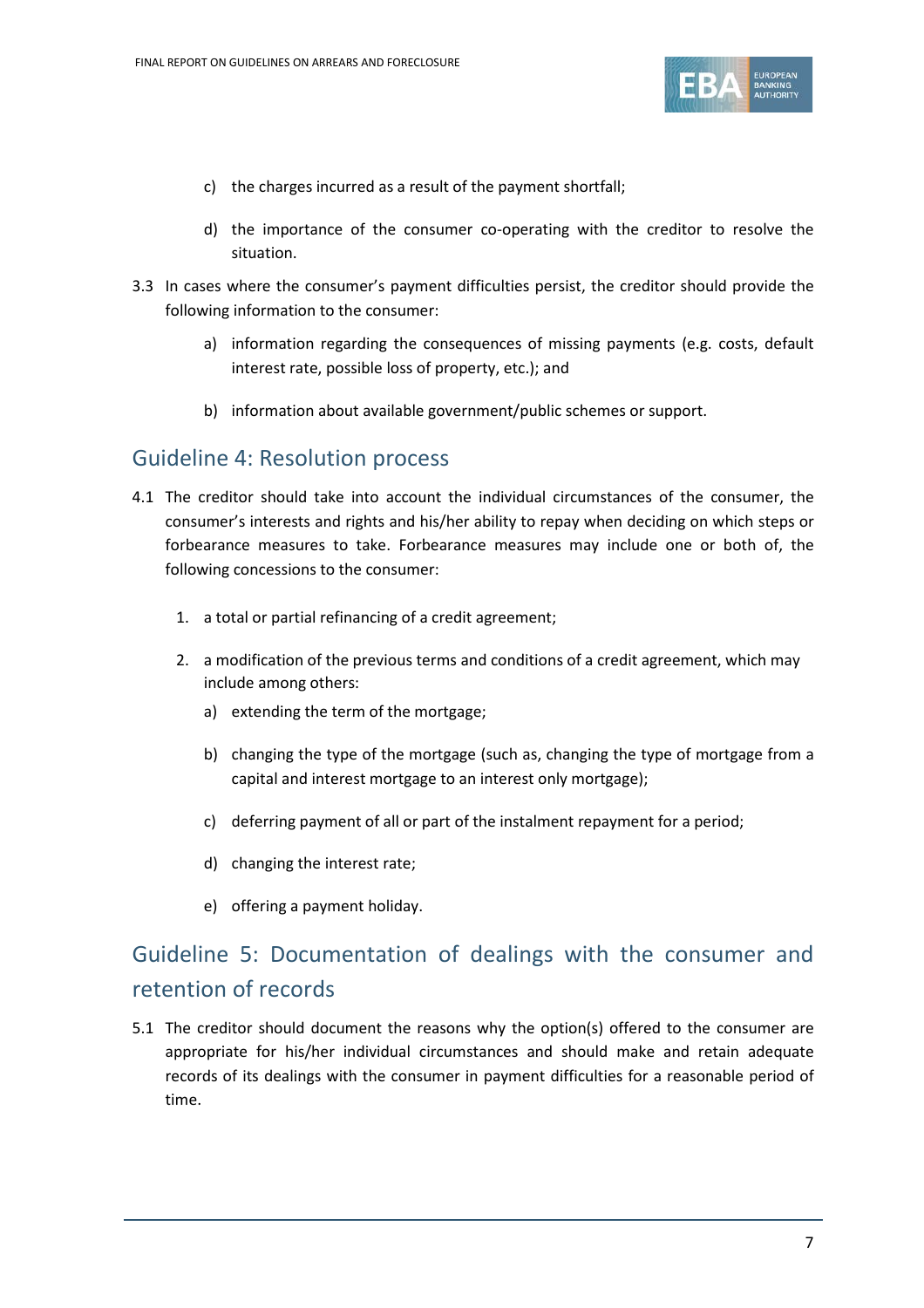

# 1. Accompanying documents

### 1.1 Feedback on the public consultation

- 1. The EBA publicly consulted on the draft proposal contained in this paper. The consultation period lasted for two months and ended on 12 February 2015. A total of 19 responses were received, of which 15 were published on the EBA website.
- 2. This paper presents a summary of the key points and other comments arising from the consultation, the analysis and discussion triggered by these comments and the actions taken to address them if deemed necessary. In many cases several industry bodies made similar comments or the same body repeated its comments in the response to different questions. In such cases, the comments, and EBA analysis are included in the section of this paper where EBA considers them most appropriate.
- 3. Changes to the draft Guidelines have been incorporated as a result of the responses received during the public consultation.

#### **Summary of key issues and the EBA's response**

- 4. The EBA posed two questions in the consultation paper:
	- − Question 1: Do you agree with the proposed Guidelines? If not, outline why you disagree and how the Guidelines could be improved. Please respond separately for each of the five guidelines.
	- − Question 2: Are there any additional requirements that you would suggest adding to the Guidelines? If so, outline the reason(s) for each proposed additional requirement.
- 5. There was broad agreement amongst the respondents to the draft Guidelines. However, a number of respondents commented that the Guidelines should be more high-level so as to retain the flexibility, as intended in the MCD, for MS to give effect to the provisions of the MCD. In contrast, other respondents commented that the draft Guidelines were not detailed enough; and that some of the terms were vague and should therefore be defined, including for example, requests for a definition of "payment difficulties". In addition, some respondents commented that the EBA does not have a mandate to issue these guidelines.
- 6. Some respondents called for the Guidelines to be amended to only include consumers in payment difficulties whilst other respondents called for the Guidelines to be expanded to include consumers in "expected mortgage payment difficulties".
- 7. Clarification was sought by respondents on draft Guideline 2.2 and specifically on whether the Guideline required that creditors should conduct meetings with all consumers in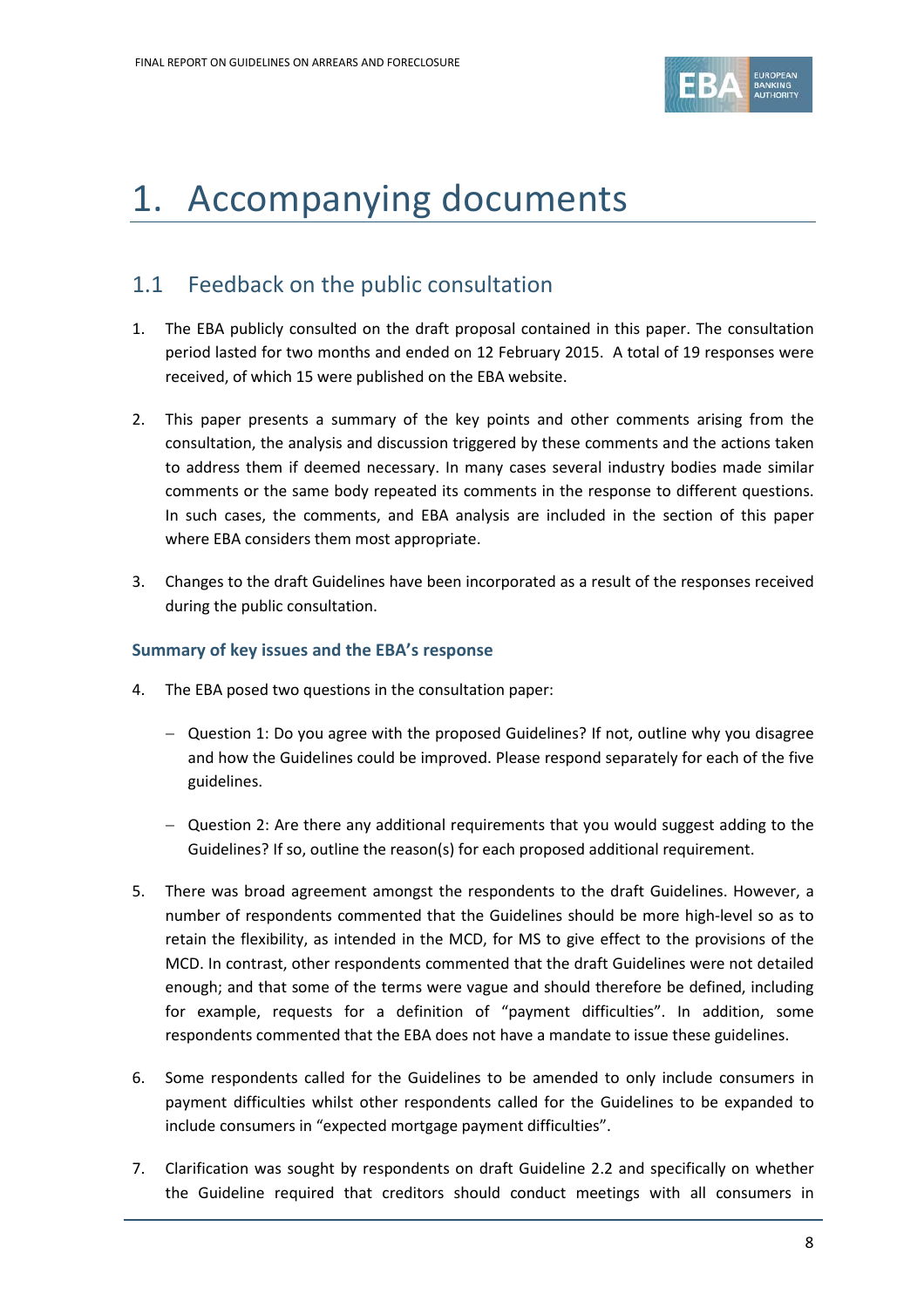

mortgage payment difficulties, over and above any other form of interaction. Clarification was also sought by a number of respondents on whether the list of concessions in draft Guideline 4.1 was an exhaustive or non-exhaustive list, with some stating that the list as presented restricted creditors from considering other concessions.

- 8. Comments were made by some respondents that some of the draft Guidelines were not consistent with Article 28 MCD. Other respondents commented that the Guidelines require that all consumers in mortgage payment difficulties are treated the same and do not allow for treatment on a case by case basis.
- 9. Some respondents stated that the draft Guidelines were incompatible with data protection laws. The addition of a requirement regarding consumers' co-operation with creditors was suggested by a number of respondents. Some respondents commented that some of the Guidelines, for example, draft Guidelines 1.2 and 3.2, were repetitious and suggested deletions and/or mergers of these Guidelines.
- 10. In addition to the responses received to the public consultation and following input regarding the potential supervisory structures that Member States might adopt in line with Article 5 of Directive 2014/17/EU, the EBA decided to clarify how the guidelines apply where there is a competent authority as defined in Article 4(2) of Regulation (EU) No 1093/2010 ('EBA authority') which has responsibility under Article 5(3) for cooperating with other authorities designated as competent for applying the Directive.
- 11. To that end, and as stated in paragraph 6 (a) of the Addressee Section of the Guidelines, the Guidelines will apply to EBA authorities alone, and only to the extent that the EBA authority has been designated as competent for ensuring the application and enforcement of those provisions of Directive 2014/17/EU to which the Guidelines relate.
- 12. If, for example, an EBA authority is not designated as competent for ensuring the application and enforcement of the main provisions of Directive 2014/17/EU to which the Guidelines relate, and only has the cooperation responsibility referred to above, then only the Information Requirements set out in Paragraph 2 of the Addressee Section of the Guidelines ('Information Requirements') are addressed to that EBA authority.
- 13. In that case the EBA authority can consider itself compliant with the Guidelines if it complies with the Information Requirements. The Information Requirements have been added to the Guidelines in order to encourage all competent authorities to apply consistent supervisory practices and ensure common application of Directive 2014/17/EU, while recognising that the structure of the Directive is such that the Guidelines can only be addressed directly to EBA authorities. Other competent authorities cannot be made subject to the same 'comply or explain' obligations that apply to EBA authorities, and so the Information Requirements encourage them to apply the Guidelines on a voluntary basis.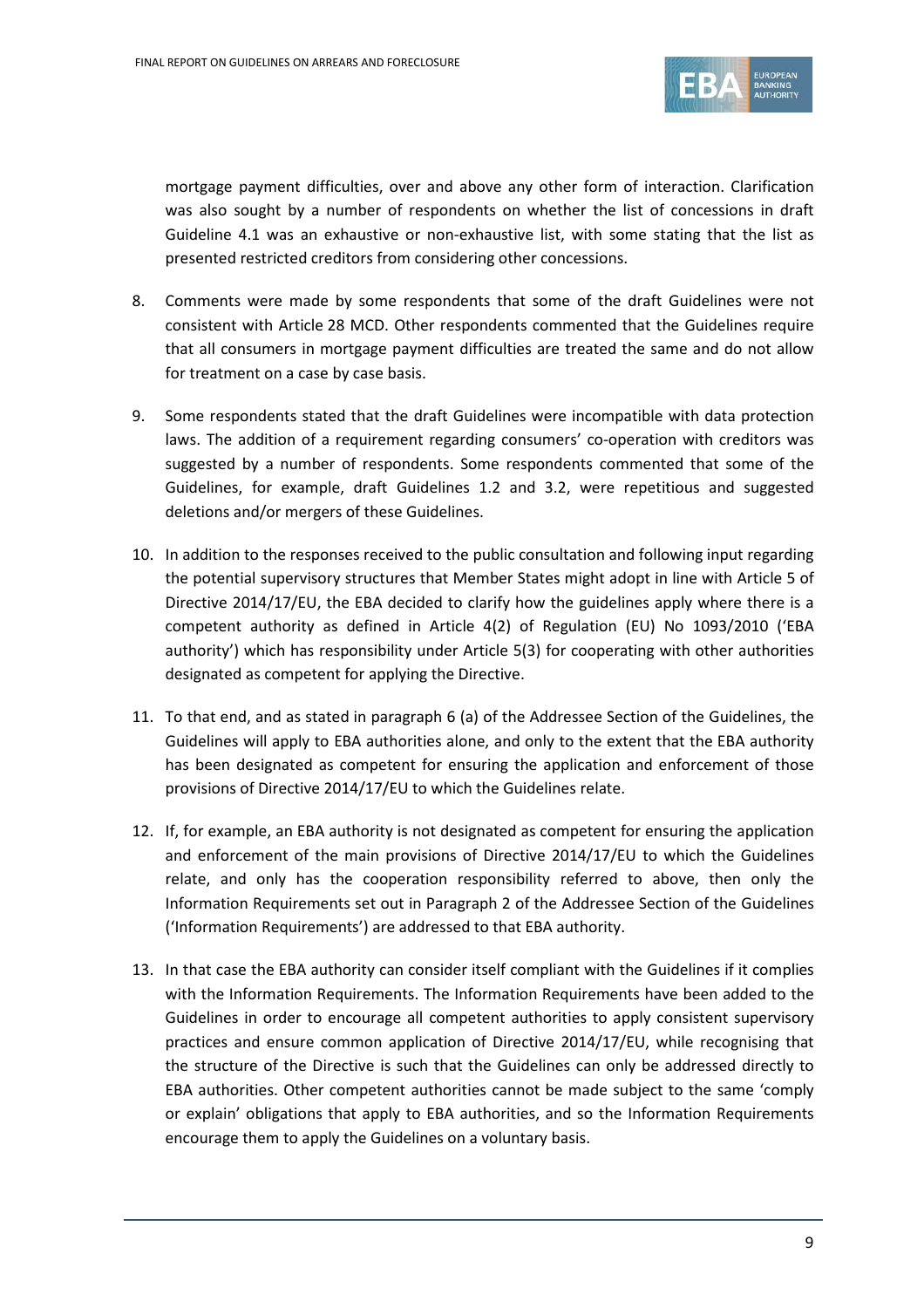

#### **Summary of responses to the consultation and the EBA's analysis**

1.

**No. Summary of responses received EBA analysis**

**Amendments to the proposals**

#### **General responses that were not linked to specific questions**

Five respondents stated their views that guidelines are not the right legal tool to address the concerns set out by the EBA in the consultation paper, because they commented that the Guidelines are vague; they questioned the use of guidelines as a tool for harmonisation while the MCD made provisions on arrears of minimal harmonisation; and some respondents stated that the primary European legal act does not give the EBA a mandate to issue these guidelines.

Three respondents commented that the requirements on arrears are not detailed enough. Two respondents stated that the requirements are too detailed, and that they would have preferred an approach with high level principles, so as to leave flexibility to national bodies to adapt to their national markets.

As stated in the consultation paper, these guidelines are issued pursuant to Article 16 of Regulation (EU) No 1093/2010 of the European Parliament and of the Council of 24 November 2010. It is clear from the various tasks allocated to the EBA by the Directive that the MCD is within the area of EBA competence.

The aim of the Guidelines is to provide greater detail on how financial institutions should give effect to the relevant arrears and foreclosure provisions in the MCD, consistent with the EBA's aim of greater supervisory convergence. The Guidelines are an appropriate tool for achieving supervisory convergence because they are legally binding on the addressees.

The EBA considers that there is inevitably a balance between providing detail in the Guidelines and respecting the flexibility the MCD provides for MS. As the aim of the Guidelines is to provide greater detail on how financial institutions should give effect to the relevant arrears and foreclosure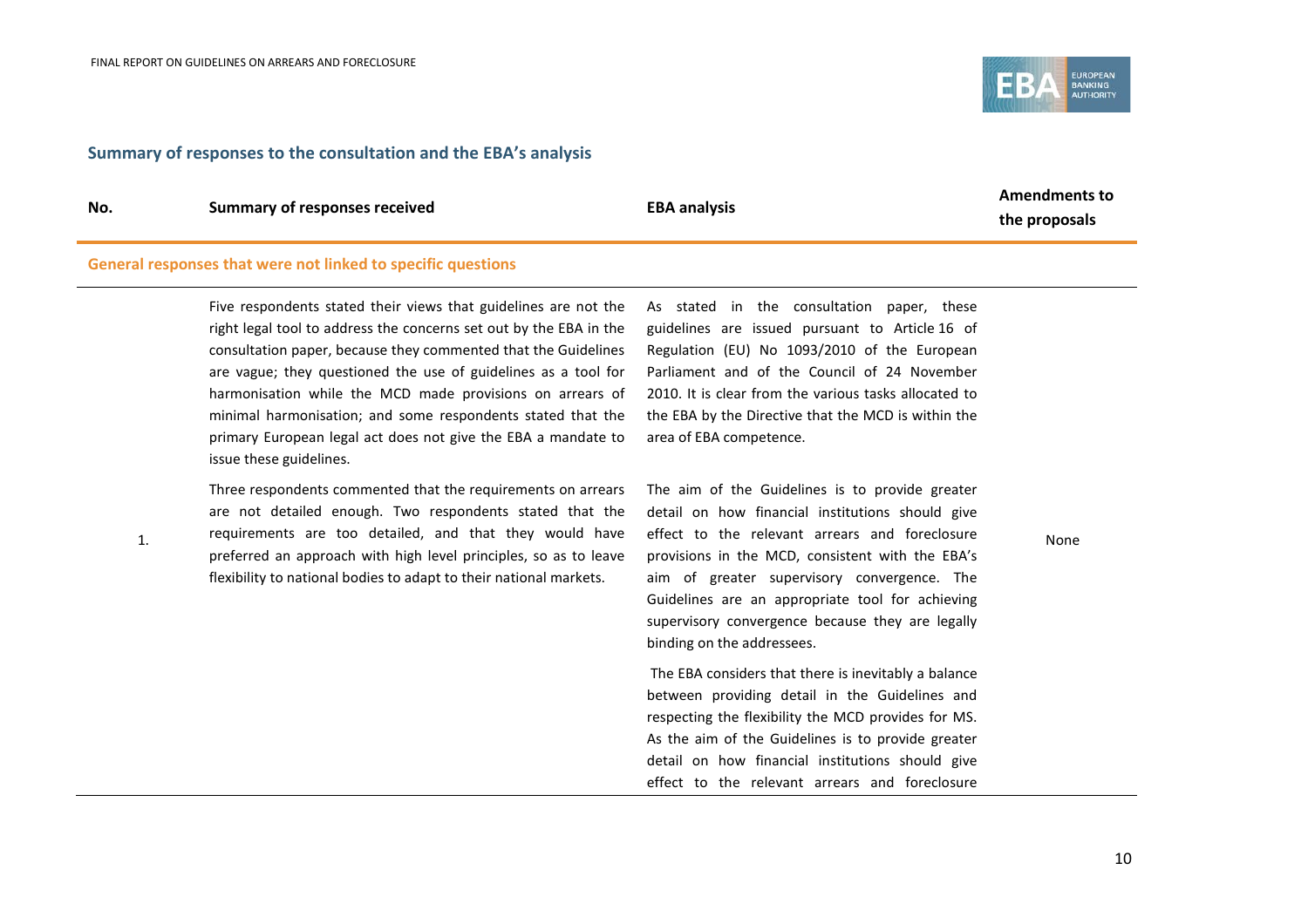

| No. | <b>Summary of responses received</b>                                                                                                                                                                                                                                                                                 | <b>EBA analysis</b>                                                                                                                                                                                                                                                                                                                                                                                                                                                                                                                                                                                                                                 | <b>Amendments to</b><br>the proposals |
|-----|----------------------------------------------------------------------------------------------------------------------------------------------------------------------------------------------------------------------------------------------------------------------------------------------------------------------|-----------------------------------------------------------------------------------------------------------------------------------------------------------------------------------------------------------------------------------------------------------------------------------------------------------------------------------------------------------------------------------------------------------------------------------------------------------------------------------------------------------------------------------------------------------------------------------------------------------------------------------------------------|---------------------------------------|
|     |                                                                                                                                                                                                                                                                                                                      | provisions in the MCD, they necessarily contain a<br>certain level of detail. However, they do not aim to<br>be prescriptive, allowing MS to comply in different<br>ways, therefore preserving flexibility for national<br>markets.                                                                                                                                                                                                                                                                                                                                                                                                                 |                                       |
|     |                                                                                                                                                                                                                                                                                                                      | Respondents' comments on individual guidelines<br>are considered in the relevant sections below.                                                                                                                                                                                                                                                                                                                                                                                                                                                                                                                                                    |                                       |
| 2.  | One respondent stated that the timetable for implementation of<br>the Guidelines is very challenging (21 March 2016), principally<br>because public consultation will be necessary at the national<br>level. The respondent stated that additional time to implement<br>these Guidelines should be given to the CAs. | The EBA notes these Guidelines do not introduce<br>new requirements, but instead intend to provide<br>clarity to the CAs and creditors on how to<br>implement the creditworthiness aspects of the<br>MCD. Therefore their aim is to aid MCD<br>implementation, to the timetable set down in the<br>Directive.                                                                                                                                                                                                                                                                                                                                       | None                                  |
| 3.  | One respondent noted that, to ensure a balanced approach, the<br>Guidelines should include a requirement setting out the<br>borrower's obligation to cooperate with the creditor.                                                                                                                                    | The EBA intends these guidelines to provide greater<br>detail on how financial institutions should give<br>effect to the MCD's arrears and foreclosure<br>provisions, so the audience being addressed is the<br>CAs and creditors. Therefore the Guidelines would<br>not be an appropriate medium for promoting<br>cooperation with consumers. However, the EBA<br>recognises the importance that consumers, who are<br>in payment difficulties, co-operate and engage with<br>their creditors. To that end, the creditor is required<br>in Guideline 3.2 to inform the consumer in payment<br>difficulties about the importance of co-operation to | None                                  |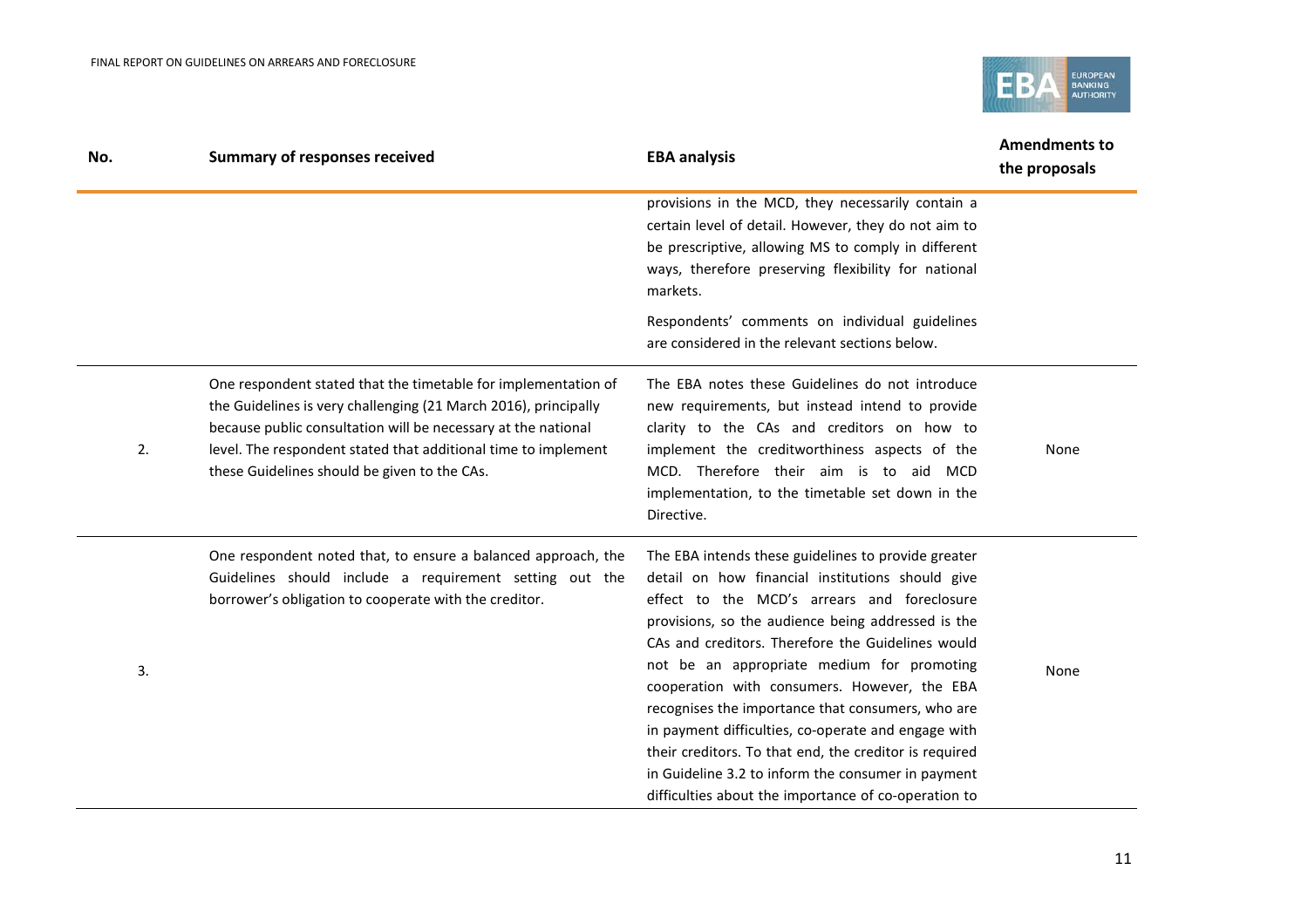

| No. | <b>Summary of responses received</b>                                                                                                                                                                                                                                                                       | <b>EBA analysis</b>                                                                                                                                                                                                  | <b>Amendments to</b><br>the proposals |
|-----|------------------------------------------------------------------------------------------------------------------------------------------------------------------------------------------------------------------------------------------------------------------------------------------------------------|----------------------------------------------------------------------------------------------------------------------------------------------------------------------------------------------------------------------|---------------------------------------|
|     |                                                                                                                                                                                                                                                                                                            | resolve the situation.                                                                                                                                                                                               |                                       |
|     | Five respondents commented that the meaning of the term<br>'payment difficulties' is unclear and should be defined. One<br>respondent suggested that 'payment difficulties' suggests a<br>transaction approach as opposed to 'financial difficulties' which                                                | The Guidelines do not aim to be prescriptive,<br>allowing MS to comply in different ways, therefore<br>preserving flexibility for national markets.                                                                  |                                       |
|     | suggests a debtor approach not just the specific loan. Another<br>respondent commented that the EBA in its Implementing<br>Technical Standards on Supervisory Reporting (Forbearance and<br>Non-performing Exposures) uses the term 'financial difficulties'                                               | Use of the term "payment difficulties" is intended<br>to denote flexibility for MS, therefore the EBA does<br>not consider that "payment difficulties" should be<br>defined in the Guidelines. In implementing these |                                       |
| 4.  | not 'payment difficulties'. The respondents state that if the<br>meaning of the two terms is the same then the wording of the<br>terms should be the same.                                                                                                                                                 | guidelines the CAs should establish a definition of<br>payment difficulties that is relevant to their own<br>markets.                                                                                                | None                                  |
|     | One respondent requested that the Guidelines include a clear<br>stipulation that the creditor would be entitled to continue, based<br>on the appropriate foreclosure principle, debt collection action,<br>where there is a lack of reply from the customer.                                               | In addition, the CAs may specify how creditors<br>should treat consumers who do not co-operate with<br>the creditors.                                                                                                |                                       |
| 5.  | One respondent welcomed the fact that the Guidelines are also<br>applicable to non-credit institutions offering mortgage products.                                                                                                                                                                         | The EBA notes the comments by the respondent.                                                                                                                                                                        | None                                  |
| 6.  | One respondent questioned the linkage of these Guidelines with<br>other directives. The respondent commented that the resolution<br>process as set out in point 4 could lengthen the time required to<br>complete the procedures, with an adverse impact on risk<br>weighted asset in Regulation 575/2013. | The EBA does not agree that these guidelines are<br>incompatible with other guidelines or directives.                                                                                                                | None                                  |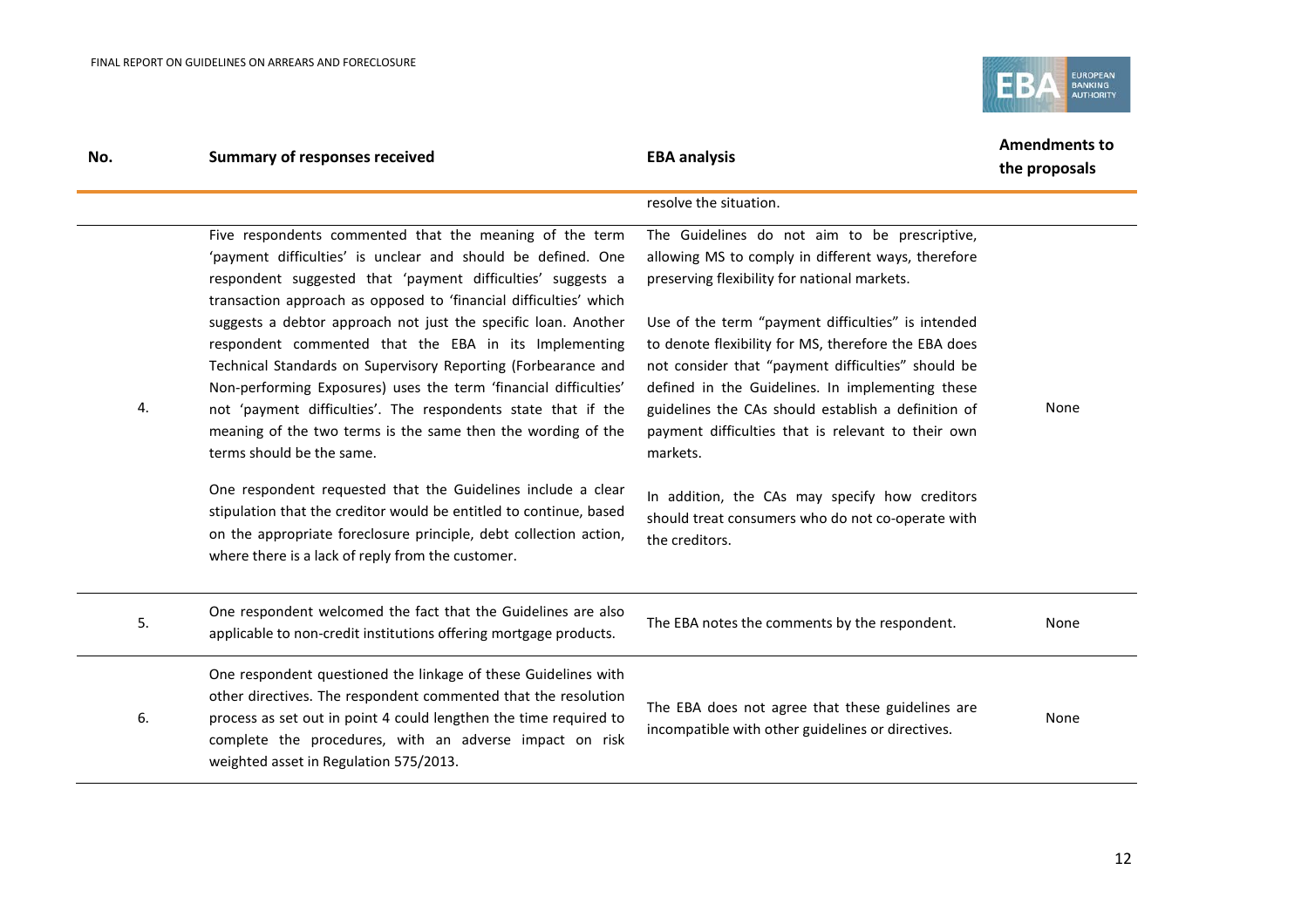

| No. | <b>Summary of responses received</b>                                                                                                                                                                                               | <b>EBA analysis</b>                                                                                                                                                                                                                                                  | <b>Amendments to</b><br>the proposals |
|-----|------------------------------------------------------------------------------------------------------------------------------------------------------------------------------------------------------------------------------------|----------------------------------------------------------------------------------------------------------------------------------------------------------------------------------------------------------------------------------------------------------------------|---------------------------------------|
| 7.  | One respondent stated that the requirements go much further<br>than those provided by the MCD, in particular procedures for<br>early detection, procedures for handling, training of staff, and<br>information given to consumers. | The EBA does not consider that the Guidelines are<br>inconsistent with Article 28 or Recital 27 MCD.                                                                                                                                                                 | None                                  |
| 8.  | One respondent remarked that the Guidelines do not include<br>guidance for creditors who have attempted for a reasonable<br>amount of time to find a solution that works for the consumer.                                         | The EBA confirms that it is for MS to implement the<br>MCD through national regulation, and for the CAs to<br>determine how to implement these guidelines,<br>including the length of time that should be taken to<br>find an appropriate solution for the consumer. | None                                  |

#### **Responses to specific questions**

**Question 1: Do you agree with the proposed guidelines? If not, outline why you disagree and how the guidelines could be improved. Please respond separately for each of the five guidelines.**

| <b>Guideline 1.1:</b> | One respondent commented that Guideline 1.1 should be<br>deleted from these Guidelines because, in their view, it goes<br>beyond the intention of Article 28 MCD as the MCD does not<br>reference pre-default interventions.                                                                                                                                                                                                                                             | Guideline 1.1 has been amended as follows to<br>reflect that the Guideline relates to consumers<br>"going into payment difficulties" not consumers in a<br>pre-arrears situation.                                                                                                                                                                                                                      | Guideline 1.1 has<br>been amended as<br>follows:                                                                                                                  |
|-----------------------|--------------------------------------------------------------------------------------------------------------------------------------------------------------------------------------------------------------------------------------------------------------------------------------------------------------------------------------------------------------------------------------------------------------------------------------------------------------------------|--------------------------------------------------------------------------------------------------------------------------------------------------------------------------------------------------------------------------------------------------------------------------------------------------------------------------------------------------------------------------------------------------------|-------------------------------------------------------------------------------------------------------------------------------------------------------------------|
| 9.                    | Three respondents did not contest the need to identify early<br>indications of consumers going into payment difficulties but<br>stated that such an obligation should be an obligation of diligence<br>not results oriented / should be on a best-efforts basis not an<br>absolute obligation. The following re-wording was suggested:<br>"The creditor should establish procedures to detect, as far as<br>possible, early indications of consumers' going into payment | The EBA does not consider that this guideline is<br>inconsistent with the MCD. Recital 27 MCD states<br>that "[] it is appropriate to encourage creditors to<br>deal proactively with emerging credit risk at an<br>early stage []". The EBA considers that it is<br>beneficial to both the consumer and the creditor to<br>identify and seek to resolve payment difficulties as<br>early as possible. | 'The creditor should<br>establish, and keep<br>date,<br>to<br>up<br>procedures<br>to<br>detect, as early as<br>possible,<br>going<br>consumers<br>into<br>payment |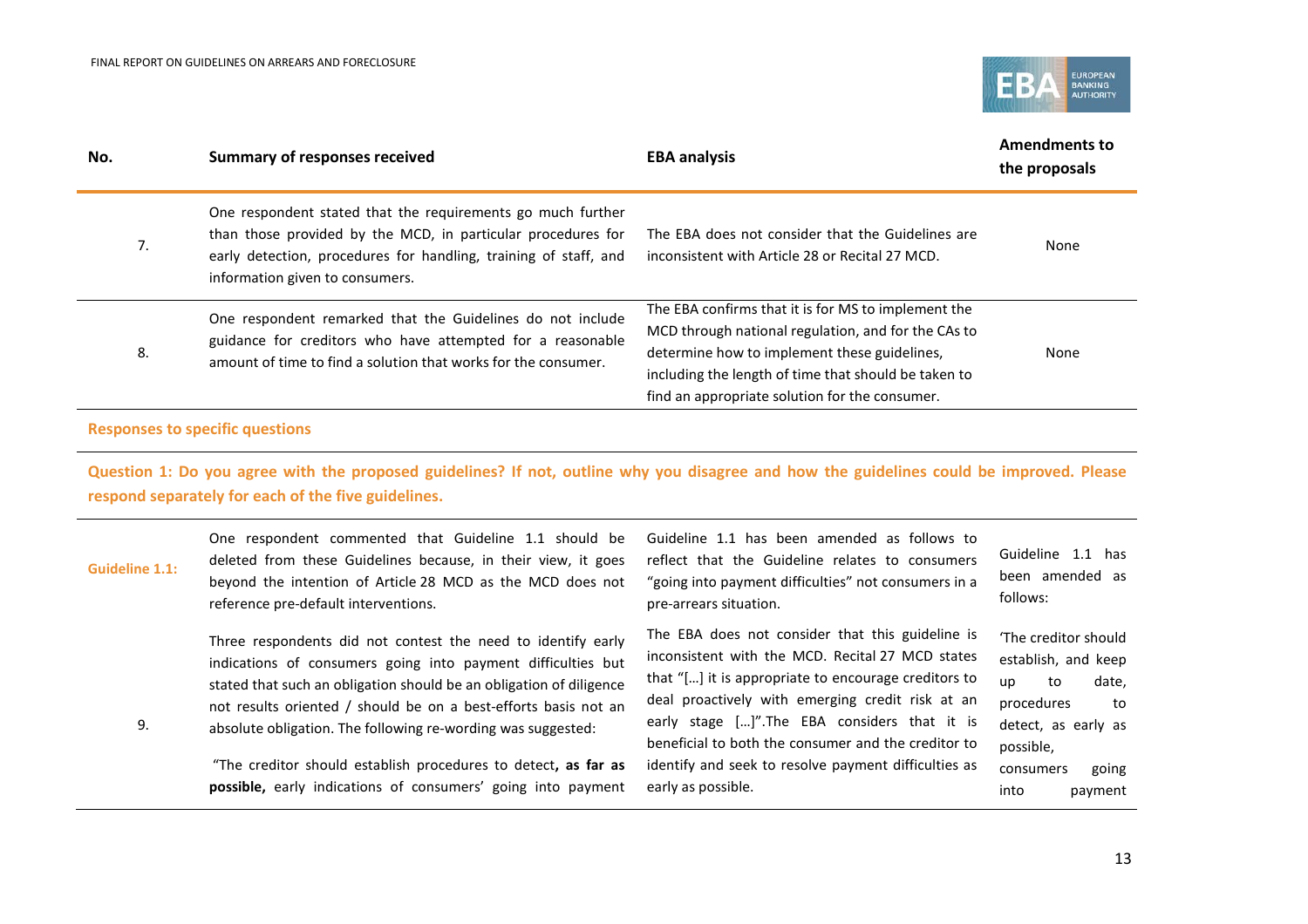

| No. | <b>Summary of responses received</b>                                                                                                                                                                                                                                                                                                                                                                                                                                                              | <b>EBA analysis</b>                                                                                                                                | <b>Amendments to</b><br>the proposals |
|-----|---------------------------------------------------------------------------------------------------------------------------------------------------------------------------------------------------------------------------------------------------------------------------------------------------------------------------------------------------------------------------------------------------------------------------------------------------------------------------------------------------|----------------------------------------------------------------------------------------------------------------------------------------------------|---------------------------------------|
|     | difficulties."<br>Two respondents commented that the meaning of 'to detect<br>early indications' could be subject to different interpretations<br>and suggested that the EBA include an example in Guideline 1.1<br>to clarify the meaning. The following re-wordings for Guideline<br>1.1 were suggested:                                                                                                                                                                                        | The EBA confirms that detecting as early as possible<br>a consumer going into payment difficulties should<br>not be interpreted as profiling.      | difficulties.'                        |
|     | i. 'The creditor should establish procedures to detect early<br>indications of consumers going into payment difficulties, such as<br>a borrower's request to reduce/delay a payment.'                                                                                                                                                                                                                                                                                                             |                                                                                                                                                    |                                       |
|     | ii. 'The creditor should establish procedures to detect early<br>indications of consumers going into under payment difficulties.'                                                                                                                                                                                                                                                                                                                                                                 |                                                                                                                                                    |                                       |
|     | Three respondents commented that to detect early indications of<br>consumers going into payment difficulties could be interpreted as<br>'profiling' from a data protection point of view. This may be<br>incompatible with the forthcoming Data Protection Regulation<br>which may enable data subjects to object to this (Article 19/20 in<br>the proposed General Data Protection Regulation). One<br>respondent stated that there should be a clear legal basis for the<br>processing of data. |                                                                                                                                                    |                                       |
| 10. | One respondent suggested that the following text should be<br>added to the end of Guideline 1.1: 'and contact them<br>immediately to provide financial advice and proper solutions<br>quickly in order to prevent any potential damage to consumers.'                                                                                                                                                                                                                                             | The Guidelines do not aim to be prescriptive,<br>allowing MS to comply in different ways, therefore<br>processing flexibility for pational markets | None                                  |

preserving flexibility for national markets.

One respondent commented that creditors should put in place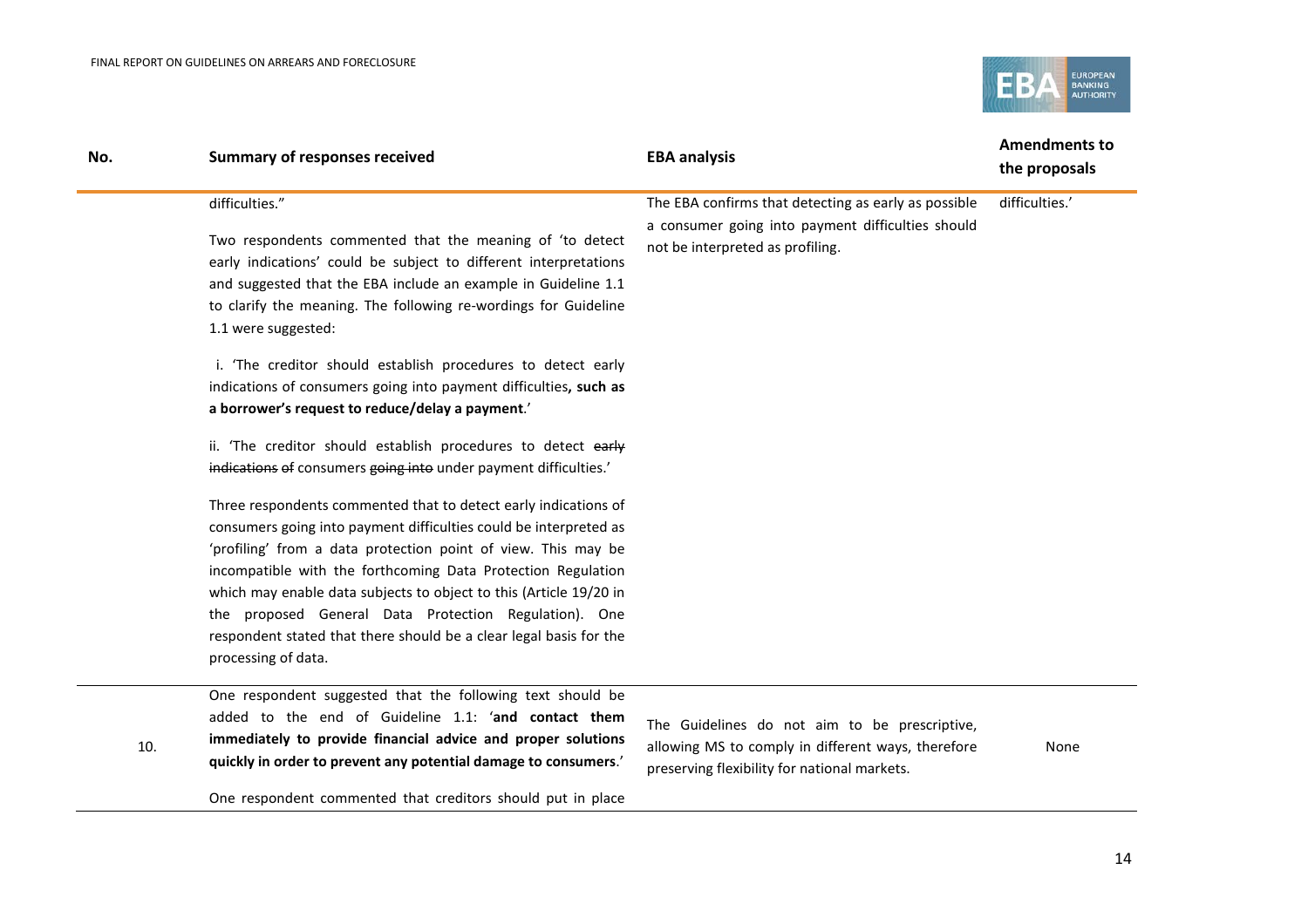

| No. | <b>Summary of responses received</b>                                                                                                                                                                                                                                                                                                                                                                                                                                                     | <b>EBA analysis</b>                                                                                                                                                                                                                                          | <b>Amendments to</b><br>the proposals |
|-----|------------------------------------------------------------------------------------------------------------------------------------------------------------------------------------------------------------------------------------------------------------------------------------------------------------------------------------------------------------------------------------------------------------------------------------------------------------------------------------------|--------------------------------------------------------------------------------------------------------------------------------------------------------------------------------------------------------------------------------------------------------------|---------------------------------------|
|     | tools to detect early warning signs such as missed payments,<br>requests to consolidate debt.                                                                                                                                                                                                                                                                                                                                                                                            |                                                                                                                                                                                                                                                              |                                       |
| 11. | One respondent suggested that the consumer should inform the<br>creditor of payment difficulties and that Guideline 1.1 should be<br>deleted and replaced with the following:<br>'The consumer shall timely inform the creditor of "payment<br>difficulties" that have arisen.'                                                                                                                                                                                                          | Consumers are not the addressees of these<br>guidelines and the EBA cannot place requirements<br>on consumers.                                                                                                                                               | None                                  |
| 12. | Two respondents commented that the most important 'early<br>warning system' is communication between the creditor and<br>borrower. Consumers can contact creditors at any time to inform<br>them of difficulties. Creditors also monitor missed instalments<br>and contact borrowers to discuss them and to reach a solution.<br>The respondents commented that additional measures to detect<br>difficulties early are not necessary and would not be practicable<br>or cost-effective. | The EBA agrees that communication between the<br>consumer and creditor is important to identify early<br>indications of payment difficulties and this may<br>form part of the procedures established to detect<br>early indications of payment difficulties. | None                                  |
| 13. | One respondent stated its agreement that creditors should have<br>procedures to detect early indications of consumers going into<br>payment difficulties but suggested that for practical reasons it<br>should be limited to data collected and processed by banks in the<br>normal course, not specific requests to consumers to update<br>creditors on the financial standing of their employer or of<br>hereditary diseases that may affect them in the future.                       | The intention of this guideline is not that creditors<br>would request that all consumers update them on<br>their personal circumstances.                                                                                                                    | None                                  |
| 14. | One respondent commented that the early identification of<br>consumers going into payment difficulties would benefit                                                                                                                                                                                                                                                                                                                                                                     | The EBA agrees that detecting early indications of<br>payment difficulties can be beneficial to creditors as                                                                                                                                                 | None                                  |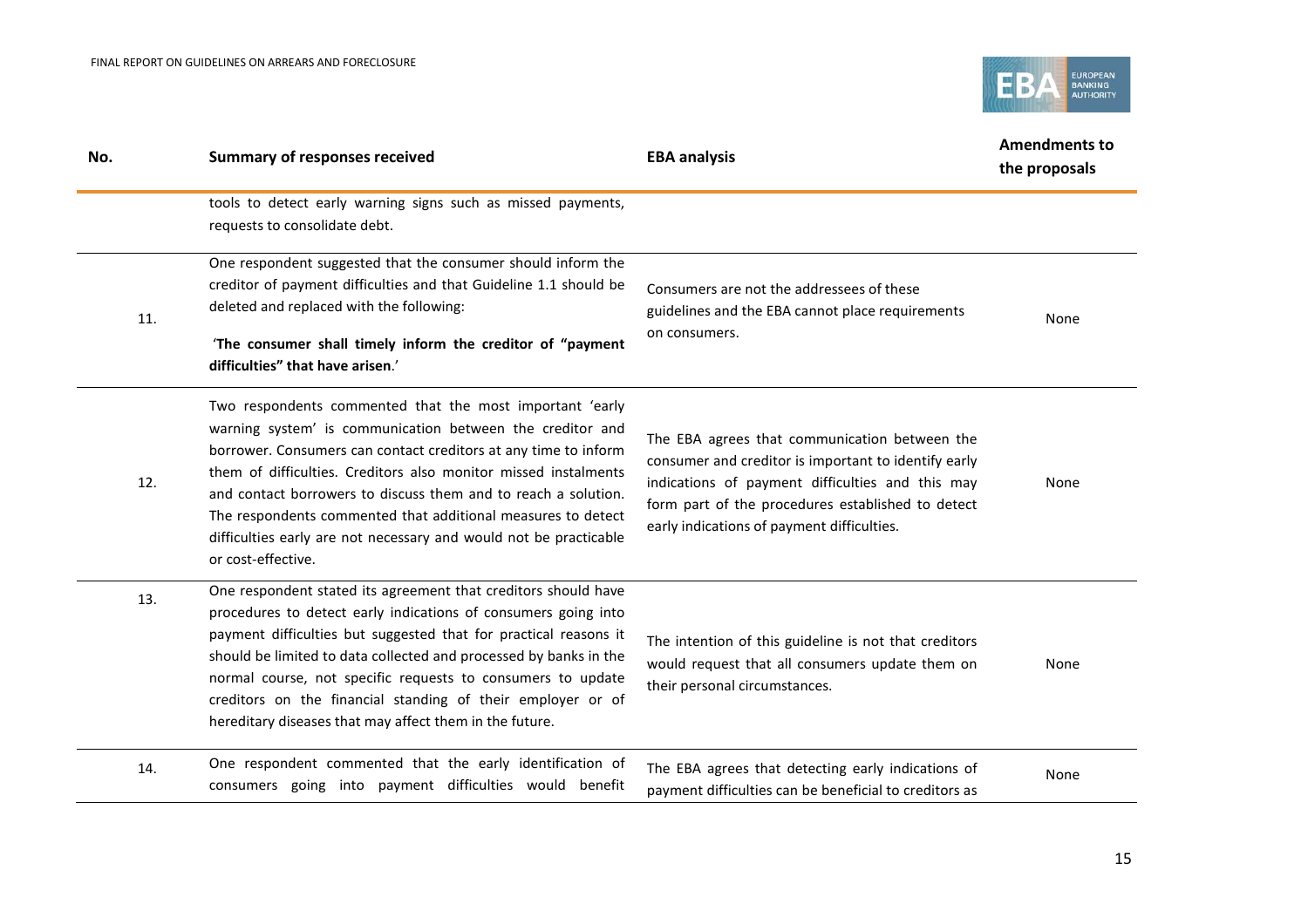

| No.                   | <b>Summary of responses received</b>                                                                                                                                                                                                                                                                                                                                           | <b>EBA analysis</b>                                                                                                                                                                                                                                                                                                                                                                    | <b>Amendments to</b><br>the proposals                                                                                                                                                                                                                                                                                                                                                                                                                           |
|-----------------------|--------------------------------------------------------------------------------------------------------------------------------------------------------------------------------------------------------------------------------------------------------------------------------------------------------------------------------------------------------------------------------|----------------------------------------------------------------------------------------------------------------------------------------------------------------------------------------------------------------------------------------------------------------------------------------------------------------------------------------------------------------------------------------|-----------------------------------------------------------------------------------------------------------------------------------------------------------------------------------------------------------------------------------------------------------------------------------------------------------------------------------------------------------------------------------------------------------------------------------------------------------------|
|                       | creditors' business models because it warns them in advance of<br>potential risks.                                                                                                                                                                                                                                                                                             | well as consumers.                                                                                                                                                                                                                                                                                                                                                                     |                                                                                                                                                                                                                                                                                                                                                                                                                                                                 |
| 15.                   |                                                                                                                                                                                                                                                                                                                                                                                |                                                                                                                                                                                                                                                                                                                                                                                        | Guideline 1.2 has<br>been amended as<br>follows:                                                                                                                                                                                                                                                                                                                                                                                                                |
| <b>Guideline 1.2:</b> | One respondent suggested that Guidelines 1.4 and 1.2 should be<br>combined into a revised wording of Guideline 1.2, as below, and<br>Guideline 1.4 should be deleted:<br>'The creditor should establish policies and procedures, reflective<br>of prevailing regulatory requirements, for the effective handling<br>of and engagement with consumers in payment difficulties.' | The EBA confirm that it is for MS to implement the<br>MCD through national regulation, and for CAs to<br>determine how to implement these guidelines,<br>including how to implement them compatibly with<br>other relevant national laws and rules.<br>The EBA agrees that Guidelines 1.2 and 1.4 should<br>be merged but does not agree to the wording<br>proposed by the respondent. | 'The creditor should<br>establish, and keep<br>up to date, policies<br>and procedures for<br>effective<br>the<br>handling<br>of<br>and<br>with<br>engagement<br>consumers<br>in<br>payment<br>difficulties.<br><b>The</b><br>consumer<br>engagement policy<br>should include that<br>creditor<br>the<br>provides adequate<br>information,<br>for<br>example,<br>through<br>websites<br>and<br>written<br>materials,<br>and<br>support<br>for<br>consumers<br>in |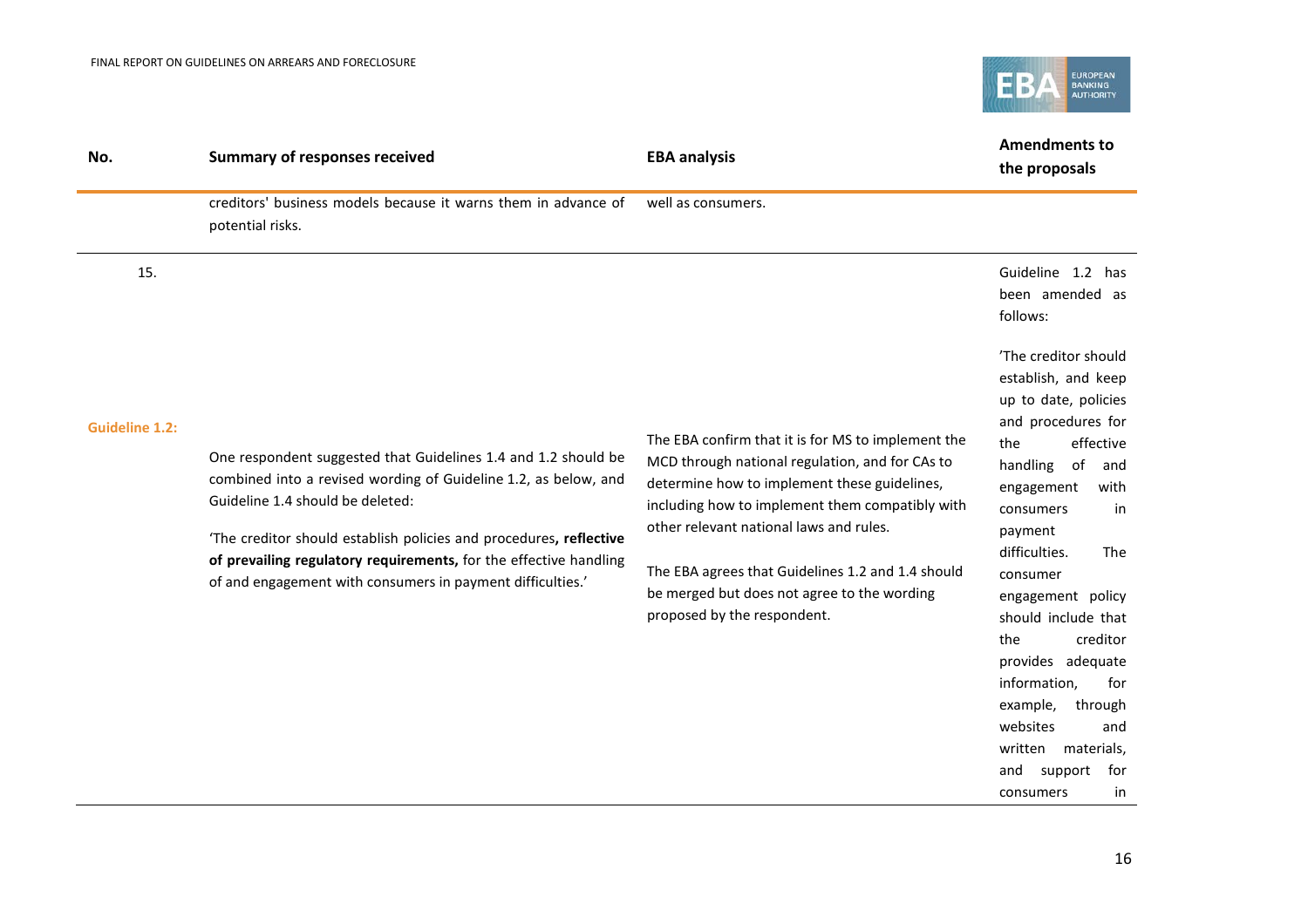

| No.                   | <b>Summary of responses received</b>                                                                                                                             | <b>EBA analysis</b>                                                                                                                                                                                                                                    | <b>Amendments to</b><br>the proposals |
|-----------------------|------------------------------------------------------------------------------------------------------------------------------------------------------------------|--------------------------------------------------------------------------------------------------------------------------------------------------------------------------------------------------------------------------------------------------------|---------------------------------------|
|                       |                                                                                                                                                                  |                                                                                                                                                                                                                                                        | payment<br>difficulties.'             |
|                       |                                                                                                                                                                  | For consistency with Article 28 MCD the guidelines<br>cover borrowers in mortgage payment difficulties.                                                                                                                                                |                                       |
|                       | Two respondents commented that the following text should be<br>added to the end of Guideline 1.2:                                                                | The EBA's Opinion on Good Practices mortgage<br>creditworthiness assessments and arrears and                                                                                                                                                           |                                       |
| 16.                   | ' or expected payment difficulties.'                                                                                                                             | foreclosure, including expected mortgage payment<br>difficulties now also includes 'expected payment<br>difficulties'.                                                                                                                                 | None                                  |
|                       | One of the respondents also suggested that the following text<br>also be added to Guideline 1.2: ' especially preventing the loss<br>of the debtor's residence.' | The EBA does not consider it necessary to add<br>'especially preventing the loss of the debtor's<br>residence' to the guideline because Article 28 MCD<br>refers to 'exercise reasonable forbearance before<br>foreclosure proceedings are initiated.' |                                       |
| 17.                   | One respondent commented that the Guidelines should allow for<br>case to case reviews.                                                                           | Guideline 1.2 does not prevent creditors from<br>treating consumers according to their individual<br>circumstances. The guideline states that the<br>creditor should 'take appropriate steps'.                                                         | None                                  |
| <b>Guideline 1.3:</b> | Two respondents suggested that the following text is added to<br>Guideline 1.3:                                                                                  | For consistency with Article 28 MCD the Guidelines<br>cover borrowers in mortgage payment difficulties.                                                                                                                                                |                                       |
| 18.                   | " or expected payment difficulties."                                                                                                                             | The EBA's Opinion on Good Practices mortgage<br>creditworthiness assessments and arrears and<br>foreclosure, including expected mortgage payment<br>difficulties now also includes 'expected payment                                                   | None                                  |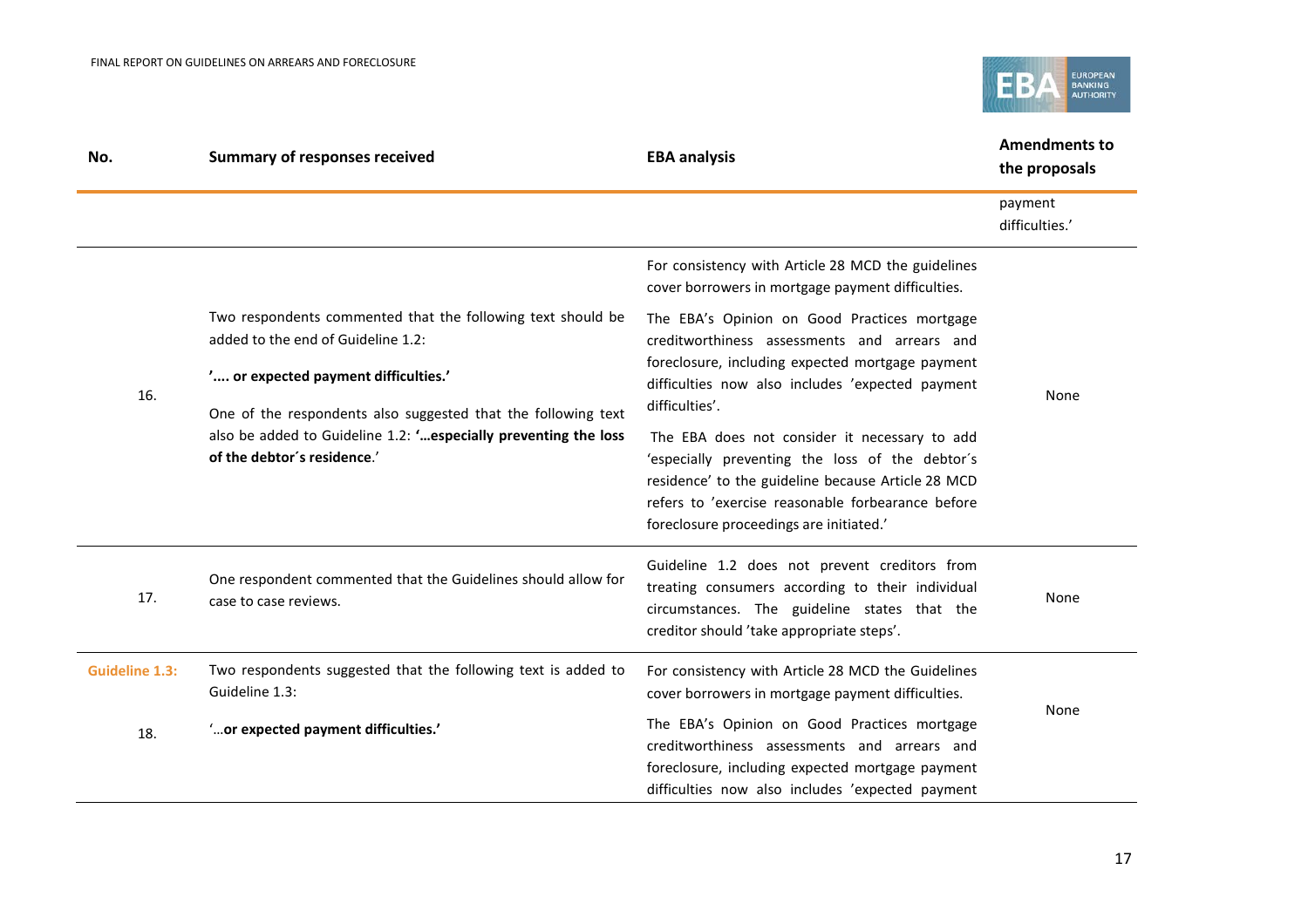

| No. | <b>Summary of responses received</b>                                                                                                                                                                                                                                                                                                                                                                                                                                     | <b>EBA analysis</b>                                                                                                                                                                                                                                  | <b>Amendments to</b><br>the proposals |
|-----|--------------------------------------------------------------------------------------------------------------------------------------------------------------------------------------------------------------------------------------------------------------------------------------------------------------------------------------------------------------------------------------------------------------------------------------------------------------------------|------------------------------------------------------------------------------------------------------------------------------------------------------------------------------------------------------------------------------------------------------|---------------------------------------|
|     |                                                                                                                                                                                                                                                                                                                                                                                                                                                                          | difficulties'.                                                                                                                                                                                                                                       |                                       |
| 19. | One respondent commented that the competence of staff should<br>be developed across all areas of credit and not just debt<br>collection and therefore it is not necessary for the EBA to<br>regulate in this area.                                                                                                                                                                                                                                                       | The EBA considers that staff who deal with<br>consumers in payment difficulties require<br>specialised training that takes into account the<br>particular vulnerabilities, stresses and sensitivities<br>of consumer's circumstances.                |                                       |
|     | One respondent recommended that to develop the most suitable<br>training for staff dealing with consumers in mortgage payment<br>difficulties, creditors should engage with consumer organisations<br>and consider involving them in the development of the training.<br>One respondent suggested that the following text be added to<br>' This training should take into<br>Guideline 1.3 too:<br>consideration the recommendations made by consumer<br>organisations.' | The Guidelines do not aim to be prescriptive,<br>allowing MS to comply in different ways, therefore<br>preserving flexibility for national markets. The CAs,<br>when implementing these guidelines, may specify<br>how training should be developed. | None                                  |
|     |                                                                                                                                                                                                                                                                                                                                                                                                                                                                          | The EBA does not agree with the suggestion<br>regarding training. However, it is open to the CAs to<br>include the suggestion in their rules when they are<br>implementing these Guidelines.                                                         |                                       |
|     | One respondent commented that training staff who deal with<br>consumers in payment difficulties will increase the probability of<br>fulfilling consumers' obligations.                                                                                                                                                                                                                                                                                                   | The EBA agrees with the respondents' comments.                                                                                                                                                                                                       |                                       |
| 20. | One respondent agreed that well trained staff will always help in<br>difficult situations and when difficult and stressful decisions have<br>to be taken. The respondent outlined that training can take many<br>forms such as coaching, mentoring, online or live courses.                                                                                                                                                                                              | The EBA in Guideline 1.3 does not seek to prescribe<br>the specificities of the training.                                                                                                                                                            | None                                  |
| 21. | One respondent commented that case by case reviews should be<br>allowed within the scope of the Guidelines and that staff are                                                                                                                                                                                                                                                                                                                                            | Guideline 2.1 does not prevent creditors from<br>treating consumers according to their individual                                                                                                                                                    | None                                  |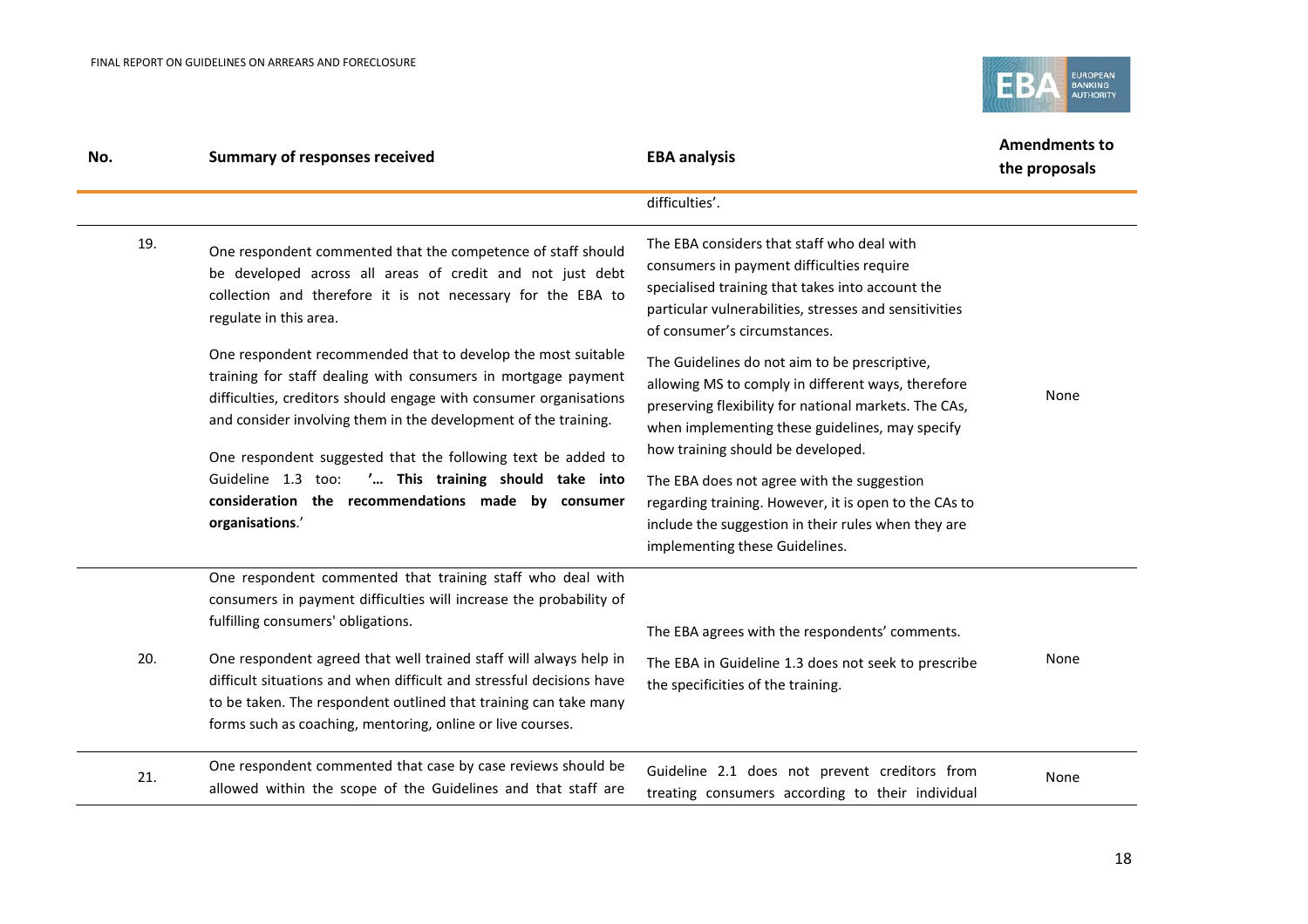**Guideline 1.4:**



| No. | <b>Summary of responses received</b>                           | <b>EBA analysis</b>                                                                                                                                                                                                                                                                                                                            | <b>Amendments to</b><br>the proposals |
|-----|----------------------------------------------------------------|------------------------------------------------------------------------------------------------------------------------------------------------------------------------------------------------------------------------------------------------------------------------------------------------------------------------------------------------|---------------------------------------|
|     | already trained to conduct case-by-case reviews appropriately. | circumstances. The Guideline states that the<br>creditor should 'take appropriate steps'. The EBA<br>considers that staff who deal with consumers in<br>payment difficulties require specialised training that<br>takes into account the particular vulnerabilities,<br>sensitivities<br>of<br>consumers'<br>and<br>stresses<br>circumstances. |                                       |
|     |                                                                |                                                                                                                                                                                                                                                                                                                                                | Guidelines 1.1 and                    |

Two respondents commented that the review of policies and procedures should be conducted yearly and Guideline 1.4 should be amended to state this.

One respondent agreed with the use of the word 'regular' in Guideline 1.4 because of the flexibility it gives to CAs in determining the frequency of the review of policies and procedures. Whilst another respondent commented that the word 'regularly' is too vague.

22. One respondent suggested that Guideline 1.4 and 1.2 should be combined into a revised wording of Guideline 1.2, as below, and Guideline 1.4 should be deleted:

> 'The creditor should establish policies and procedures**, reflective of prevailing regulatory requirements,** for the effective handling of and engagement with consumers in payment difficulties.'

It is for MS to implement the MCD through national regulation, and for the CAs to determine how to implement these guidelines, including whether to specify the regularity with which processes and procedures should be reviewed and including ensuring in their implementation that the Guidelines are compatible with other relevant national laws and rules.

The EBA agrees to the proposed merging of Guidelines 1.2 and 1.4 and for consistency has also merged Guidelines 1.1 and 1.4.

1.4 have been merged as follows:

'The creditor should establish, and keep up to date, procedures to detect, as early as possible, consumers going into payment

Guidelines 1.2 and 1.4 have been merged as follows:

difficulties.'

'The creditor should establish, and keep up to date, policies and procedures for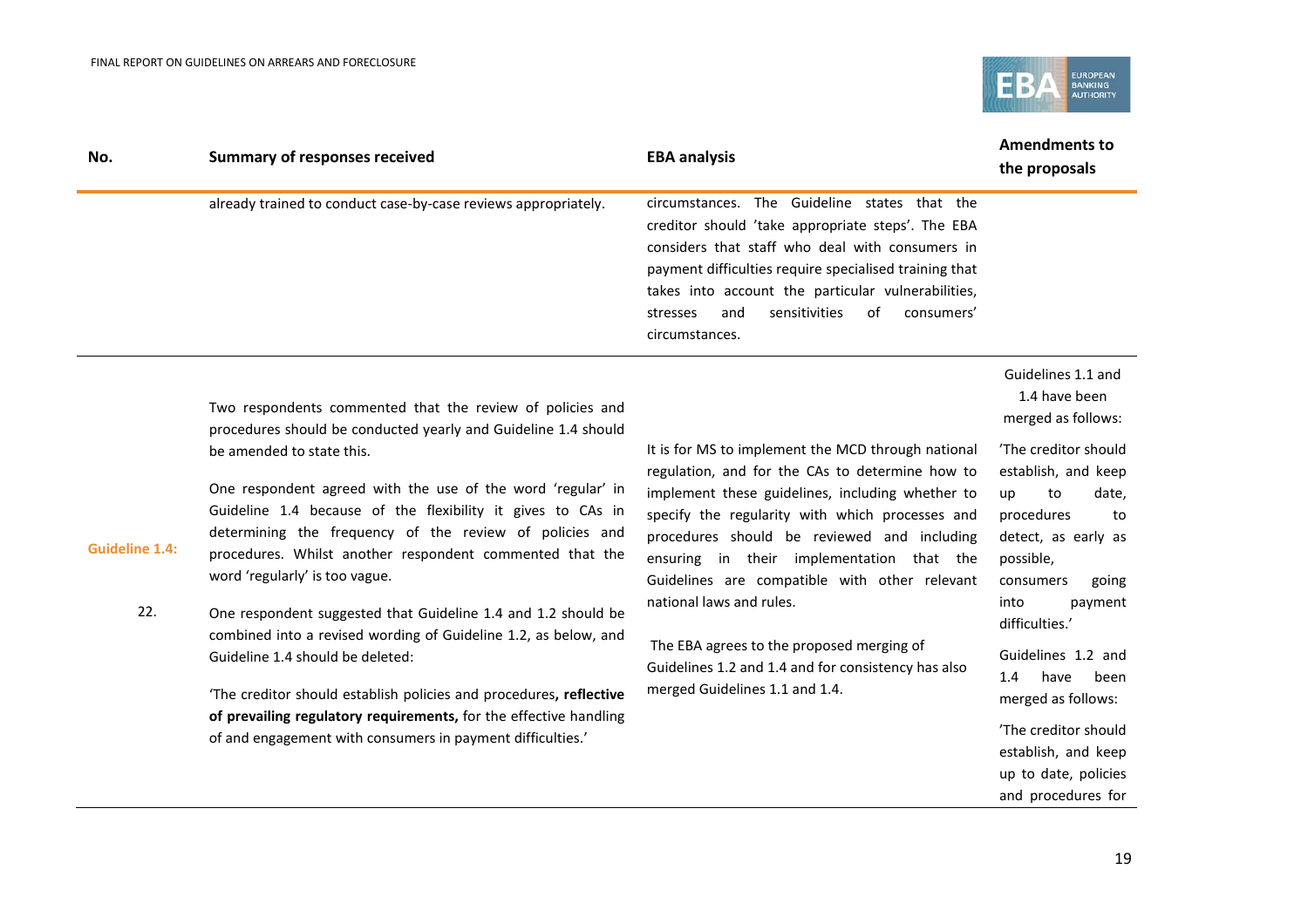

| No.                   | <b>Summary of responses received</b>                                                                                                                                                                                            | <b>EBA analysis</b>                                                                                                                                                                                                                                    | <b>Amendments to</b><br>the proposals                                                                                                                                                                                                                                                                                                                                                 |
|-----------------------|---------------------------------------------------------------------------------------------------------------------------------------------------------------------------------------------------------------------------------|--------------------------------------------------------------------------------------------------------------------------------------------------------------------------------------------------------------------------------------------------------|---------------------------------------------------------------------------------------------------------------------------------------------------------------------------------------------------------------------------------------------------------------------------------------------------------------------------------------------------------------------------------------|
|                       |                                                                                                                                                                                                                                 |                                                                                                                                                                                                                                                        | effective<br>the<br>handling<br>of<br>and<br>with<br>engagement<br>consumers<br>in<br>payment<br>difficulties.<br>The<br>consumer<br>engagement policy<br>should include that<br>creditor<br>the<br>provides adequate<br>information,<br>for<br>example,<br>through<br>websites<br>and<br>written materials,<br>support<br>and<br>for<br>consumers<br>in<br>payment<br>difficulties.' |
| <b>Guideline 2.1:</b> | Three respondents commented that Guideline 2.1 does not take<br>any account of the possibility of non-cooperation by the<br>consumer. The following re-wordings were suggested:                                                 | The EBA considers that the CAs when implementing<br>these guidelines may take account of the suggested<br>re-wordings to Guideline 2.1.                                                                                                                |                                                                                                                                                                                                                                                                                                                                                                                       |
| 23.                   | i. 'When a consumer goes into payment difficulties, the creditor<br>should take reasonable steps to work with the consumer to<br>establish why the difficulties have arisen and for the creditor to<br>take appropriate steps.' | The CAs when determining how to implement these<br>guidelines may also consider setting out the<br>appropriate steps that creditors should take when<br>they become aware of payment difficulties, if they<br>consider it necessary for their markets. | None                                                                                                                                                                                                                                                                                                                                                                                  |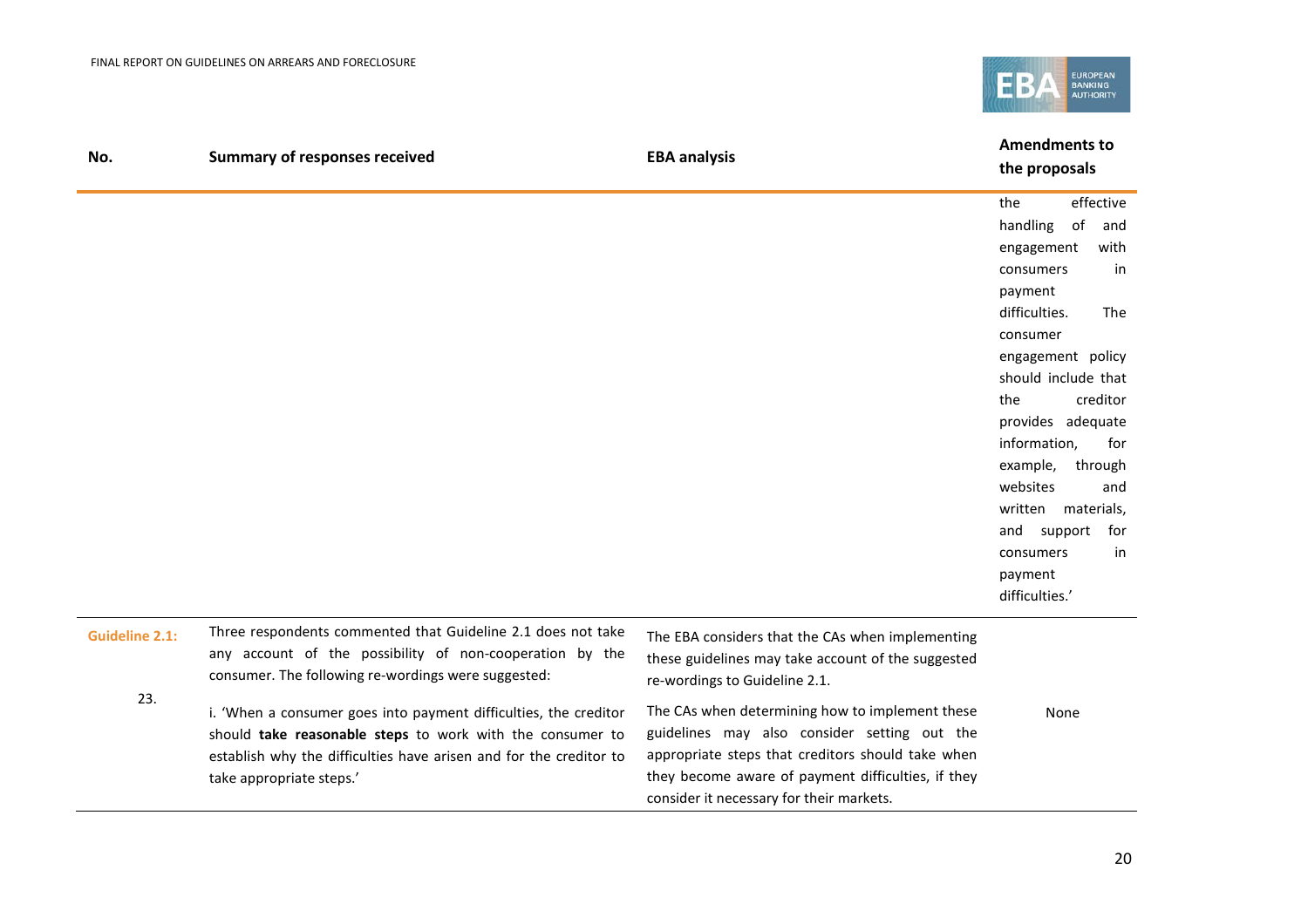

| No. | <b>Summary of responses received</b>                                                                                                                                                                                                                                                                                           | <b>EBA analysis</b>                                                                                                                                                                                                                                                                                                                                                                                                                                                                                                                                                                                                                                                                                                  | <b>Amendments to</b><br>the proposals |
|-----|--------------------------------------------------------------------------------------------------------------------------------------------------------------------------------------------------------------------------------------------------------------------------------------------------------------------------------|----------------------------------------------------------------------------------------------------------------------------------------------------------------------------------------------------------------------------------------------------------------------------------------------------------------------------------------------------------------------------------------------------------------------------------------------------------------------------------------------------------------------------------------------------------------------------------------------------------------------------------------------------------------------------------------------------------------------|---------------------------------------|
|     | ii. 'When a consumer goes into payment difficulties, the creditor<br>should aim to work with the consumer to establish why the<br>difficulties have arisen and for the creditor to take appropriate<br>steps.'                                                                                                                 |                                                                                                                                                                                                                                                                                                                                                                                                                                                                                                                                                                                                                                                                                                                      |                                       |
|     | One respondent commented that the specific response to<br>payment difficulties should be left to the discretion of the<br>creditor.                                                                                                                                                                                            |                                                                                                                                                                                                                                                                                                                                                                                                                                                                                                                                                                                                                                                                                                                      |                                       |
| 24. | Two respondents commented that the Guidelines do not reflect<br>that the consumer in payment difficulties is a person who has<br>knowingly entered into an obligation, that his responsibility<br>should not be transferred to the creditor and that the consumer<br>should not be passive if his financial situation worsens. | The EBA intends these Guidelines to provide greater<br>detail on how financial institutions should give<br>effect to the MCD's arrears and foreclosure<br>provisions, so the audience being addressed is the<br>CAs and creditors. Therefore the Guidelines would<br>not be an appropriate medium for promoting<br>cooperation with consumers. However, the EBA<br>recognises the importance that consumers, who are<br>in payment difficulties or going into payment<br>difficulties, co-operate and engage with their<br>creditors. To that end, the creditor is required in<br>Guideline 3.2, to inform the consumer in payment<br>difficulties about the importance of co-operation to<br>resolve the situation. | None                                  |
| 25. | One respondent commented that establishing why the consumer<br>is experiencing payment difficulties will not solve the main<br>problem of arrears and possible foreclosure. If all of the<br>information about income and expenditure is provided to the<br>creditor then there is no need to establish why the difficulties   | The EBA considers that it is necessary to establish<br>why difficulties have arisen so as to enable<br>sustainable solutions to be developed, i.e. to limit a<br>re-occurrence of the payment difficulties.                                                                                                                                                                                                                                                                                                                                                                                                                                                                                                          | None                                  |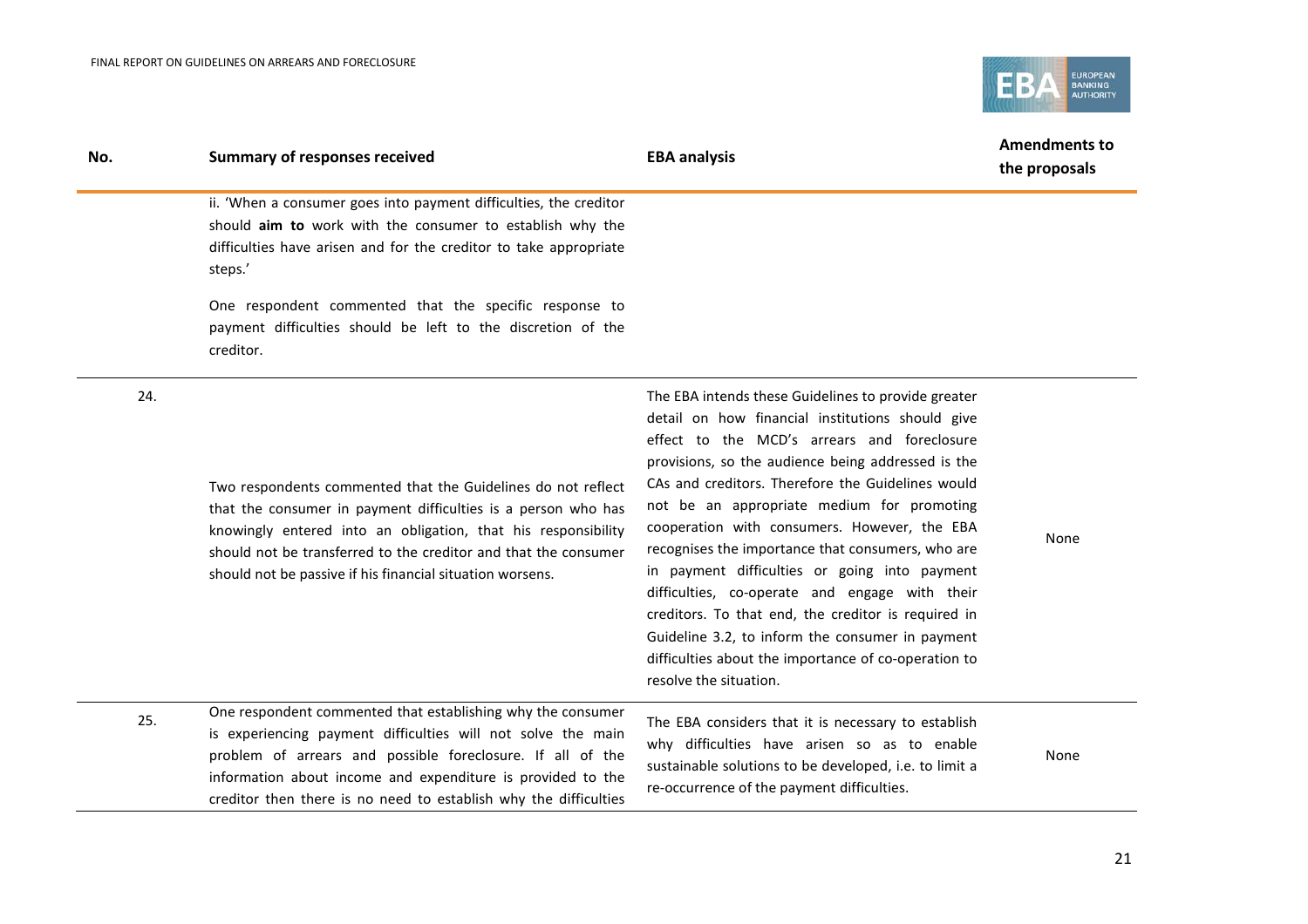

| No.                          | <b>Summary of responses received</b>                                                                                                                                                                                                                                                                                                                                                                                                                                                                                                                                                                                                                                                                                                                                                                                                                                 | <b>EBA analysis</b>                                                                                                                                                                                                                                                                                                                                                                                                                  | <b>Amendments to</b><br>the proposals                                                                                                                                                                         |
|------------------------------|----------------------------------------------------------------------------------------------------------------------------------------------------------------------------------------------------------------------------------------------------------------------------------------------------------------------------------------------------------------------------------------------------------------------------------------------------------------------------------------------------------------------------------------------------------------------------------------------------------------------------------------------------------------------------------------------------------------------------------------------------------------------------------------------------------------------------------------------------------------------|--------------------------------------------------------------------------------------------------------------------------------------------------------------------------------------------------------------------------------------------------------------------------------------------------------------------------------------------------------------------------------------------------------------------------------------|---------------------------------------------------------------------------------------------------------------------------------------------------------------------------------------------------------------|
|                              | have arisen. The respondent suggested that the following be<br>deleted from Guideline 2.1 'the creditor should work with the<br>consumer to establish why the difficulties have arisen".                                                                                                                                                                                                                                                                                                                                                                                                                                                                                                                                                                                                                                                                             |                                                                                                                                                                                                                                                                                                                                                                                                                                      |                                                                                                                                                                                                               |
| 26.                          | One respondent commented that it is unreasonable to expect<br>creditors to treat all consumers in payment difficulties in the<br>same way.                                                                                                                                                                                                                                                                                                                                                                                                                                                                                                                                                                                                                                                                                                                           | Guideline 2.1 does not prevent creditors from<br>treating consumers according to their individual<br>circumstances. The guideline states that the<br>creditor should 'take appropriate steps' and in fact<br>the intention of the Guidelines is that consumers<br>will be treated appropriately according to their<br>individual circumstances not that all consumers in<br>payment difficulties will be treated in the same<br>way. | None                                                                                                                                                                                                          |
| <b>Guideline 2.2:</b><br>27. | Three respondents commented that the wording 'should conduct<br>meetings' in Guideline 2.2 should be clarified. Two respondents<br>suggested that the word 'meetings' be replaced with the word<br>'dialogue'. Two respondents suggested that the word 'meeting'<br>be expanded to include any interaction with the consumer not<br>just face to face interaction. Other respondents understood that<br>the guideline meant that if meetings are held with the consumer<br>the meeting should be held privately, but suggested that because<br>of the ambiguity of the wording the guideline may be interpreted<br>to mean that meetings must be held with consumers in payment<br>difficulties. The following re-wordings were suggested:<br>Two respondents commented that Guideline 2.2 does not take<br>any account of the possibility of non-cooperation by the | EBA confirms that Guideline 2.2 does not require<br>that creditors have meetings with consumers. All of<br>the creditor's interactions with the consumer<br>should be respectful of the consumer's privacy,<br>having regard to data protection legislation and not<br>disclosing personal information to a third party<br>without a consumer's consent. The EBA has<br>amended this guideline to make it clearer.                   | Guideline 2.2 has<br>been amended as<br>follows:<br>'Any interaction by<br>the creditor with<br>the consumer in<br>relation to their<br>payment difficulties<br>should respect the<br>consumer's<br>privacy.' |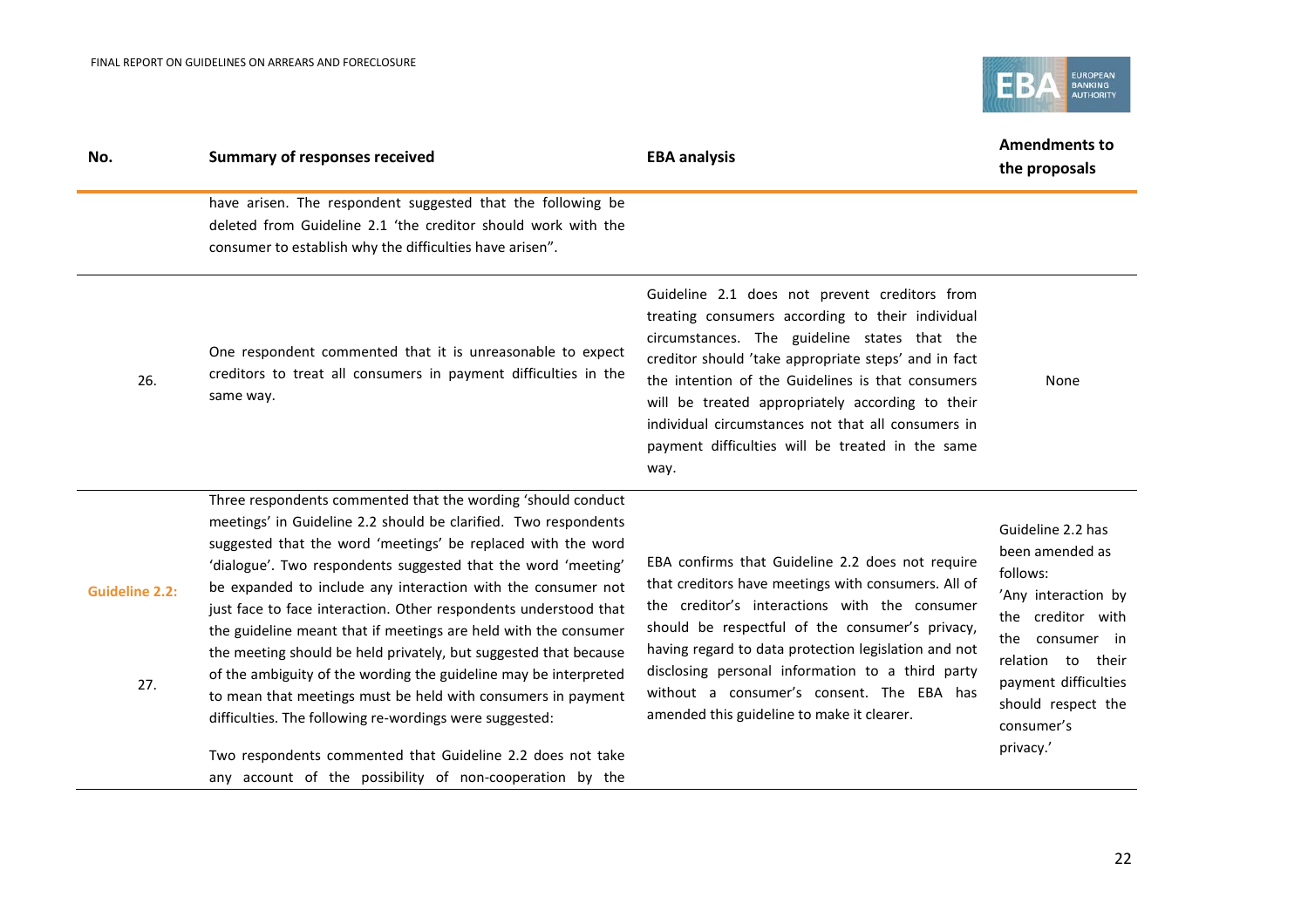

| No.                          | <b>Summary of responses received</b>                                                                                                                                                                                                                                                                                                                                                                                                                                                                                                       | <b>EBA analysis</b>                                                                                                                                                                                                                                                                                                                                                                       | <b>Amendments to</b><br>the proposals                  |
|------------------------------|--------------------------------------------------------------------------------------------------------------------------------------------------------------------------------------------------------------------------------------------------------------------------------------------------------------------------------------------------------------------------------------------------------------------------------------------------------------------------------------------------------------------------------------------|-------------------------------------------------------------------------------------------------------------------------------------------------------------------------------------------------------------------------------------------------------------------------------------------------------------------------------------------------------------------------------------------|--------------------------------------------------------|
|                              | consumer.                                                                                                                                                                                                                                                                                                                                                                                                                                                                                                                                  |                                                                                                                                                                                                                                                                                                                                                                                           |                                                        |
|                              | One respondent commented that Guideline 2.2 does not work for<br>online creditors who do not have local branches to facilitate<br>meetings.                                                                                                                                                                                                                                                                                                                                                                                                |                                                                                                                                                                                                                                                                                                                                                                                           |                                                        |
| 28.                          | Five respondents commented that the reference to data<br>protection legislation in Guideline 2.2 should be clarified to<br>reflect that it relates to personal information such as the causes<br>of default and does not require consumer consent to<br>communicate payment default information to credit bureaux or<br>the sale of terminated loan receivables of defaulting consumers.<br>One respondent commented that 'and not disclosing personal<br>information to a third party without a consumer's consent'<br>should be deleted. | Guideline 2.2 refers to the disclosure of a<br>consumer's personal information in the context of<br>applicable legislation. To avoid confusion the<br>specific reference to data protection law has been<br>deleted                                                                                                                                                                       | Guideline 2.2 has<br>been amended as<br>set out above. |
| <b>Guideline 2.3:</b><br>29. | Two respondents stated that the exact aim and meaning of<br>Guideline 2.3 is unclear.                                                                                                                                                                                                                                                                                                                                                                                                                                                      | The aim of this guideline is to ensure that creditors<br>and their agents consider their level of contact and<br>communication with consumers and whether the<br>contact is necessary to their information needs and<br>whether the contact could be deemed to be<br>excessive, particularly considering the obvious<br>stresses that a consumer in payment difficulties<br>may be under. | None                                                   |
| 30.                          | One respondent commented that a clear message to discourage<br>the harassment of consumers by representatives of creditors<br>should be added to Guideline 2.3.                                                                                                                                                                                                                                                                                                                                                                            | The EBA considers that reference in this Guideline<br>to contact and communication not being excessive<br>also addresses issues such as harassment. Also in<br>some MS harassment may be defined in criminal or                                                                                                                                                                           | None                                                   |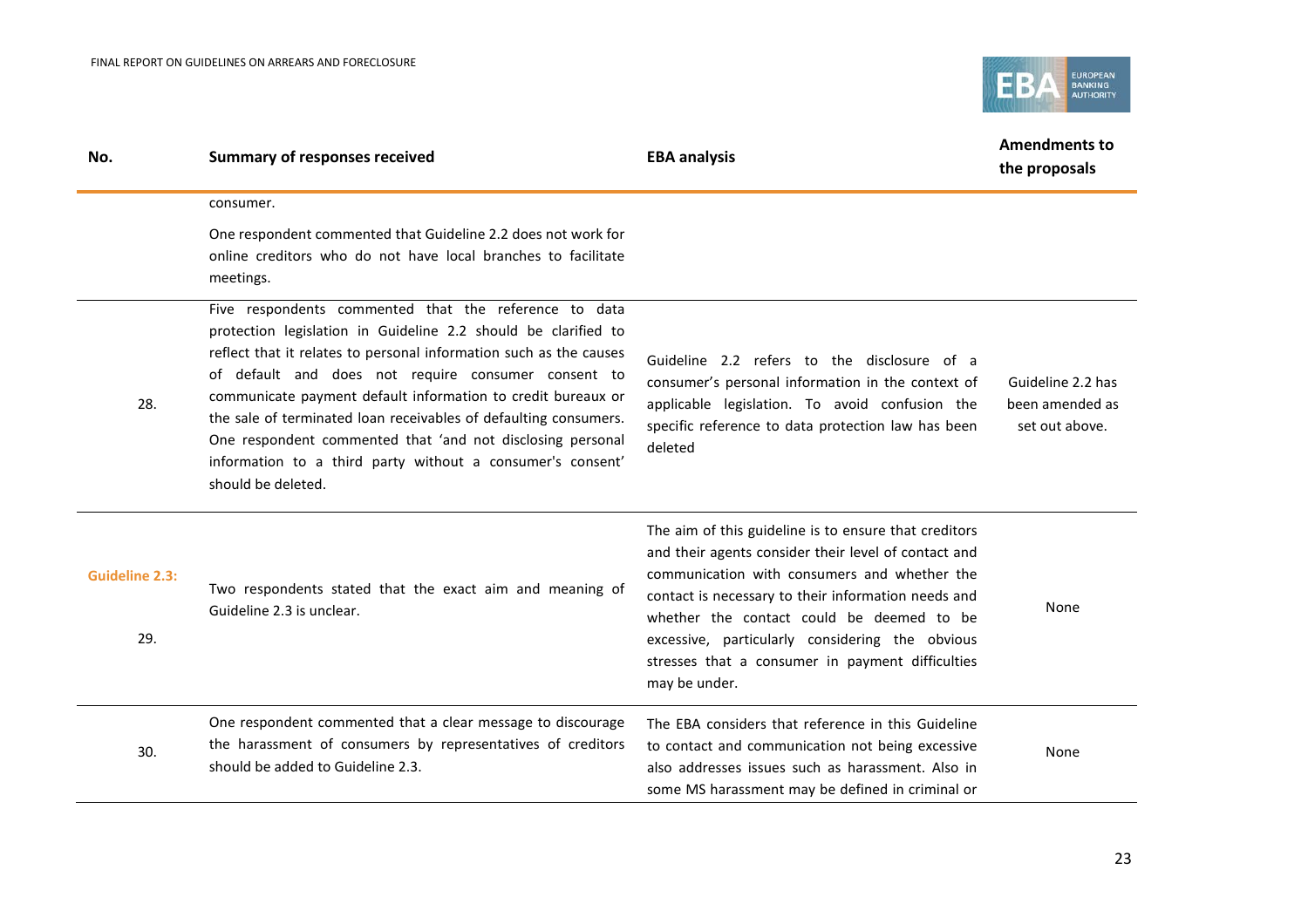

| No.                          | <b>Summary of responses received</b>                                                                                                                                                                                                                                                                                                                                                                                                                                                                                                                                                                                                                                                                                                                                                                                                                          | <b>EBA analysis</b>                                                                                                                                                                                                                                                                                                              | <b>Amendments to</b><br>the proposals                                                                                                                                                                                                                         |
|------------------------------|---------------------------------------------------------------------------------------------------------------------------------------------------------------------------------------------------------------------------------------------------------------------------------------------------------------------------------------------------------------------------------------------------------------------------------------------------------------------------------------------------------------------------------------------------------------------------------------------------------------------------------------------------------------------------------------------------------------------------------------------------------------------------------------------------------------------------------------------------------------|----------------------------------------------------------------------------------------------------------------------------------------------------------------------------------------------------------------------------------------------------------------------------------------------------------------------------------|---------------------------------------------------------------------------------------------------------------------------------------------------------------------------------------------------------------------------------------------------------------|
|                              |                                                                                                                                                                                                                                                                                                                                                                                                                                                                                                                                                                                                                                                                                                                                                                                                                                                               | other national laws.                                                                                                                                                                                                                                                                                                             |                                                                                                                                                                                                                                                               |
| 31.                          | One respondent requested a directive or guideline about 'what is<br>proportionate to the information requirements' and what is<br>'excessive'. One respondent commented that the term 'not<br>excessive' is vague and that consumers in payment difficulties<br>can expect a reasonable increase in communication from<br>creditors                                                                                                                                                                                                                                                                                                                                                                                                                                                                                                                           | The EBA confirms that it is for MS to implement the<br>MCD through national regulation, and for the CAs to<br>determine how to implement these guidelines,<br>including defining the terms 'not excessive'<br>and 'what is proportionate to the information<br>requirements' if they consider it necessary for their<br>markets. | None                                                                                                                                                                                                                                                          |
| 32.                          | One respondent commented that the proportionality principle is<br>a general standard business practice in credit institutions so the<br>Guideline is not necessary.                                                                                                                                                                                                                                                                                                                                                                                                                                                                                                                                                                                                                                                                                           | The EBA notes that as the requirements set out in<br>this guideline are already part of creditors' practice,<br>there should be a limited impact on creditors in<br>complying with this guideline.                                                                                                                               | None                                                                                                                                                                                                                                                          |
| <b>Guideline 3.1:</b><br>33. | One respondent said that the purpose of Guideline 3.1 was<br>unclear. Two respondents said that draft Guideline 1.2 is<br>sufficient and can include the format and channels in which<br>information is to be provided to consumers, therefore Guideline<br>3.1 should be deleted and the title of Guideline 3 reworded as<br>'Provision of information and assistance to the consumer in, or<br>concerned about, payment difficulty.' Another respondent also<br>suggested deleting draft Guideline 3.1. One respondent<br>interpreted the draft guideline to mean that creditors should<br>provide information to customers in payment difficulties as to<br>how to interact with the creditor, and expressed concern that<br>this draft guideline may be interpreted to require creditors to<br>publicly disclose refinancing/renegotiation policies. This | The EBA agrees that draft Guidelines 1.2 and 3.1<br>should be merged.                                                                                                                                                                                                                                                            | Guidelines 1.2 and<br>have<br>been<br>3.1<br>merged as follows:<br>'The creditor should<br>establish, and keep<br>up to date, policies<br>and procedures for<br>effective<br>the<br>handling<br>of<br>and<br>engagement<br>with<br>in<br>consumers<br>payment |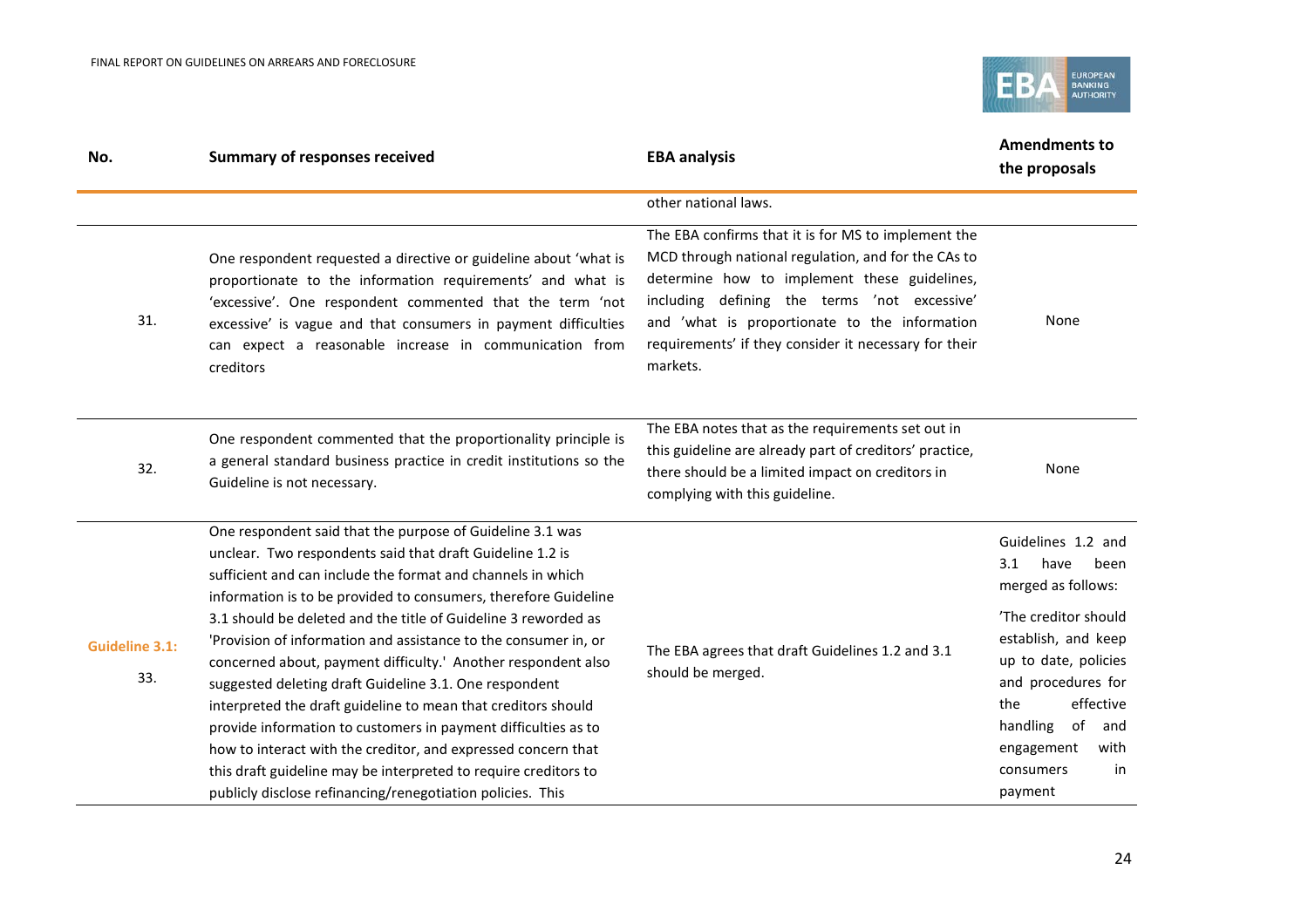

| No. | <b>Summary of responses received</b>                                                                                                                                                                                                                                                                                                                                                                                                  | <b>EBA analysis</b>                                                                                                                                                                                                                                                                                             | <b>Amendments to</b><br>the proposals                                                                                                                                                                                                                                                |
|-----|---------------------------------------------------------------------------------------------------------------------------------------------------------------------------------------------------------------------------------------------------------------------------------------------------------------------------------------------------------------------------------------------------------------------------------------|-----------------------------------------------------------------------------------------------------------------------------------------------------------------------------------------------------------------------------------------------------------------------------------------------------------------|--------------------------------------------------------------------------------------------------------------------------------------------------------------------------------------------------------------------------------------------------------------------------------------|
|     | respondent was concerned that the consumer engagement policy<br>would be required to be public as in its view this may encourage<br>creditors to have vague policies or be less helpful to consumers in<br>payment difficulties in order to comply with the policies. This<br>respondent suggested the following instead: establishing a set of<br>bad practices, or a non-disclosing policy for consumers in<br>payment difficulties |                                                                                                                                                                                                                                                                                                                 | difficulties.<br>The<br>consumer<br>engagement policy<br>should include that<br>creditor<br>the<br>provides adequate<br>information,<br>for<br>example,<br>through<br>websites<br>and<br>written materials,<br>and<br>support<br>for<br>in<br>consumers<br>payment<br>difficulties.' |
| 34. | Three respondents supported a consumer engagement policy,<br>and one of these respondents recommended that the draft<br>Guideline should go further.                                                                                                                                                                                                                                                                                  | The EBA confirms that it is for the MS to implement<br>the MCD through national regulation, and for the<br>CAs to determine how to implement these<br>Guidelines, including whether to place further<br>requirements on creditors in the area of<br>engagement policy.                                          | None                                                                                                                                                                                                                                                                                 |
| 35. | Four respondents submitted that as draft Guideline 3.1 refers to<br>borrowers in pre-arrears, it does not reflect the aim of Article 28<br>MCD, which refers to arrears and foreclosure.                                                                                                                                                                                                                                              | For consistency with Article 28 MCD the Guidelines<br>cover borrowers in mortgage payment difficulties.<br>The EBA's Opinion on Good Practices mortgage<br>creditworthiness assessments and arrears and<br>foreclosure, including expected mortgage payment<br>difficulties now also includes 'expected payment | 'or<br>The<br>text<br>concerned<br>about'<br>has been removed<br>the<br>from<br>now<br>merged Guideline<br>1.2 (merged with<br>Guideline 3.1)                                                                                                                                        |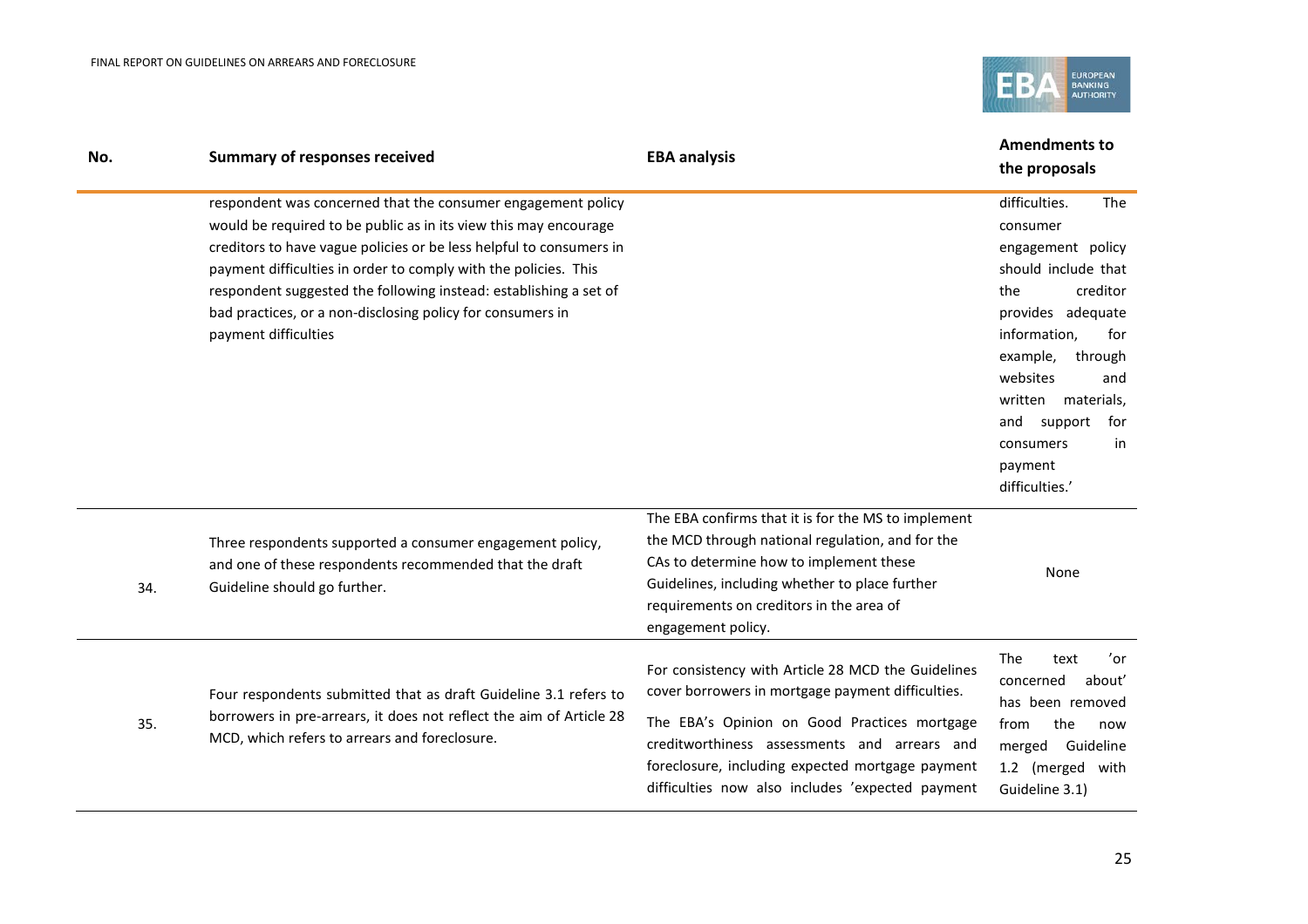

| No.                          | <b>Summary of responses received</b>                                                                                                                                                                                                                                                                                                                                                                                                                                                                                                                                                                                                                                                              | <b>EBA analysis</b>                                                                                                                                                                                                                                                                                                                                                                                                                                                                                                                                 | <b>Amendments to</b><br>the proposals |
|------------------------------|---------------------------------------------------------------------------------------------------------------------------------------------------------------------------------------------------------------------------------------------------------------------------------------------------------------------------------------------------------------------------------------------------------------------------------------------------------------------------------------------------------------------------------------------------------------------------------------------------------------------------------------------------------------------------------------------------|-----------------------------------------------------------------------------------------------------------------------------------------------------------------------------------------------------------------------------------------------------------------------------------------------------------------------------------------------------------------------------------------------------------------------------------------------------------------------------------------------------------------------------------------------------|---------------------------------------|
|                              |                                                                                                                                                                                                                                                                                                                                                                                                                                                                                                                                                                                                                                                                                                   | difficulties'.                                                                                                                                                                                                                                                                                                                                                                                                                                                                                                                                      |                                       |
| 36.                          | These respondents stated that it is the role of either the advice<br>sector or public authorities to provide adequate information to<br>consumers, not creditors.<br>Two respondents stated that<br>consumers already receive adequate information so a consumer<br>engagement policy is unnecessary. One of these respondents<br>suggested that the Guidelines should stress that creditors are not<br>to take over the role of debt-counselling agencies.                                                                                                                                                                                                                                       | As some respondents indicated that consumers<br>already receive adequate information and support<br>from the creditor, and 28% of CAs already meet or<br>exceed this draft guideline's requirements, the EBA<br>considers that creditors do have a role in providing<br>this information and support to consumers.                                                                                                                                                                                                                                  | None                                  |
| <b>Guideline 3.2:</b><br>37. | One respondent suggested deleting the draft Guideline.<br>One respondent explained that one of the most important<br>challenges for consumers is to understand technical banking<br>language, therefore supported the draft Guideline and<br>recommended that creditors should also take measures to be<br>sure that the information provided is clear and well understood<br>by all categories of consumers. Another respondent noted that it<br>can be difficult to communicate in legally correct and at the same<br>time clear and plain language. This respondent suggested<br>rewording the Guideline to 'The creditor should communicate as<br>clearly and in plain language as possible.' | The EBA does not agree that this guideline should<br>be deleted.<br>The EBA considers that requiring the creditor to<br>communicate clearly is sufficient. Requiring<br>creditors to ensure that the information is well<br>understood is unlikely to be practical and would<br>impose an unduly large burden on creditors. The<br>EBA considers that creditors should be able to<br>communicate in both legally correct and plain<br>language, as over 50% of the CAs have indicated<br>that they already have to comply with this<br>requirement. | None                                  |
| <b>Guideline 3.3:</b><br>38. | One respondent generally supported the draft guideline.                                                                                                                                                                                                                                                                                                                                                                                                                                                                                                                                                                                                                                           | The EBA notes the comments made by the<br>respondent.                                                                                                                                                                                                                                                                                                                                                                                                                                                                                               | None                                  |
| 39.                          | One respondent suggested deleting this Guideline.<br>Two<br>respondents suggested that "known by the creditor" be added to                                                                                                                                                                                                                                                                                                                                                                                                                                                                                                                                                                        | Charges incurred as a result of the payment<br>shortfall may vary between countries. The MCD                                                                                                                                                                                                                                                                                                                                                                                                                                                        | None                                  |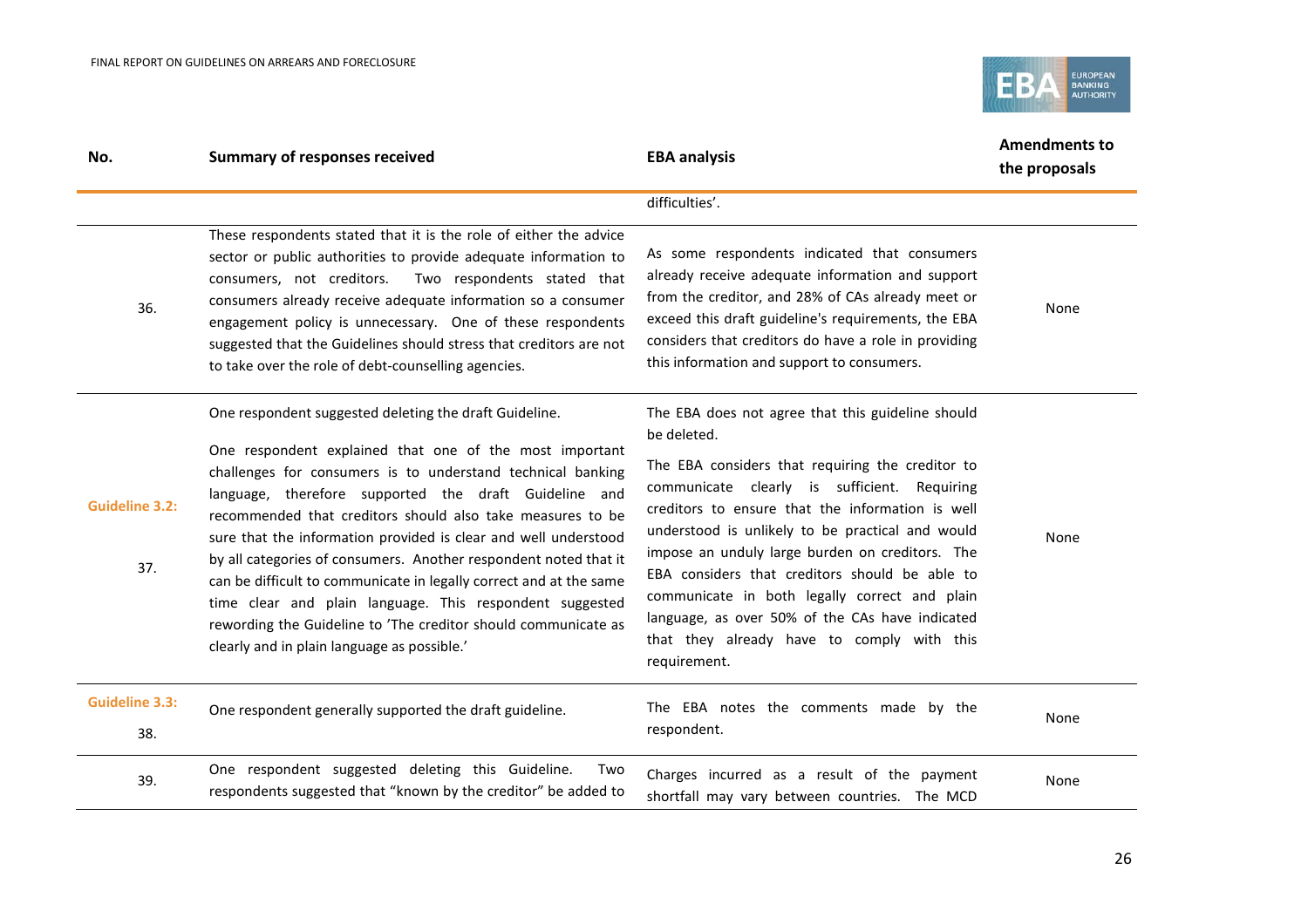

| No.                          | <b>Summary of responses received</b>                                                                                                                                                                                                                                                                                                                                                                                                                                                                                                                                                            | <b>EBA analysis</b>                                                                                                                                                                                                                                                                                                                                                                                                                                                                                                                                  | <b>Amendments to</b><br>the proposals |
|------------------------------|-------------------------------------------------------------------------------------------------------------------------------------------------------------------------------------------------------------------------------------------------------------------------------------------------------------------------------------------------------------------------------------------------------------------------------------------------------------------------------------------------------------------------------------------------------------------------------------------------|------------------------------------------------------------------------------------------------------------------------------------------------------------------------------------------------------------------------------------------------------------------------------------------------------------------------------------------------------------------------------------------------------------------------------------------------------------------------------------------------------------------------------------------------------|---------------------------------------|
|                              | the end of draft Guideline 3.3 c). One respondent requested<br>clarity as to which costs would be classified as 'the charges<br>incurred as a result of the payment shortfall'.                                                                                                                                                                                                                                                                                                                                                                                                                 | addresses the imposition of charges in Article 28.<br>The EBA is of the view that more detail is<br>unnecessary.                                                                                                                                                                                                                                                                                                                                                                                                                                     |                                       |
| 40.                          | One respondent suggested that the word 'importance' in draft<br>Guideline 3.3 (d) could be the wrong word, and suggested the<br>guideline be reworded to 'the possible legal consequences for the<br>consumer if he/she does not cooperate with the creditor to solve<br>the situation'. This respondent also submitted that clarity is<br>needed on how long difficulties must persist in order to trigger<br>the disclosure of additional information.                                                                                                                                        | The EBA considers that it is important that the<br>consumer cooperate with the creditors.<br>The EBA confirms that it is for MS to implement the<br>MCD through national regulation, and for CAs to<br>determine how to implement these guidelines,<br>including the length of time that difficulties should<br>persist before additional information is provided.                                                                                                                                                                                   | None                                  |
| <b>Guideline 3.4:</b><br>41. | Four respondents submitted that Guideline 3.4 imposes a new<br>information disclosure requirement on creditors in addition to<br>other information disclosure requirements under the MCD, and<br>does not reflect the aim of Article 28 MCD. One of these<br>respondents said that MS' legislatures should determine this<br>detail and such requirements are already included in loan<br>agreements. This respondent further submitted that consumers<br>may consider such information provision as prohibited unofficial<br>pressure. One respondent suggested deleting this draft guideline. | The information disclosure<br>requirement in<br>Guideline 3.4 is applicable in cases where the<br>consumer is in payment difficulties, and supports<br>Article 28 of the Directive. The other information<br>disclosure requirements in the MCD are pre-<br>contractual requirements.<br>The EBA is of the view that while care must be<br>taken to ensure that not too much pressure is<br>placed on consumers in payment difficulties, the<br>provision of this information is important, in order<br>to ensure that consumers are fully informed. | None                                  |
| 42.                          | Two respondents agreed with the Guideline in principle. One of<br>these respondents expressed concern that the Guideline may<br>directly or indirectly require the CAs to introduce                                                                                                                                                                                                                                                                                                                                                                                                             | The guideline only requires creditors to provide<br>information to consumers about available<br>government/public schemes or support. Therefore,                                                                                                                                                                                                                                                                                                                                                                                                     | None                                  |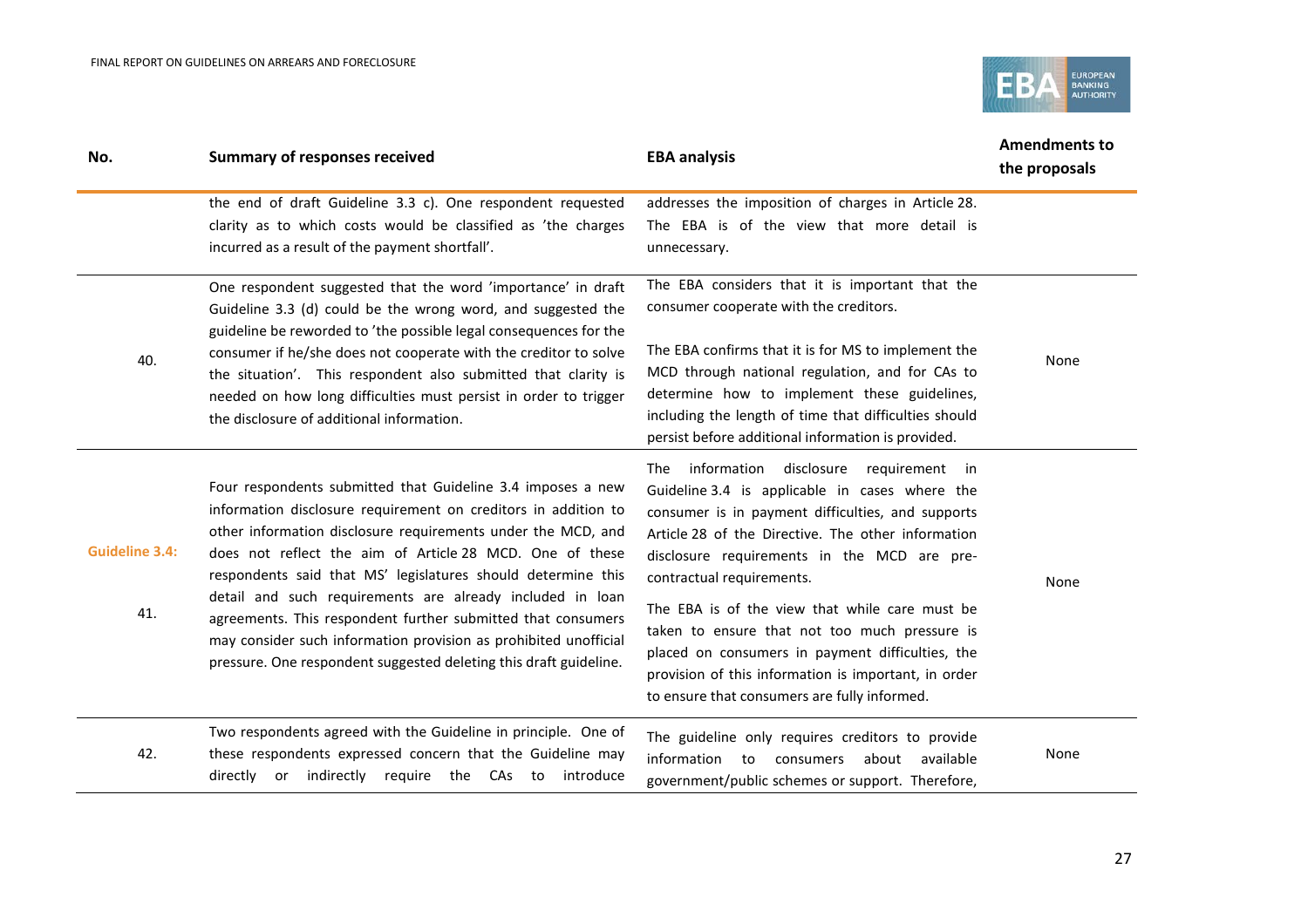

| No. | <b>Summary of responses received</b>                                                                                                                                                                                                                                                                                                                                                                                                                                                                                                                                                                                                                                                                                                                                                                                                                                                                                                                                                                                                                                                                                                                                       | <b>EBA analysis</b>                                                                                                                                                                                                                                                                                                                                                                                                                                                                                                                                                                                                                                                                                                                                                | <b>Amendments to</b><br>the proposals |
|-----|----------------------------------------------------------------------------------------------------------------------------------------------------------------------------------------------------------------------------------------------------------------------------------------------------------------------------------------------------------------------------------------------------------------------------------------------------------------------------------------------------------------------------------------------------------------------------------------------------------------------------------------------------------------------------------------------------------------------------------------------------------------------------------------------------------------------------------------------------------------------------------------------------------------------------------------------------------------------------------------------------------------------------------------------------------------------------------------------------------------------------------------------------------------------------|--------------------------------------------------------------------------------------------------------------------------------------------------------------------------------------------------------------------------------------------------------------------------------------------------------------------------------------------------------------------------------------------------------------------------------------------------------------------------------------------------------------------------------------------------------------------------------------------------------------------------------------------------------------------------------------------------------------------------------------------------------------------|---------------------------------------|
|     | government/public schemes or support.<br>Two respondents requested clarification on the meaning of<br>'government/public scheme or support'. The first respondent was<br>also of the view that creditors should not be liable for the<br>information provided as a creditor cannot act as a legal advisor.<br>The other respondent emphasised that third parties such as<br>charity organisations may be able to provide information and<br>offer debt management advice.<br>Another respondent asked for clarity that creditors will not be<br>required to deliver debt counselling.<br>One respondent suggested that the Guideline be more specific as<br>to the actual signposting needed for consumers in difficulty (e.g.,<br>debt advice agencies rather than general schemes to encourage<br>house buyers).<br>Another respondent was of the view that information about<br>government/public schemes should be the responsibility of<br>public authorities, not creditors. This respondent also submitted<br>that premature disclosure by the creditor of information about<br>government/public schemes could lessen the consumer's feeling<br>of responsibility. | this guideline will not require the CAs to introduce<br>such schemes or support if they do not already<br>exist.<br>The EBA is of the view that it is helpful for<br>consumers to be notified by the creditor of<br>government/public schemes if they are available.<br>This is because the creditor is best placed to know<br>when the consumer is in payment difficulties and<br>therefore may need to avail of such support. As<br>government/public schemes and support differ, the<br>EBA thinks that the wording is sufficient as it is to<br>capture all types.<br>The EBA does not consider that the addition of a<br>reference in this Guideline to schemes or support<br>provided by charities is necessary and that the<br>current wording is adequate. |                                       |
|     |                                                                                                                                                                                                                                                                                                                                                                                                                                                                                                                                                                                                                                                                                                                                                                                                                                                                                                                                                                                                                                                                                                                                                                            |                                                                                                                                                                                                                                                                                                                                                                                                                                                                                                                                                                                                                                                                                                                                                                    |                                       |

#### **Guideline 4.1:**

- Eight respondents stated that Guideline 4.1 seems to impose an obligation on creditors to make concessions to borrowers.
- 43. In that regard, many of them argued that this could result in

The MCD provides in Article 28(1), that 'Member States shall adopt measures to encourage creditors to exercise reasonable forbearance before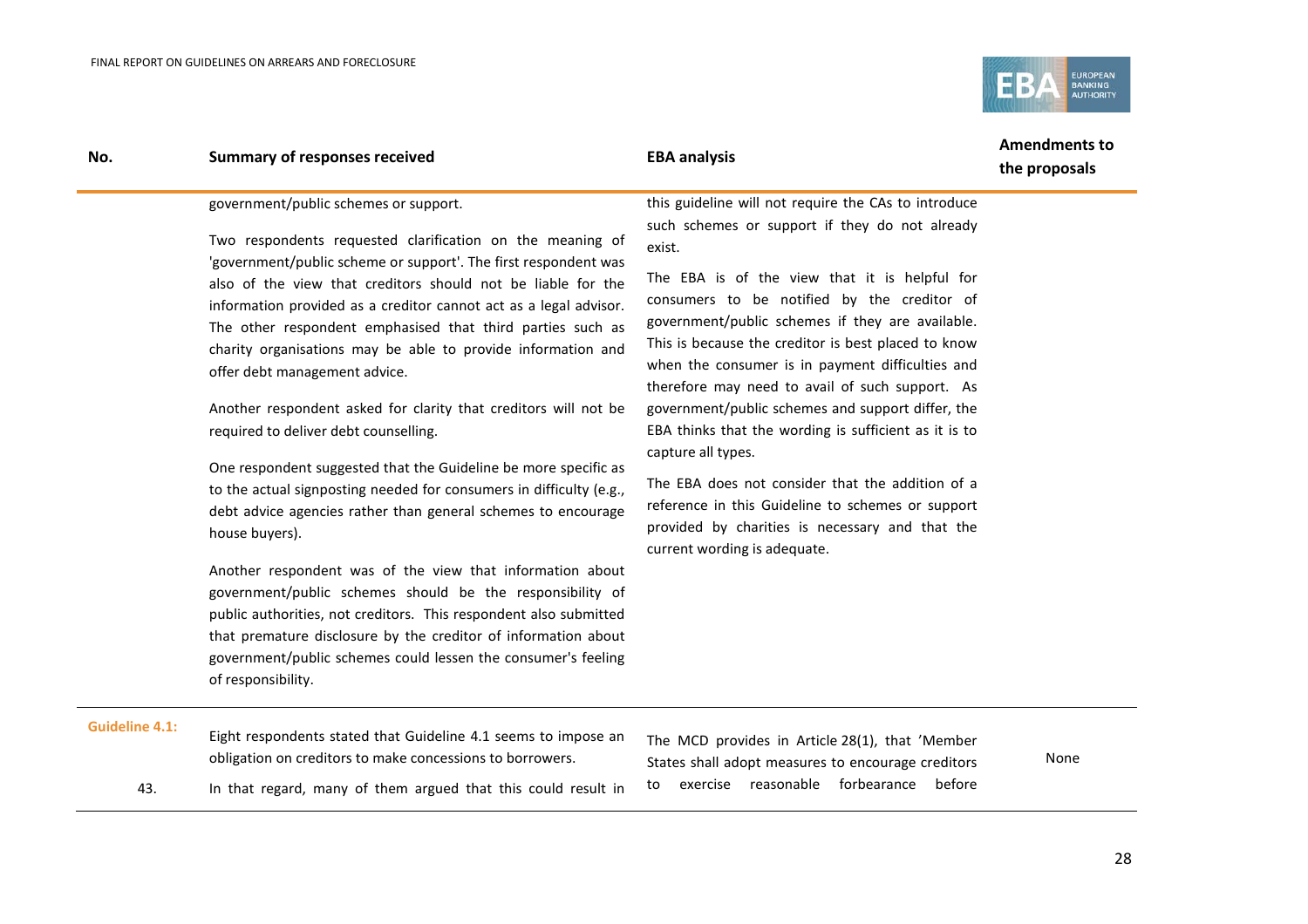

| No. | <b>Summary of responses received</b>                                                                                                                                                                                                                                                                                                                                                                                                                                                                                                                                                                                                                                                                                                                                                                                                                                                                                                                                                                                                                                                                                                                                                                                                                                         | <b>EBA analysis</b>                                                                                                                                                                                                                                                                                                                                                                                                                                                                                                                                                                                                                                                                                                | <b>Amendments to</b><br>the proposals                                                                                                                                                                                                                                                                                                                        |
|-----|------------------------------------------------------------------------------------------------------------------------------------------------------------------------------------------------------------------------------------------------------------------------------------------------------------------------------------------------------------------------------------------------------------------------------------------------------------------------------------------------------------------------------------------------------------------------------------------------------------------------------------------------------------------------------------------------------------------------------------------------------------------------------------------------------------------------------------------------------------------------------------------------------------------------------------------------------------------------------------------------------------------------------------------------------------------------------------------------------------------------------------------------------------------------------------------------------------------------------------------------------------------------------|--------------------------------------------------------------------------------------------------------------------------------------------------------------------------------------------------------------------------------------------------------------------------------------------------------------------------------------------------------------------------------------------------------------------------------------------------------------------------------------------------------------------------------------------------------------------------------------------------------------------------------------------------------------------------------------------------------------------|--------------------------------------------------------------------------------------------------------------------------------------------------------------------------------------------------------------------------------------------------------------------------------------------------------------------------------------------------------------|
|     | borrowers purposely not paying their instalments in the<br>knowledge that they would receive concessions, and that it could<br>have a significant impact on risk-weighted assets, thus increasing<br>the costs of mortgage loans together with the risk of credit<br>crunch phenomena.                                                                                                                                                                                                                                                                                                                                                                                                                                                                                                                                                                                                                                                                                                                                                                                                                                                                                                                                                                                       | foreclosure proceedings are initiated.'<br>As a consequence of that, the Guidelines provide<br>greater detail on how financial institutions should<br>give effect to this, by encouraging creditors to make<br>reasonable concessions towards a consumer facing,<br>or about to face, difficulties in meeting his/her<br>financial commitments.                                                                                                                                                                                                                                                                                                                                                                    |                                                                                                                                                                                                                                                                                                                                                              |
| 44. | Four respondents indicated that the requirement on a creditor to<br>offer total or partial refinancing of a credit agreement could<br>present a risk of action being taken against the lender on grounds<br>of a kind of 'abusive assistance' (this notion exists in France, for<br>example, in commercial collective actions) in the event that the<br>borrower is still unable to meet his/her repayments.<br>Three respondents highlighted that some concessions could be<br>judged as being an 'unfair preference' (a legal term arising from<br>some MS' bankruptcy/insolvency laws), if the consumer<br>afterwards is still unable to pay his/her debt. The respondents<br>stated that concessions that creditors have made after the<br>consumer's foreclosure could be interpreted as evidence for their<br>knowledge of an impending illiquidity. In such cases the creditor<br>can be obliged to repay each payment. The respondents<br>commented that to avoid such scenarios, creditors might feel the<br>need to file for bankruptcy/insolvency comparatively early, which<br>would also not be in the consumers' interests.<br>One respondent stated their view that changing the type of<br>mortgage is not a viable action for creditors in their efforts to | The EBA has amended the wording of Guideline 4.1<br>to reflect that the list of concessions in the<br>guideline is not an exhaustive list and is instead a<br>list of concessions that could be included in the<br>forbearance measures taken by the creditor.<br>The forbearance measures to be applied, how they<br>are implemented, and their scope are decisions to<br>be made by the creditor.<br>In addition, the Guideline sets out a list of ways in<br>which a credit agreement might be modified but if<br>one of them could represent a problem for the<br>creditor, other measures are not excluded.<br>These Guidelines should be applied without<br>prejudice to the Member State's legal framework. | Guideline 4.1 has<br>been amended as<br>follows:<br>'The creditor should<br>take into account<br>individual<br>the<br>circumstances<br>0f<br>the consumer, the<br>consumer's<br>interests and rights<br>and his/her ability<br>repay<br>when<br>to<br>deciding on which<br>steps<br>or<br>forbearance<br>measures to take.<br>Forbearance<br>measures<br>may |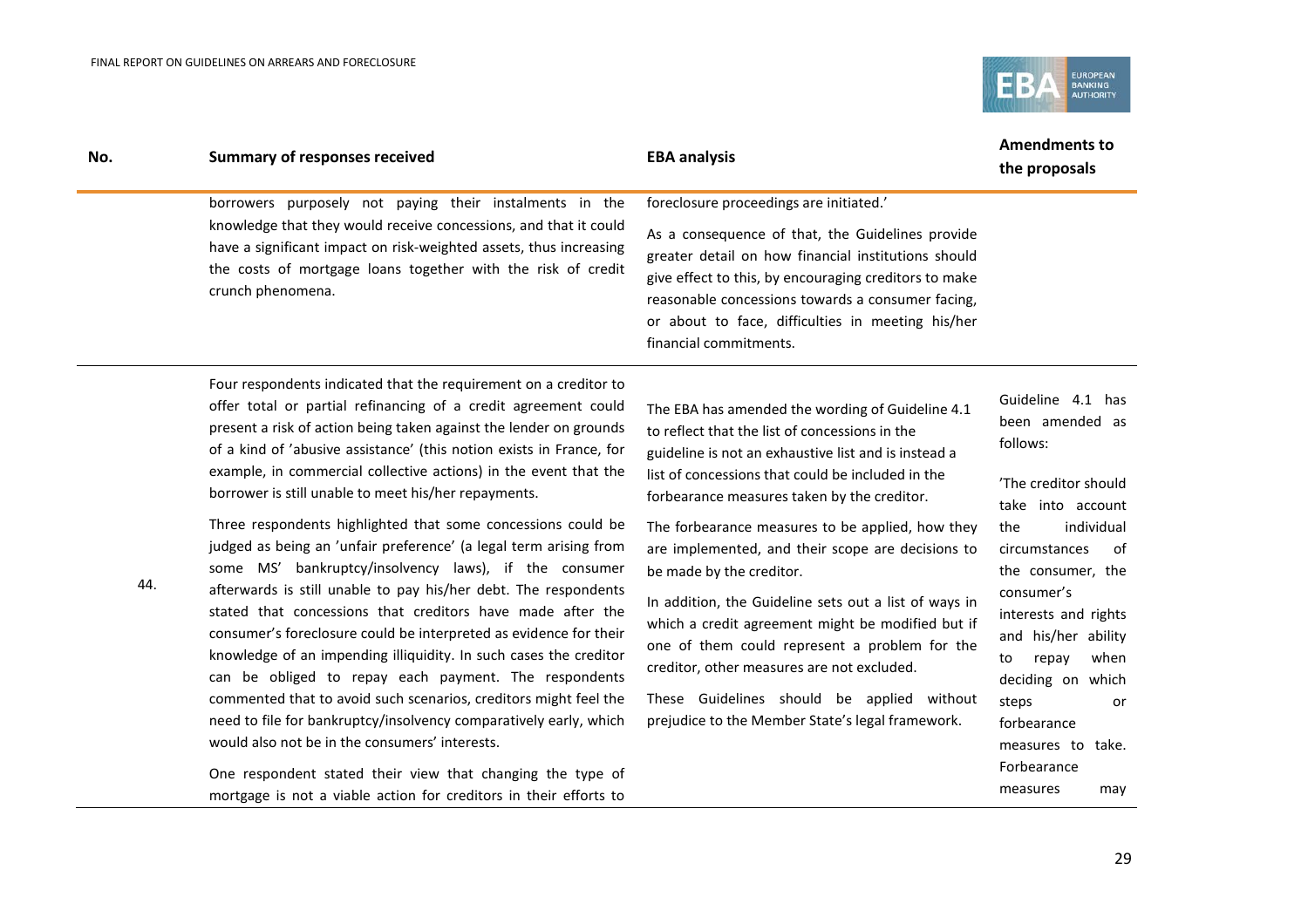45.

 $\overline{a}$ 



| No. | <b>Summary of responses received</b>                                                                                                                                                                                                                                                                                                                   | <b>EBA analysis</b> | <b>Amendments to</b><br>the proposals                                           |
|-----|--------------------------------------------------------------------------------------------------------------------------------------------------------------------------------------------------------------------------------------------------------------------------------------------------------------------------------------------------------|---------------------|---------------------------------------------------------------------------------|
|     | work out their receivables, taking into account the fact that the<br>types of mortgages grant different levels of loan security. Thus,<br>changing a real estate mortgage into a mortgage on some<br>movables would reduce the level of loan security and therefore,<br>the chances for banks to work out their receivables decrease<br>significantly. |                     | include one or both<br>of, the following<br>concessions to the<br>consumer: []' |
|     | One respondent argued that it is essential to take into account<br>national statutes of limitations regarding forbearance measures<br>(e.g. national time limit on the validity of claims on outstanding<br>payments).                                                                                                                                 |                     |                                                                                 |

Two respondents requested clarification on whether the refinancing arrangements as described in Guideline 4.1 are subject to consumer credit regulation or not (linked to the exemptions under Article 2(2)(j) CCD or Article 3(2)(f) MCD).

The refinancing agreements – conceived as refinancing of a credit agreement- referred in the Guidelines fall under the scope of Article 3 MCD, as the concept of 'credit agreement' in the Guidelines is the same as the one included therein, which indicates that the MCD should apply to i) credit agreements which are secured either by a mortgage or by another comparable security commonly used in a Member State on residential immovable property or secured by a right related to residential immovable property; and ii) credit agreements the purpose of which is to acquire or retain property rights in land or in an existing or projected building.

As a consequence of that, refinancing arrangements as described in the Guideline are not subject to consumer credit regulation.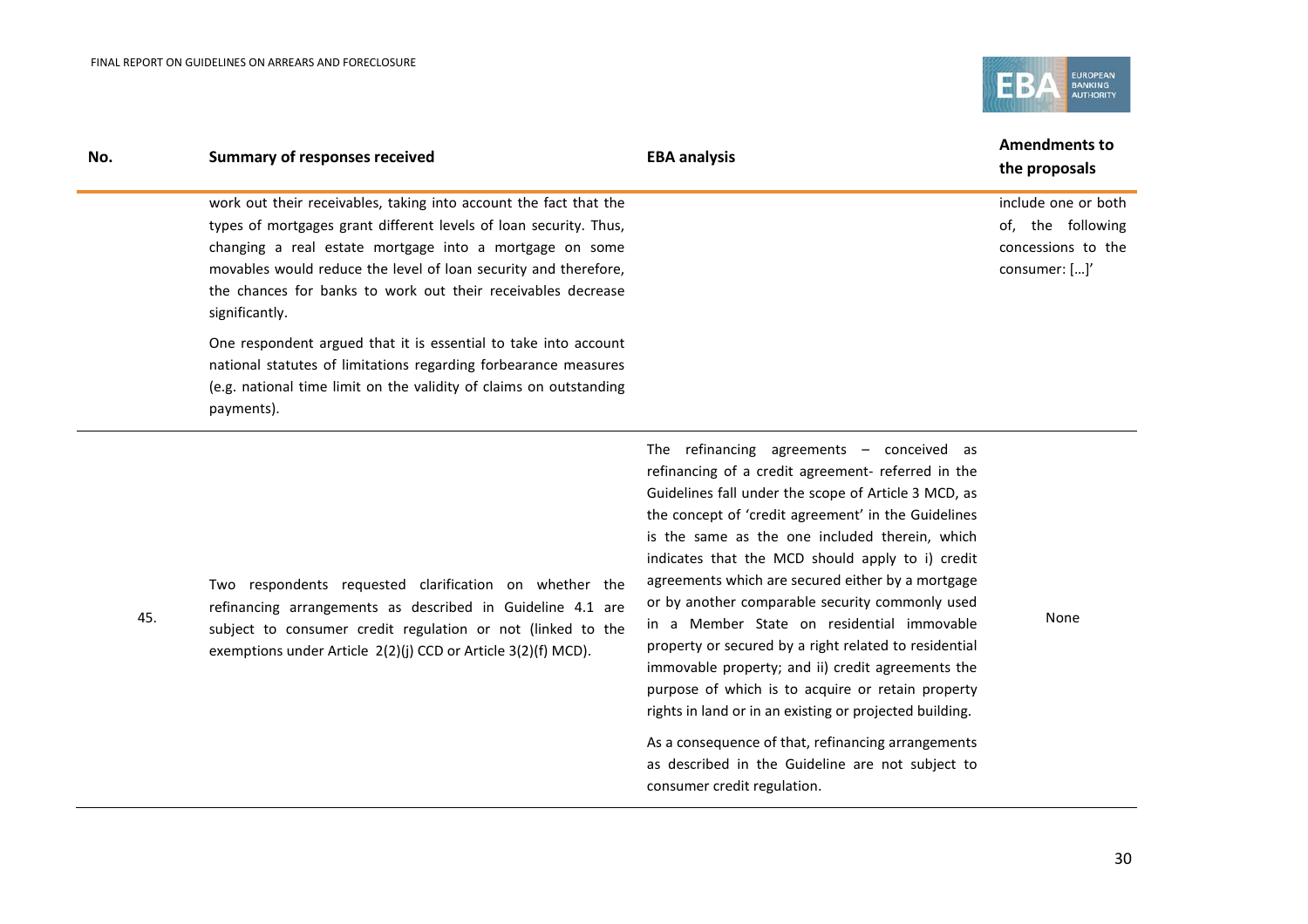

| No.                          | <b>Summary of responses received</b>                                                                                                                                                                                                                                                                                                                                                                                                                                                                                                                                                                                                                                                                                                                                                                                                                                                                                                                                                                                                                                                                                                                                                                                        | <b>EBA analysis</b>                                                                                                                                                                                                                                                                                                                                                                                                                                                                                                                                                                                                                                                                                    | <b>Amendments to</b><br>the proposals |
|------------------------------|-----------------------------------------------------------------------------------------------------------------------------------------------------------------------------------------------------------------------------------------------------------------------------------------------------------------------------------------------------------------------------------------------------------------------------------------------------------------------------------------------------------------------------------------------------------------------------------------------------------------------------------------------------------------------------------------------------------------------------------------------------------------------------------------------------------------------------------------------------------------------------------------------------------------------------------------------------------------------------------------------------------------------------------------------------------------------------------------------------------------------------------------------------------------------------------------------------------------------------|--------------------------------------------------------------------------------------------------------------------------------------------------------------------------------------------------------------------------------------------------------------------------------------------------------------------------------------------------------------------------------------------------------------------------------------------------------------------------------------------------------------------------------------------------------------------------------------------------------------------------------------------------------------------------------------------------------|---------------------------------------|
| 46.                          | Two respondents indicated that the legal principle 'pacta sunt<br>servanda' could be affected by the forbearance measures<br>included in the Guidelines.                                                                                                                                                                                                                                                                                                                                                                                                                                                                                                                                                                                                                                                                                                                                                                                                                                                                                                                                                                                                                                                                    | The binding character of the credit agreement is not<br>affected by the forbearance measures, as they are<br>based on the agreement of both parties - which is<br>the premise of the binding effect of the contract.                                                                                                                                                                                                                                                                                                                                                                                                                                                                                   | None                                  |
| <b>Guideline 5.1:</b><br>47. | Six respondents stated their views that the requirement to<br>establish records in the final part of Guideline 5.1 places a<br>significant burden of administrative bureaucracy on the creditor<br>and could hamper the process of finding a speedy and non-<br>bureaucratic solution for the consumer.<br>Two respondents agreed with the existence of such records but<br>asked to soften the apparent demand on the documentation duty<br>and to clarify the concept 'adequate' records.<br>Five respondents stated that the first part of the Guideline 5.1<br>implies that a very subjective question in the negotiation<br>between the creditor and the borrower is recorded. In the same<br>line of opinion, one of respondents requested the clarification of<br>the term 'appropriate option' and another respondent stated<br>their doubts about the usefulness of this requirement.<br>One respondent stated that there is a potential inconsistency<br>with the level 1 regulation because the respondent is of the view<br>that Guideline 5.1 goes further than the requirements laid down<br>in Article 28 MCD, while such stricter requirements are not<br>necessary to achieve the objective or Article 28. | The EBA considers it important that a record be<br>maintained of the reasons why option(s) offered to<br>the consumer are appropriate for his/her individual<br>circumstances so that this information is available<br>for supervisors and/or consumers.<br>The Guidelines provide further detail on how<br>financial institutions should document and register<br>the measures adopted towards consumers<br>according to Article 28 MCD. These requirements<br>are considered necessary to protect the borrower in<br>order to ensure that creditors comply with their<br>level 1 obligation; therefore the EBA considers that<br>such requirements are fully consistent with the<br>Directive's aim. | None                                  |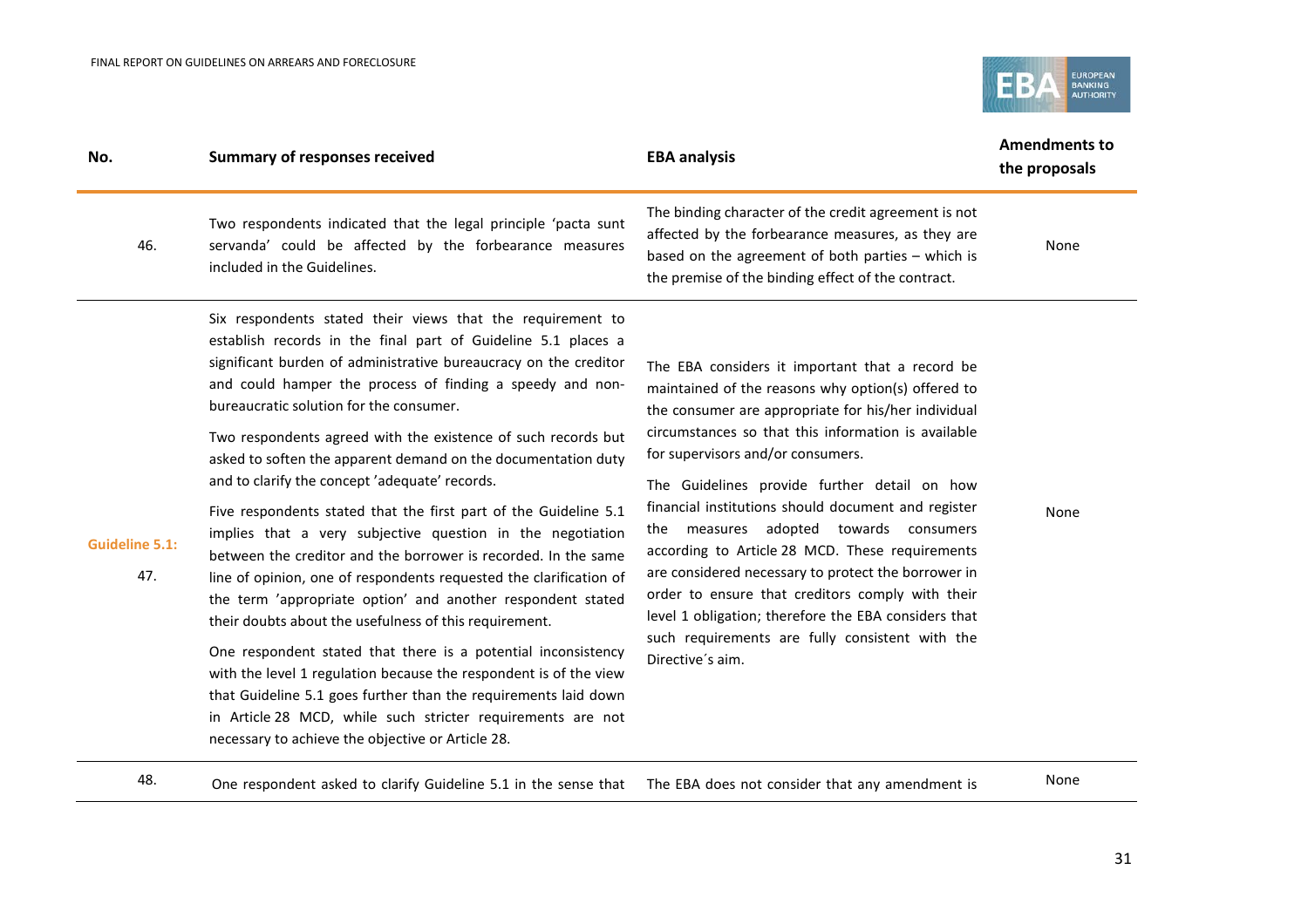

| No. | <b>Summary of responses received</b>                                                                                                                                                                                                                                                                                                                                                                                                                   | <b>EBA analysis</b>                                                                                                                                                                                                                                                                                                                   | <b>Amendments to</b><br>the proposals |
|-----|--------------------------------------------------------------------------------------------------------------------------------------------------------------------------------------------------------------------------------------------------------------------------------------------------------------------------------------------------------------------------------------------------------------------------------------------------------|---------------------------------------------------------------------------------------------------------------------------------------------------------------------------------------------------------------------------------------------------------------------------------------------------------------------------------------|---------------------------------------|
|     | the information should only be available for the CAs.                                                                                                                                                                                                                                                                                                                                                                                                  | necessary to Guideline 5.1.                                                                                                                                                                                                                                                                                                           |                                       |
| 49. | Four respondents considered that the interests of the creditor<br>and the borrower are not always aligned and therefore this<br>provision could be an additional and unjustified source of<br>litigation (where the burden of the proof would be assumed<br>solely by the creditor).<br>Another respondent asked for the total deletion of this guideline<br>because the creditor (and its creditors) have a different interest<br>from the borrowers. | EBA considers that, despite the different interests in<br>play, the proposed guidelines are beneficial to the<br>creditor as a whole because ultimately the purpose<br>of the Guidelines, according to Article 28 MCD, is to<br>avoid the initiation of foreclosure proceedings.                                                      | None                                  |
| 50. | One respondent asked to adequately reflect in the Guideline that<br>each decision of the creditor on a concession is at the same time<br>a decision to waive its related claims under the contract, i.e., the<br>creditor's decision is based upon a number of components often<br>related to the individual debtor and his/her situation.                                                                                                             | The Guidelines do not prevent the creditor from<br>considering each consumer's situation on a case by<br>case basis and making a decision on the appropriate<br>concession for a consumer based on components<br>related to the individual consumer and his/her<br>situation.                                                         | None                                  |
| 51. | One respondent indicated that the content of the entire<br>guideline should be addressed by a published policy option on<br>this issue. Therefore, documenting the reason why a decision is<br>made based on a clear policy could be redundant.                                                                                                                                                                                                        | The establishment of a general policy might be<br>indeed a good measure to assure an equitable<br>treatment of the borrowers of an entity. However,<br>from the EBA's point of view, it should be a priority<br>to comply with these requirements as they are<br>designed regarding the individual circumstances of<br>each consumer. | None                                  |
| 52. | Three respondents asked to clarify the terms and conditions to<br>achieve the records required in Guideline 5.1. One considered                                                                                                                                                                                                                                                                                                                        | The Guidelines allow flexibility for the CAs, in<br>implementing these guidelines, to specify further                                                                                                                                                                                                                                 | None                                  |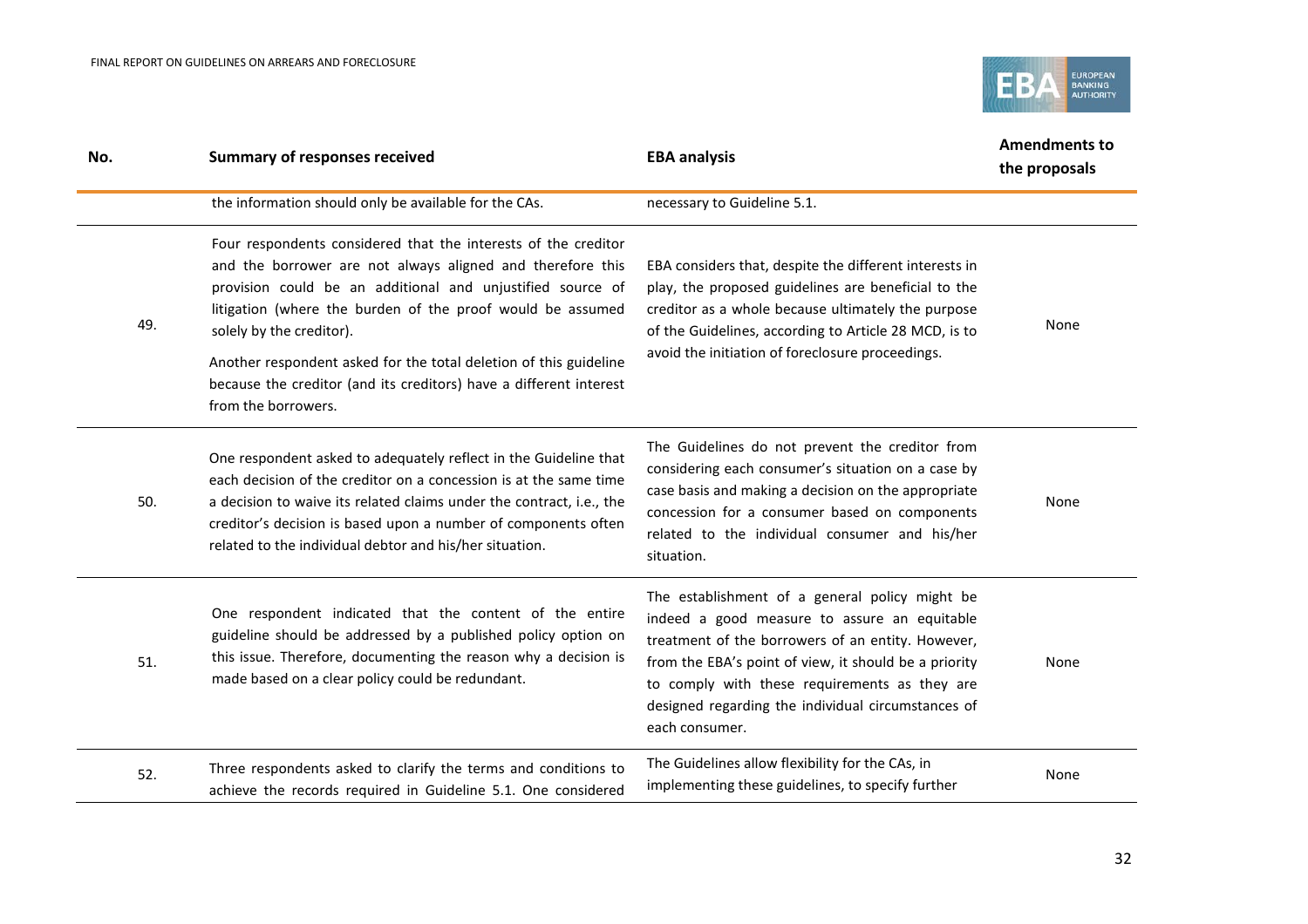

| No.                                | <b>Summary of responses received</b>                                                                                                                                                                                                                                                                                                                                                                                              | <b>EBA analysis</b>                                                                                                                                                                                                                    | <b>Amendments to</b><br>the proposals |
|------------------------------------|-----------------------------------------------------------------------------------------------------------------------------------------------------------------------------------------------------------------------------------------------------------------------------------------------------------------------------------------------------------------------------------------------------------------------------------|----------------------------------------------------------------------------------------------------------------------------------------------------------------------------------------------------------------------------------------|---------------------------------------|
|                                    | that the records should be retained for at least 3 years and<br>another respondent commented that the period should be<br>limited to a certain time and should consider national<br>regulations.                                                                                                                                                                                                                                  | requirements on the retention of documentation<br>and the timeline that should apply to retention.                                                                                                                                     |                                       |
| additional requirement.            | Question 2: Are there any additional requirements that you would suggest adding to the Guidelines? If so, outline the reason(s) for each proposed                                                                                                                                                                                                                                                                                 |                                                                                                                                                                                                                                        |                                       |
| <b>General</b><br>comments:<br>53. | Four respondents commented that the Guidelines are complete<br>and that no additional requirements are necessary.                                                                                                                                                                                                                                                                                                                 | The EBA notes the comments made.                                                                                                                                                                                                       | None                                  |
| 54.                                | Four respondents commented that the Guidelines should include<br>a requirement setting out the consumer's obligation to co-<br>operate with the creditor. Two respondents further suggested<br>that the protections of the Directive should not apply to non-<br>cooperative consumers.                                                                                                                                           | This is outside of the scope of the EBA's mandate.                                                                                                                                                                                     | None                                  |
| 55.                                | Where the guidelines cover non-primary dwelling type residential<br>mortgage borrowers, because of the national discretion in the<br>MCD to include buy-to-let properties within the scope, two<br>respondents requested that the guidelines be formulated so as to<br>avoid giving rise to legal uncertainty, and to avoid unnecessarily<br>extending mortgage resolution processes to properties other<br>than the family home. | The EBA states in the Scope of the Guidelines that<br>these guidelines deal with the requirement set out<br>in Article 28 MCD in respect of credit agreements<br>which fall under the scope of, and as specified in,<br>Article 3 MCD. | None                                  |
| 56.                                | One respondent asked for a change in the wording 'The creditor<br>should provide support  to consumers in payment difficulties'.                                                                                                                                                                                                                                                                                                  | The EBA does not agree to the proposed wording<br>change because it is the majority of the consumers                                                                                                                                   | None                                  |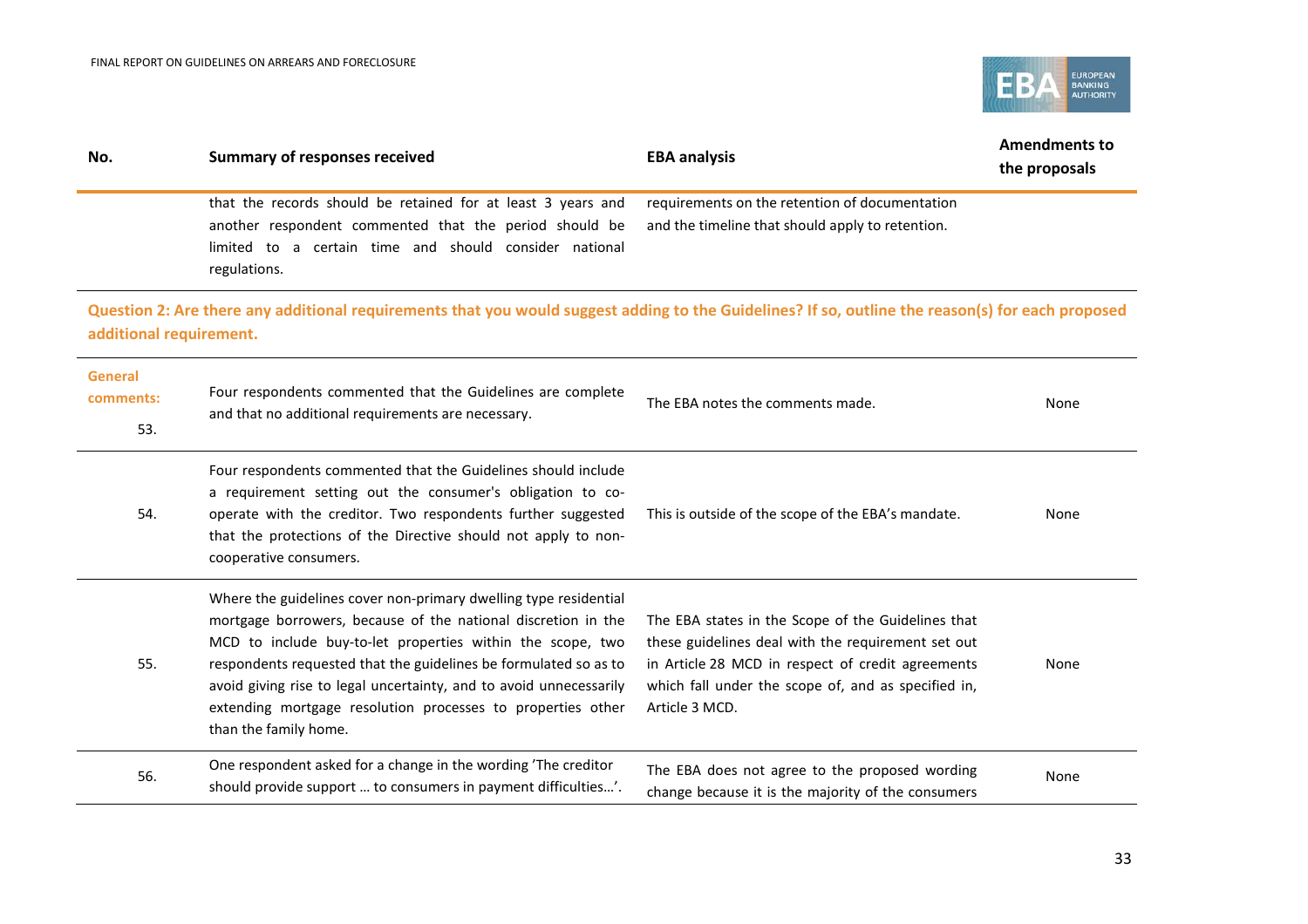

| No.                        | <b>Summary of responses received</b>                                                                                                                                                                                                                                                                                                                                                            | <b>EBA analysis</b>                                                                                                                                                                                                                                                                                                                                                                                                    | <b>Amendments to</b><br>the proposals |
|----------------------------|-------------------------------------------------------------------------------------------------------------------------------------------------------------------------------------------------------------------------------------------------------------------------------------------------------------------------------------------------------------------------------------------------|------------------------------------------------------------------------------------------------------------------------------------------------------------------------------------------------------------------------------------------------------------------------------------------------------------------------------------------------------------------------------------------------------------------------|---------------------------------------|
|                            | Since some customers in payment difficulties are not available to<br>the creditor, i.e. they are serving a life sentence in prison, the<br>respondent asks that the word 'should' be changed to 'provide<br>adequate support'.                                                                                                                                                                  | that should be protected. Even if a minority might<br>be unavailable for the creditor, the vast majority<br>needs the protection of a support if there will be<br>payment difficulties.                                                                                                                                                                                                                                |                                       |
| 57.                        | One respondent commented that the Guidelines do not state<br>how long a creditor should pursue forbearance measures.                                                                                                                                                                                                                                                                            | The EBA is of the opinion that this should be<br>decided by the individual company since it is both in<br>the interest of the company and the creditor to find<br>a good solution to the problem.                                                                                                                                                                                                                      | None                                  |
| 58.                        | One respondent commented that the Guidelines should<br>reference that the choice of the appropriate credit form, for<br>example, long term fixed rates, can help to prevent payment<br>defaults. The respondent also commented that it must be<br>ensured that the creditor is entitled to compensation if the<br>mortgage is repaid before the fixed-rate term ends.                           | The EBA is of the view that this comment falls<br>outside of the scope of these guidelines and is dealt<br>with by Article 25(3) MCD.                                                                                                                                                                                                                                                                                  | None                                  |
| <b>Guideline 1:</b><br>59. | Two respondents commented that:<br>i. Creditors should identify consumers susceptible to arrears, and<br>have appropriate strategies to treat them fairly, if variable-rate<br>loan indices increase or if the exchange rates for foreign currency<br>mortgages increase. One respondent commented that early<br>detection procedures should be aligned to the way that credit<br>was provided. | All these suggestions are welcome. However,<br>guidelines set out the EBA's view of appropriate<br>supervisory practices within the European System<br>of Financial Supervision or of how Union law should<br>be applied in a particular area. As a consequence of<br>that, the Guidelines provide broad European<br>minimum standards on how financial institutions<br>should give effect to the provisions stated in |                                       |
|                            | ii. Creditors should develop information on impairment and a<br>performance tracking system to proactively segment the pre-<br>arrears population. Creditors should develop strategies to                                                                                                                                                                                                       | Article 28 MCD, by encouraging creditors to make<br>concessions towards a consumer facing, or about to<br>face, difficulties in meeting his/her financial                                                                                                                                                                                                                                                              |                                       |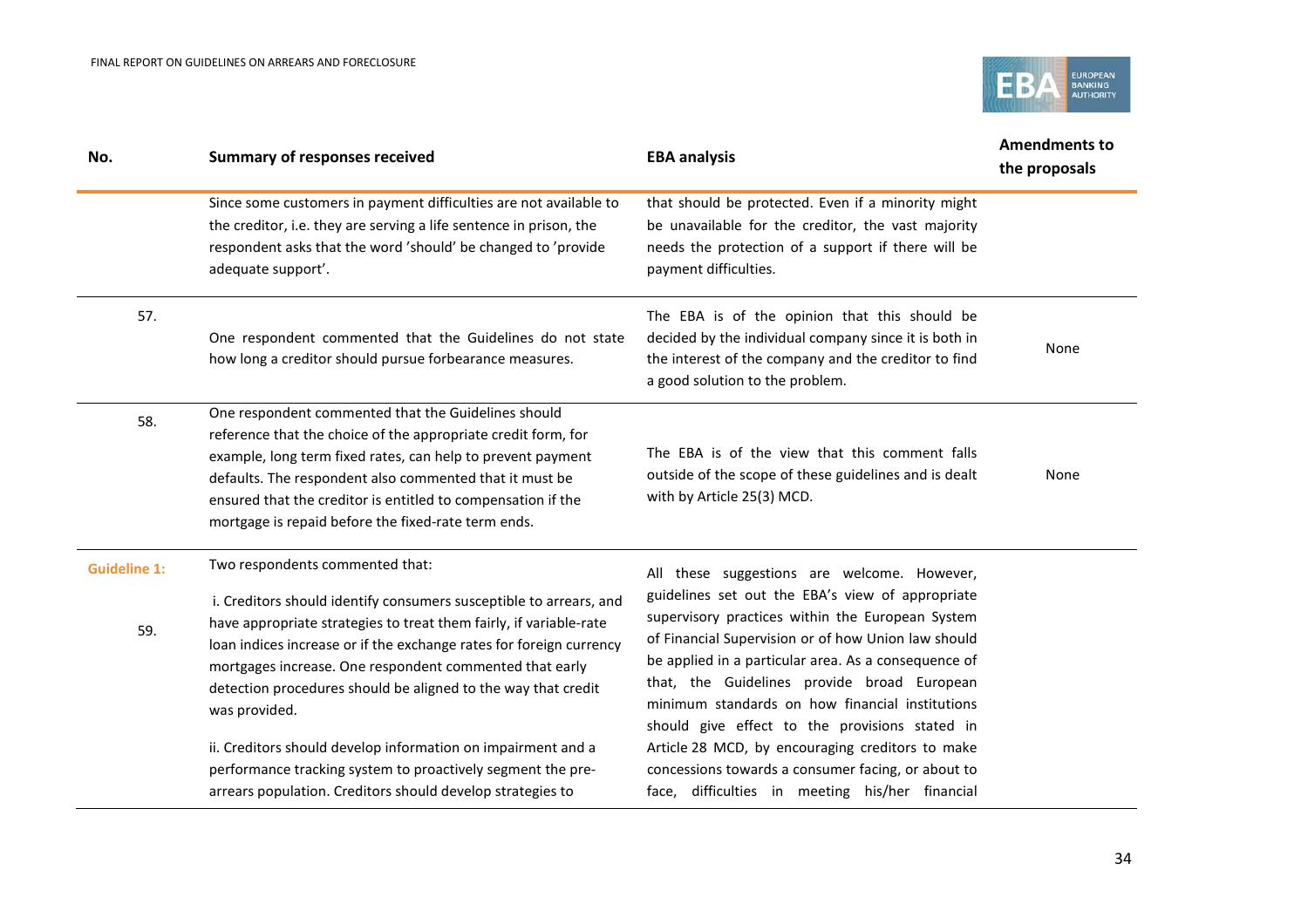

| No. | <b>Summary of responses received</b>                                                                                                                                                                                                                                                                                                                     | <b>EBA analysis</b>                                                                                                                                          | <b>Amendments to</b><br>the proposals |
|-----|----------------------------------------------------------------------------------------------------------------------------------------------------------------------------------------------------------------------------------------------------------------------------------------------------------------------------------------------------------|--------------------------------------------------------------------------------------------------------------------------------------------------------------|---------------------------------------|
|     | proactively engage with consumers who are most likely to be                                                                                                                                                                                                                                                                                              | commitments.                                                                                                                                                 |                                       |
|     | affected by rate increases including consumers who have had<br>payment difficulties in the past or have a high debt-to-income<br>ratio.                                                                                                                                                                                                                  | Therefore, very specific approaches are not deemed<br>appropriate at this stage. However, these practices<br>could be considered by the MS either in the MCD |                                       |
|     | iii. Creditors should use tools to detect and act upon early<br>warning signs such as consumers requesting to consolidate debt                                                                                                                                                                                                                           | transposition period or by the financial institutions<br>while applying the Guidelines.                                                                      |                                       |
|     | or missing other financial commitments.                                                                                                                                                                                                                                                                                                                  | For consistency with Article 28 MCD the Guidelines<br>cover borrowers in mortgage payment difficulties,                                                      | None                                  |
|     | iv. There should be a common definition of alerts incorporating<br>situations of risk of failure. The example of the Portuguese Action                                                                                                                                                                                                                   | not expected payment difficulties.                                                                                                                           |                                       |
|     | Plan for the Risk of Failure was given.                                                                                                                                                                                                                                                                                                                  | The EBA's Opinion on Good Practices mortgage<br>creditworthiness assessments and arrears and                                                                 |                                       |
|     | v. Senior management should have a duty to promote a culture<br>of delivering outcomes based on the best interests of consumers.<br>Senior management should ensure that decisions on forbearance<br>and repossession are suitable to the individual circumstances of<br>the consumer and are sensitive to the consumer's particular<br>vulnerabilities. | foreclosure, including expected mortgage payment<br>difficulties now also includes 'expected payment<br>difficulties'.                                       |                                       |
|     | vi. ' or expected payment difficulties' should be added to the<br>end of Guidelines 1.2 and 1.3.                                                                                                                                                                                                                                                         |                                                                                                                                                              |                                       |
|     | One reconordent commented that a new quideline chould be                                                                                                                                                                                                                                                                                                 |                                                                                                                                                              |                                       |

One respondent commented that a new guideline should be inserted, as follows: 'The creditor should ensure that the structure of remuneration, reward and performance

60. management schemes for staff dealing with consumers in payment difficulties are aligned with the need to exercise reasonable forbearance.'

The EBA is developing guidelines on remuneration which will be published separately.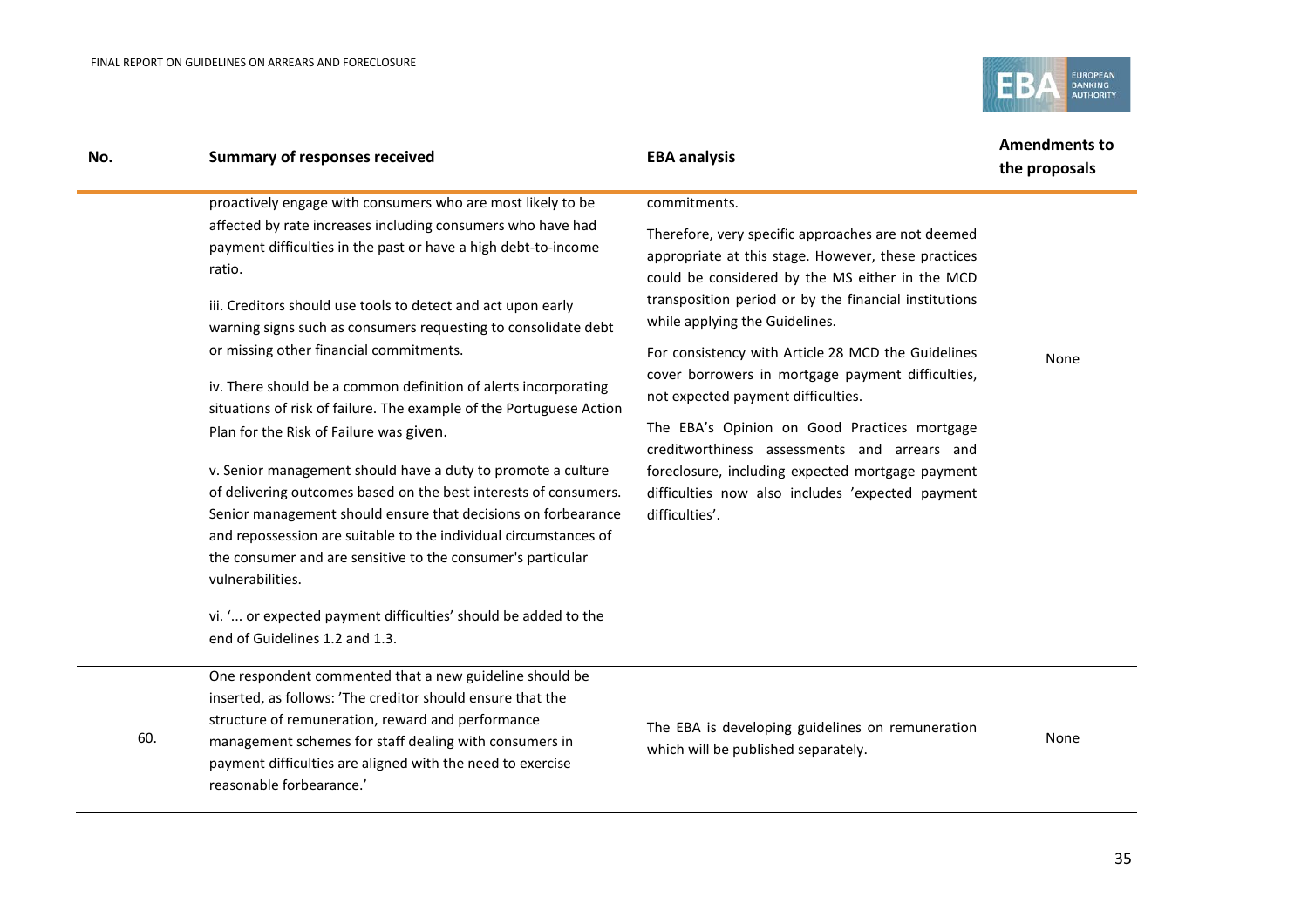

| No.                        | <b>Summary of responses received</b>                                                                                                                                                                                                                                                                                                                                                                                                                                                                                                                                                                                                                                                                                                                                                         | <b>EBA analysis</b>                                                                                                                                                                                                                                                                                                                                                                                                                                            | <b>Amendments to</b><br>the proposals                  |  |
|----------------------------|----------------------------------------------------------------------------------------------------------------------------------------------------------------------------------------------------------------------------------------------------------------------------------------------------------------------------------------------------------------------------------------------------------------------------------------------------------------------------------------------------------------------------------------------------------------------------------------------------------------------------------------------------------------------------------------------------------------------------------------------------------------------------------------------|----------------------------------------------------------------------------------------------------------------------------------------------------------------------------------------------------------------------------------------------------------------------------------------------------------------------------------------------------------------------------------------------------------------------------------------------------------------|--------------------------------------------------------|--|
| <b>Guideline 2:</b><br>61. | Two respondents commented that:<br>i. creditors should provide to a consumer, who notifies them that<br>they are at risk of payment difficulties, a document<br>acknowledging the notification from the consumer and outlining<br>the consumer's rights and duties.<br>ii. consumers in pre-arrears or in arrears should receive, free of<br>charge, information, advice and assistance from debt advice<br>entities.<br>iii. Consumers should be entitled to bring third parties, e.g.<br>lawyers, relatives, etc., to meetings with creditors.<br>iv. creditors should engage sensitively with consumers who have<br>specific needs or circumstances which may impact on their ability<br>to engage effectively with the creditor, for example, illness,<br>marital breakdown, grief, etc. | The Guidelines do not aim to be prescriptive,<br>allowing MS to comply in different ways, therefore<br>preserving flexibility for national markets.<br>v. Guideline 2.2 has been re-worded to include 'any<br>interaction by the creditor with the consumer' and<br>includes the requirement that this interaction<br>'should respect the consumer's privacy'. The EBA<br>considers that this adequately addresses the<br>respondents' comments about privacy. | Guideline 2.2 has<br>been revised as<br>set out above. |  |
|                            | v. Guideline 2.3 should include a statement to discourage<br>creditors or third parties acting for them from harassing<br>consumers or not respecting consumers' privacy.                                                                                                                                                                                                                                                                                                                                                                                                                                                                                                                                                                                                                    |                                                                                                                                                                                                                                                                                                                                                                                                                                                                |                                                        |  |
| <b>Guideline 3:</b><br>62. | Two respondents commented that the information provided to<br>consumers should be clear and easily understood by all<br>consumers. The respondents also pointed out the difficulties<br>experienced by consumers because of poor record keeping.                                                                                                                                                                                                                                                                                                                                                                                                                                                                                                                                             | The EBA considers that Guideline 3.1 addresses the<br>issues raised by the respondents as it requires that<br>the 'creditor should communicate clearly and in<br>plain language'.<br>Guideline 5.1 requires that a creditor should '[]<br>retain adequate records of its dealings with the                                                                                                                                                                     | None                                                   |  |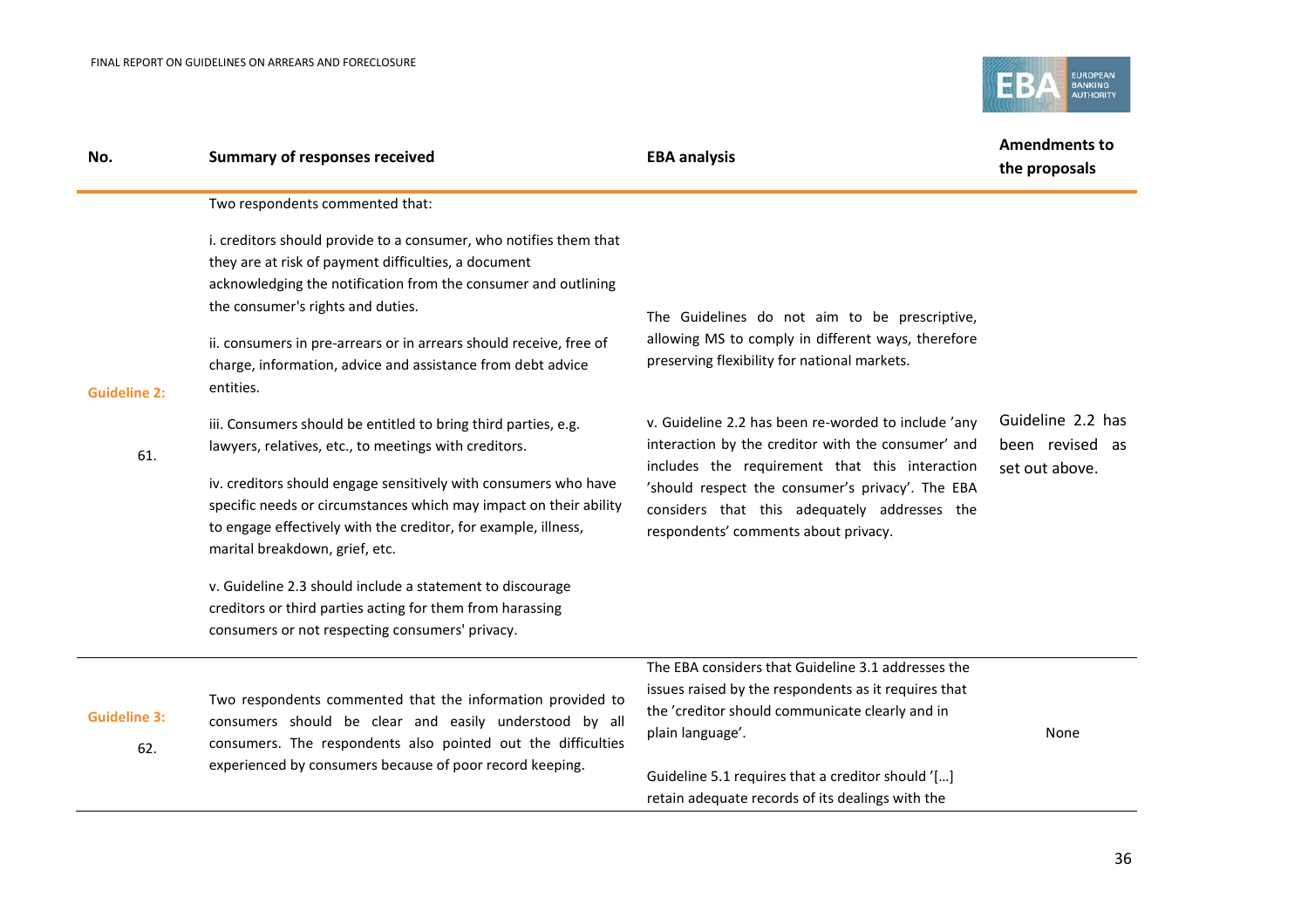

| No.                        | <b>Summary of responses received</b>                                                                                                                                                                                                                                                                                                                                                                                                                                                                                                                                                                                                                                                                                                                                                                                                                                                                                              | <b>EBA analysis</b>                                                                                                                                                                                                                                                                                                                                                                                                                                                                                                                                                                                                                                                                                                                                                                                                                                            | <b>Amendments to</b><br>the proposals |
|----------------------------|-----------------------------------------------------------------------------------------------------------------------------------------------------------------------------------------------------------------------------------------------------------------------------------------------------------------------------------------------------------------------------------------------------------------------------------------------------------------------------------------------------------------------------------------------------------------------------------------------------------------------------------------------------------------------------------------------------------------------------------------------------------------------------------------------------------------------------------------------------------------------------------------------------------------------------------|----------------------------------------------------------------------------------------------------------------------------------------------------------------------------------------------------------------------------------------------------------------------------------------------------------------------------------------------------------------------------------------------------------------------------------------------------------------------------------------------------------------------------------------------------------------------------------------------------------------------------------------------------------------------------------------------------------------------------------------------------------------------------------------------------------------------------------------------------------------|---------------------------------------|
|                            | Two respondents suggested that an additional guideline should                                                                                                                                                                                                                                                                                                                                                                                                                                                                                                                                                                                                                                                                                                                                                                                                                                                                     | consumer in payment difficulties []'.                                                                                                                                                                                                                                                                                                                                                                                                                                                                                                                                                                                                                                                                                                                                                                                                                          |                                       |
|                            | be added relating to charges:                                                                                                                                                                                                                                                                                                                                                                                                                                                                                                                                                                                                                                                                                                                                                                                                                                                                                                     | The EBA considers that the proposed additional<br>guideline is not required as Article 28(2) MCD<br>relates to charges and states that '[] those charges<br>are no greater than is necessary to compensate the<br>creditor for costs it has incurred as a result of<br>default.'                                                                                                                                                                                                                                                                                                                                                                                                                                                                                                                                                                               |                                       |
| 63.                        | 'Creditors should only levy a charge where they are able<br>objectively to justify that the charge is equal to or lower than a<br>reasonable calculation of the cost of the additional<br>administration required as a result of the customer being in<br>payment difficulty'.                                                                                                                                                                                                                                                                                                                                                                                                                                                                                                                                                                                                                                                    |                                                                                                                                                                                                                                                                                                                                                                                                                                                                                                                                                                                                                                                                                                                                                                                                                                                                | None                                  |
| <b>Guideline 4:</b><br>64. | Two respondents pointed out that the Guidelines need to be<br>more detailed. In that regard, they suggested adding the<br>following statements:<br>Borrowers in arrears on obligations under their credit<br>a.<br>agreements should have a right to enter into a<br>settlement procedure that should apply to all types of<br>mortgage credits, which should not depend on<br>compliance with any conditions for access, nor<br>specifically requested by the borrower.<br>Borrowers have a right to receive a document informing<br>b.<br>them about their rights and duties under the settlement<br>procedure. Following the assessment of the borrower'<br>creditworthiness, the creditor should present one or<br>more restructuring proposals deemed adequate to the<br>borrower's financial situation.<br>The borrower should be granted a series of guarantees.<br>c.<br>Among these, creditors should be prohibited from | All these suggestions are welcome. However,<br>Guidelines set out the EBA's view of appropriate<br>supervisory practices within the European System<br>of Financial Supervision or of how Union law should<br>be applied in a particular area. As a consequence of<br>that, the Guidelines provide broad European<br>minimum standards on how financial institutions<br>should give effect to the provisions stated in<br>Article 28 MCD, by encouraging creditors to make<br>concessions towards a consumer facing, or about to<br>face, difficulties in meeting his/her financial<br>commitments.<br>Therefore, very specific approaches are not deemed<br>appropriate at this stage. However, these practices<br>could be considered by the MS either in the MCD<br>transposition period or by the financial institutions<br>while applying the Guidelines. | None                                  |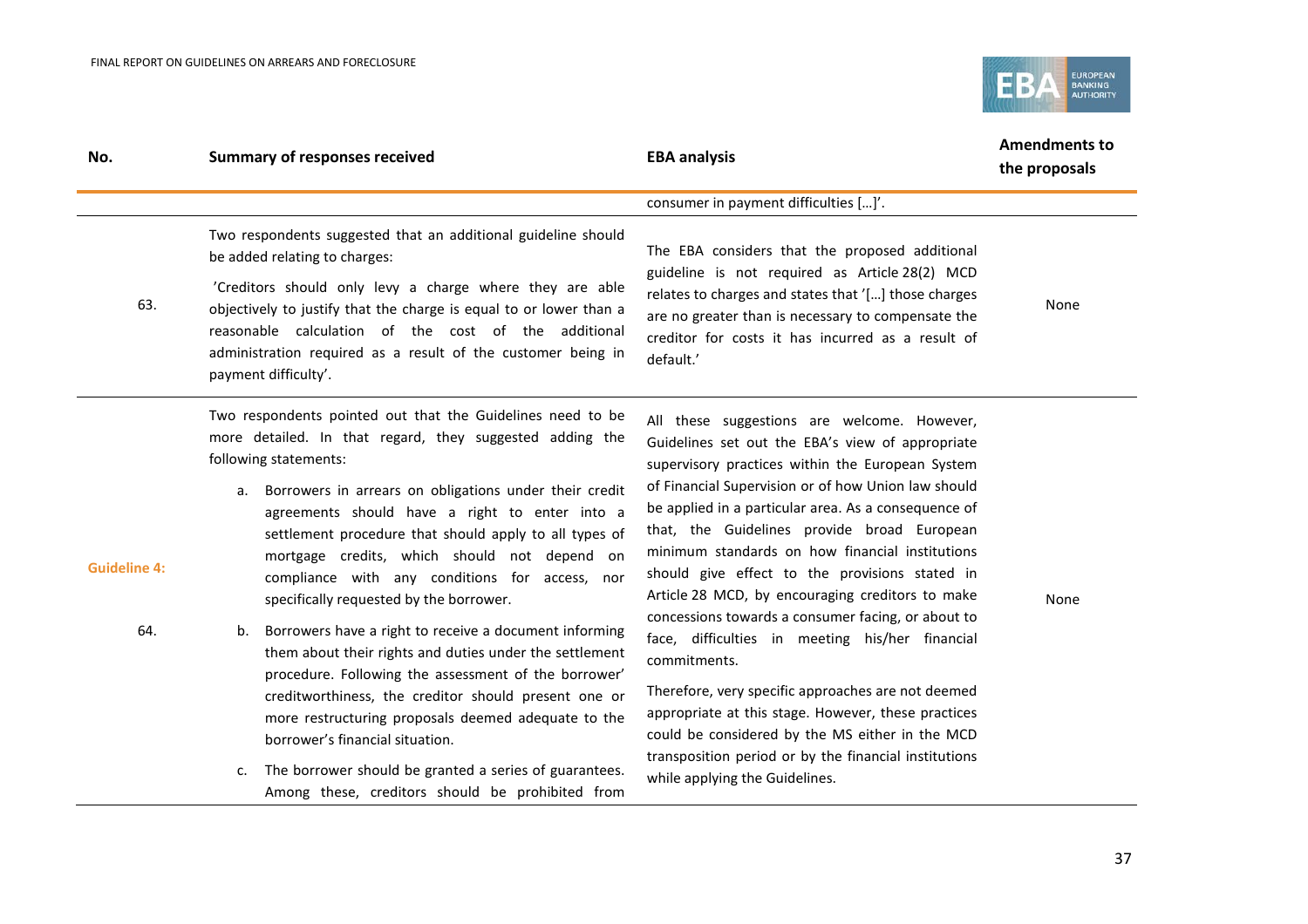

#### **No. Summary of responses received EBA analysis**

**Amendments to the proposals**

terminating credit agreements, bringing legal proceedings against household customers with a view to redeeming credits or assigning the said credits to third parties.

- d. Borrowers with difficulties in paying housing credit instalments may request a re-negotiation of the loan's financial conditions with a view to reducing the debt burden.
- e. In the case of re-negotiation, creditors cannot increase the charges or interest on credit agreements for the purchase or construction of owner-occupied homes, if such re-negotiation has resulted, in particular, from a change in the borrower's circumstances due to, for example, divorce, legal separation, dissolution of a life partnership or death of either one of the spouses.
- f. Household customers in arrears on credit agreements for owner-occupied homes who are in a particularly difficult economic situation should, on request, benefit from an extraordinary regime which could include the adoption of exceptional measures, which may lead to a partial or full cancellation of the debt. Such borrowers should benefit from a series of guarantees, notably the prohibition of creditors from foreclosing the mortgage.
- g. Creditors should also actively engage in co-operating with social services and other actors as the situation a consumer faces can require tailored responses that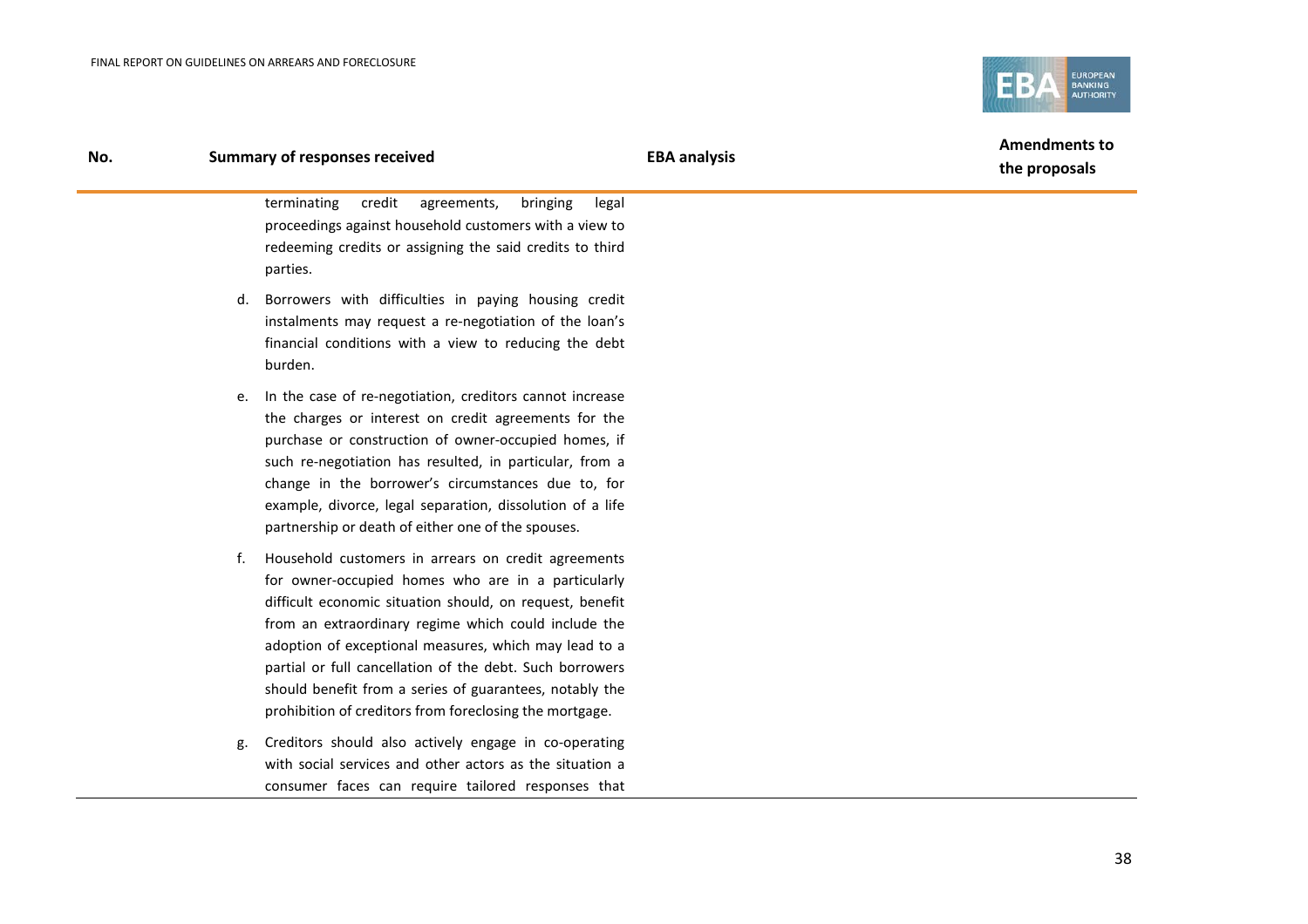

| No. | <b>Summary of responses received</b>                                                                                                                                                                                                                                                                                                                                                                                                                                                                                                                                                                                                                                             | <b>EBA analysis</b>                                                                                                                                                                                                              | <b>Amendments to</b><br>the proposals |  |
|-----|----------------------------------------------------------------------------------------------------------------------------------------------------------------------------------------------------------------------------------------------------------------------------------------------------------------------------------------------------------------------------------------------------------------------------------------------------------------------------------------------------------------------------------------------------------------------------------------------------------------------------------------------------------------------------------|----------------------------------------------------------------------------------------------------------------------------------------------------------------------------------------------------------------------------------|---------------------------------------|--|
|     | require the successful co-operation of multiple actors.<br>h. Creditors should be also encouraged to include in their<br>mortgage contracts a clause allowing the borrower to<br>modify the amount of his monthly repayment; this<br>clause could provide for a minimum monthly payment<br>below which it would not be possible to go down, and<br>eventually a maximum monthly payment (to be used in<br>case of increase of income - relevant in particular for<br>independent workers who have irregular income). Once<br>a year, the borrower could choose to decrease or<br>increase monthly payments, allowing the borrower to<br>more easily manage a decrease in income. |                                                                                                                                                                                                                                  |                                       |  |
|     | Where creditors did not act in line with the principles of<br>i.<br>'responsible lending', all consumers should have the<br>right to relief, in part or even to the full extent, from<br>their debt. Creditors should adopt a special attitude in<br>cases where the consumer became unemployed, is<br>affected by a serious illness, etc.                                                                                                                                                                                                                                                                                                                                       |                                                                                                                                                                                                                                  |                                       |  |
| 65. | Five respondents suggested amending Guideline 4 in order to<br>stress that concessions given to consumers are at the entire<br>discretion of creditors.                                                                                                                                                                                                                                                                                                                                                                                                                                                                                                                          | The Guideline sets out a list of ways in which a<br>credit agreement might be modified in order to<br>cope with the borrower's situation, but other<br>measures are not excluded. Guideline 4.1 has been<br>amended accordingly. | None                                  |  |
| 66. | One respondent recommended adding to the concessions<br>included in the Guideline 'the consolidation of various debts in a                                                                                                                                                                                                                                                                                                                                                                                                                                                                                                                                                       | The Guideline sets out a list of ways in which a<br>credit agreement might be modified in order to                                                                                                                               | None                                  |  |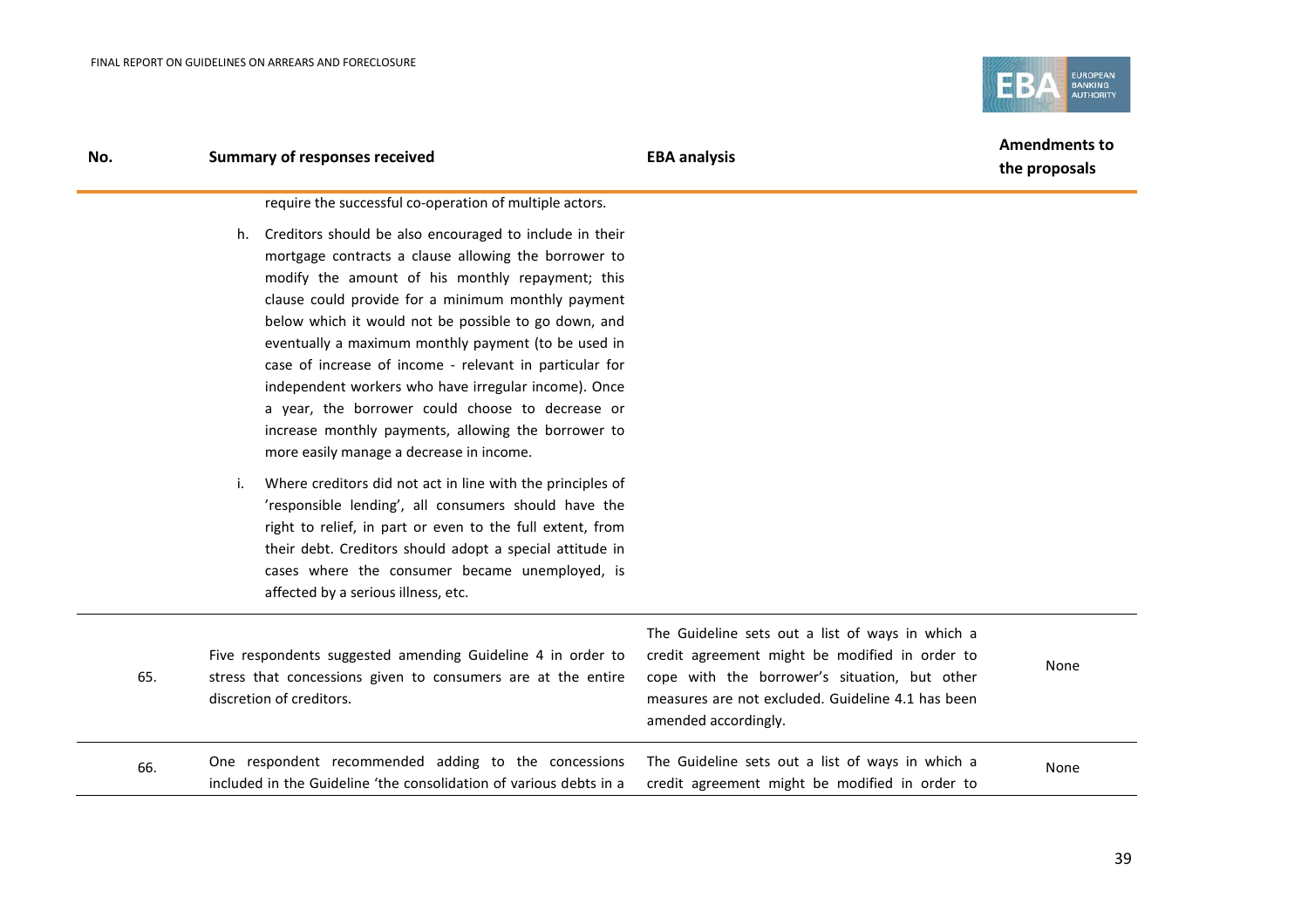

| No.                 | <b>Summary of responses received</b>                                                                                                                                                                 | <b>EBA analysis</b>                                                                                                                                  | <b>Amendments to</b><br>the proposals |
|---------------------|------------------------------------------------------------------------------------------------------------------------------------------------------------------------------------------------------|------------------------------------------------------------------------------------------------------------------------------------------------------|---------------------------------------|
|                     | single loan'.<br>Two respondents proposed to extend the list of possible                                                                                                                             | cope with the borrower's situation, but other<br>measures are not excluded.                                                                          |                                       |
|                     | solutions to i) debt relief $-$ writing-off of a portion of any<br>outstanding debt, ii) debt cancellation – writing-off of all<br>remaining outstanding debt and (iii) datio in solutum – borrowers | In addition, Article 28(4) MCD stipulates that<br>'Member States shall not prevent the parties to a<br>credit agreement from expressly agreeing that |                                       |
|                     | who cannot repay their mortgage are released in full from the<br>outstanding debt by handing their mortgage property over to the                                                                     | return or transfer to the creditor of the security or<br>proceeds from the sale of the security is sufficient                                        |                                       |
|                     | lender in cases that have been agreed between creditor and<br>borrower.                                                                                                                              | to repay the credit.'                                                                                                                                |                                       |
| <b>Guideline 5:</b> |                                                                                                                                                                                                      |                                                                                                                                                      |                                       |
|                     | Two respondents commented that the Guideline should require<br>that the records be retained for at least 3 years.                                                                                    | See above comment.                                                                                                                                   | None                                  |
| 67.                 |                                                                                                                                                                                                      |                                                                                                                                                      |                                       |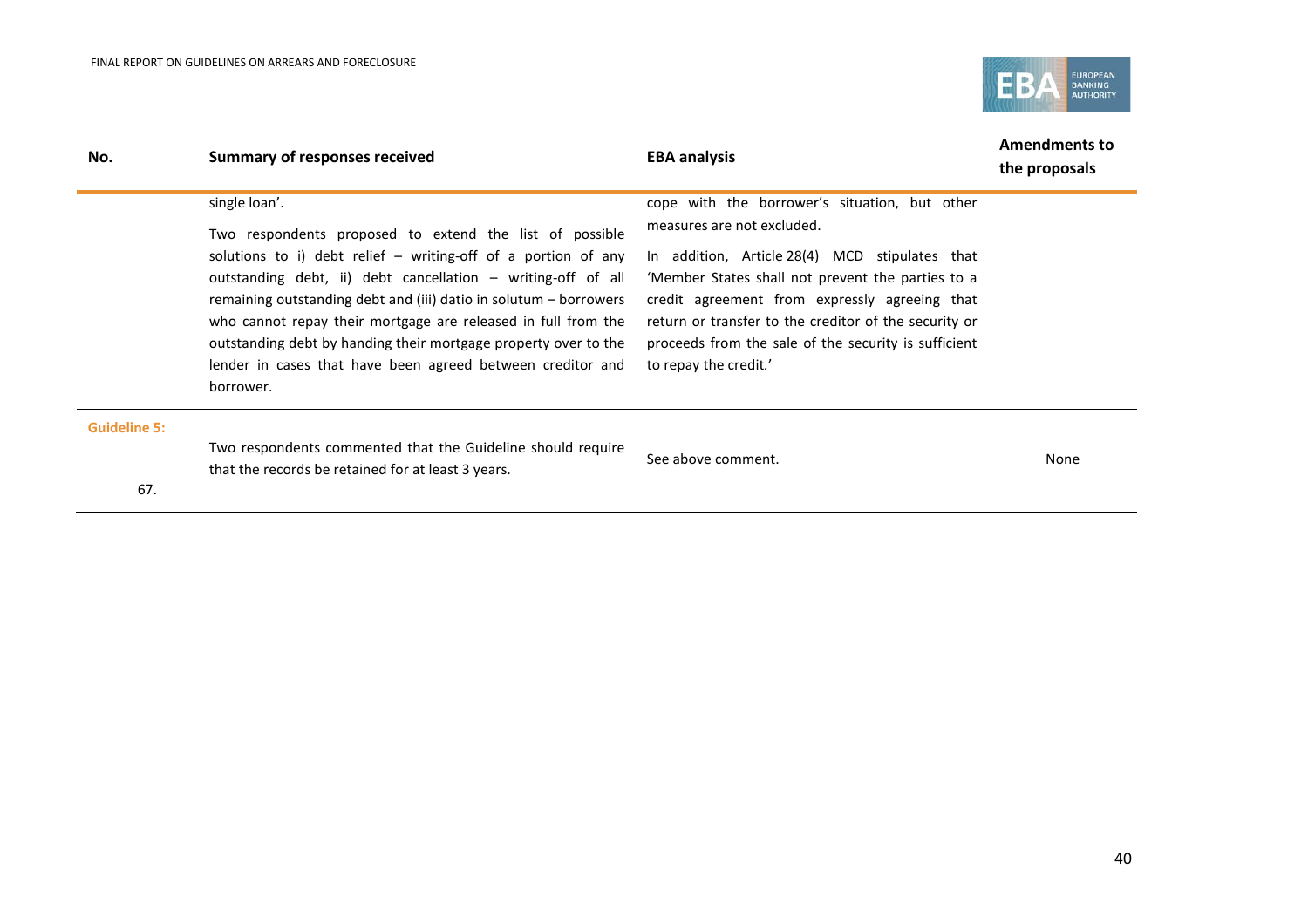

### 1.2 Cost-benefit analysis / impact assessment

#### **1.2.1 Problem identification**

- 14. Mortgage borrowing for the purchase of private real estate property is one of the most important financial commitments of a large number of consumers of financial services. Firstly, the borrowed amount often significantly exceeds the actual wealth and annual income of mortgage borrowers. Secondly, the length of the commitment often exceeds a specific period in the life cycle of borrowing individuals. Thirdly, the decision to borrow and purchase private real estate property by a mortgage loan significantly affects multiple areas of the consumer's life, including his/her family situation.
- 15. For this set of reasons, problems related to, for instance, the repayment of a mortgage loan and potential foreclosure proceedings risk causing severe detriment to consumers. At the same time, despite having some incentive to seize and sell the property, creditors entering foreclosure proceedings might only be able to achieve a reduced price, all the more so in an environment of declining real estate markets and market-wide asset devaluation dynamics. Depending on the size of the national mortgage market, the degree of conservativeness of lending decisions, and general economic conditions, defaults of a large number of individual borrowers can put banks and mortgage lenders (creditors) under severe stress, threatening the solvency of individual institutions and potentially even the soundness of national and global banking systems. Recent economic history provides illustrative examples of the risks which destructive developments in real estate markets can pose to the stability of the entire financial system. [4](#page-40-0)[5](#page-40-1)

#### **1.2.2 Policy objectives**

16. The general, high-level objectives of these Guidelines are the protection of consumers, the safety and soundness of the European banking system, and the stability, efficiency and integrity of the financial system. In addition, they aim at promoting convergence of regulatory frameworks and the functioning of the internal market in the EU. More specifically, these Guidelines are intended to improve the protection of mortgage borrowers in payment difficulties. At a technical level, they are meant to assist with the implementation of Article 28 MCD and its application to credit institutions and non-credit institutions.

 $\overline{a}$ 

<span id="page-40-0"></span><sup>4</sup> EBA: Consumer Trends Report (2014)

<span id="page-40-1"></span><sup>&</sup>lt;sup>5</sup> EU COM: National Measures and Practices to avoid Foreclosure Procedures for Residential Mortgage Loans (2011)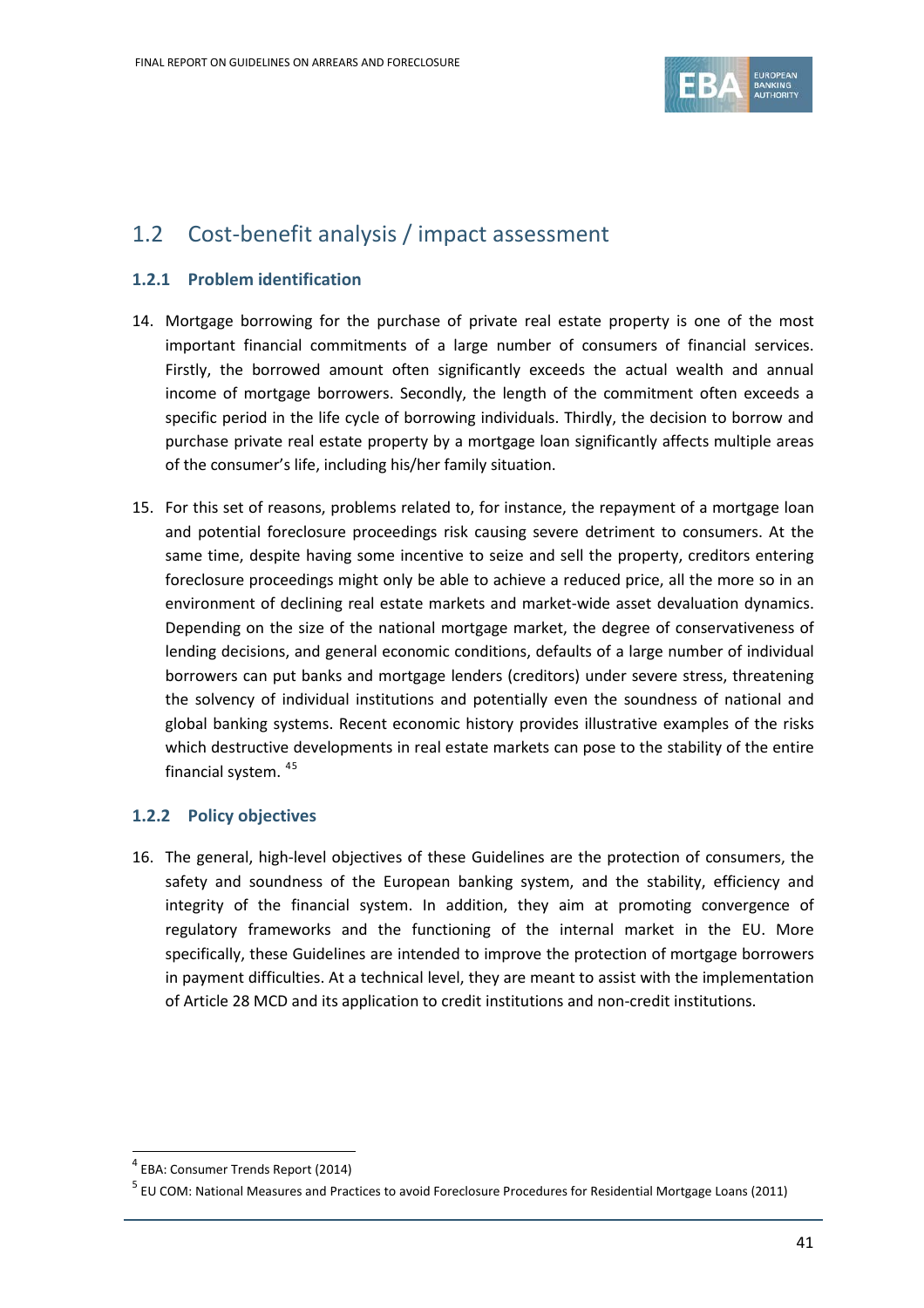

#### **1.2.3 Baseline scenario and options considered**

- 17. To address the above-mentioned issues, EBA could either:
	- i. Keep its 2013 Opinion on Good Practices for the Treatment of Borrowers in Mortgage Payment Difficulties (Option 1), or
	- ii. Convert the practices of that Opinion which are relevant to Article 28 MCD into Guidelines and revise the remaining parts of that Opinion (Option 2)

whereby Option 1 coincides with the baseline scenario.

#### **1.2.4 Analysis of costs**

18. There would be no incremental costs for the CAs in choosing Option 1, nor for creditors or consumers. Analogously, none of the potential benefits could be reaped.

#### **Survey**

- 19. In order to inform the Impact Assessment of the adoption of Option 2, and in particular, the impact of the draft EBA guidelines in terms of the compliance effort that will need to be made by financial institutions, the EBA gathered information from the CAs about the extent to which their existing national requirements already met the draft Guidelines. The EBA received detailed responses regarding credit institutions from 22 CAs and responses regarding non-credit institutions from 13 CAs. In a number of MS, non-credit institutions did not provide mortgage credit, while in other cases it had not yet been determined which authority will supervise non-credit institutions when providing mortgage credit. Therefore, several MS did not include responses to the survey for non-credit institutions.
- 20. Table 1 below shows, for each draft guideline and for each creditor type (credit institution and non-credit institution), the extent to which existing national requirements met, exceeded or were lower than the proposed Guidelines, or whether there were no national requirements in place at all.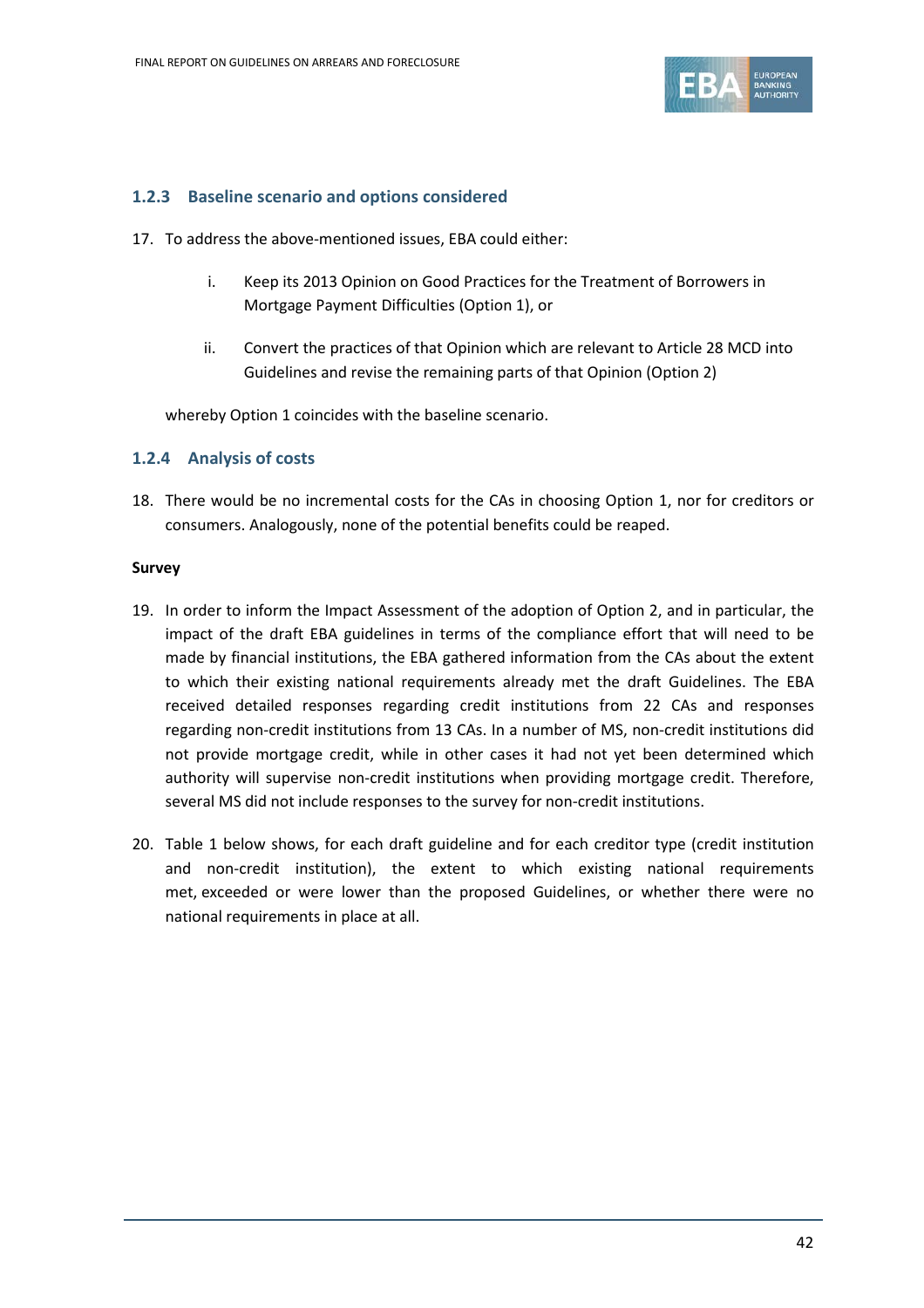

| <b>Table 1: Overview</b><br>of responses |        |            | Number of MS where proposed<br>Guidelines were already met        |                                                                                                          | Number of MS where proposed<br>Guidelines were not currently met                      |                                                     |                           |                                                                                                  |
|------------------------------------------|--------|------------|-------------------------------------------------------------------|----------------------------------------------------------------------------------------------------------|---------------------------------------------------------------------------------------|-----------------------------------------------------|---------------------------|--------------------------------------------------------------------------------------------------|
|                                          |        |            | MS where the<br>proposed<br><b>Guidelines were</b><br>already met | <b>MS</b> where higher<br>requirements than<br>the proposed<br><b>Guideline were</b><br>already in place | <b>MS where lower</b><br>requirements than the<br>proposed Guideline<br>were in place | MS where no<br>requirements at<br>all were in place | <b>Total</b><br>responses | <b>Percentage of MS</b><br>where the proposed<br><b>Guideline was already</b><br>met or exceeded |
|                                          | $1.1*$ | <b>CI</b>  | 14                                                                | 2                                                                                                        | 3                                                                                     | 3.                                                  | 22                        | 73%                                                                                              |
|                                          |        | <b>NCI</b> | $\overline{7}$                                                    | 0                                                                                                        | $\overline{2}$                                                                        | 4                                                   | 13                        | 54%                                                                                              |
| G1                                       | $1.2*$ | <b>CI</b>  | 10                                                                | 3                                                                                                        | 6                                                                                     | 3                                                   | 22                        | 59%                                                                                              |
|                                          |        | <b>NCI</b> | 5                                                                 | 2                                                                                                        | 1                                                                                     | 5                                                   | 13                        | 54%                                                                                              |
|                                          | 1.3    | CI         | $\overline{7}$                                                    | 1                                                                                                        | 7                                                                                     | $\overline{7}$                                      | 22                        | 36%                                                                                              |
|                                          |        | <b>NCI</b> | 4                                                                 | $\mathbf{1}$                                                                                             | 1                                                                                     | $\overline{7}$                                      | 13                        | 38%                                                                                              |
|                                          | 2.1    | C1         | 11                                                                | $\mathbf{1}$                                                                                             | 6                                                                                     | 4                                                   | 22                        | 55%                                                                                              |
|                                          |        | <b>NCI</b> | 5                                                                 | $\mathbf{1}$                                                                                             | $\overline{2}$                                                                        | 5                                                   | 13                        | 46%                                                                                              |
| G2                                       | $2.2*$ | C1         | 14                                                                | $\pmb{0}$                                                                                                | 3                                                                                     | 5                                                   | 22                        | 64%                                                                                              |
|                                          |        | <b>NCI</b> | 6                                                                 | $\mathbf{0}$                                                                                             | 0                                                                                     | $\overline{7}$                                      | 13                        | 46%                                                                                              |
|                                          | 2.3    | CI         | 10                                                                | $\overline{2}$                                                                                           | 3                                                                                     | $\overline{7}$                                      | 22                        | 55%                                                                                              |
|                                          |        | <b>NCI</b> | 5                                                                 | $\mathbf{1}$                                                                                             | 0                                                                                     | $\overline{7}$                                      | 13                        | 46%                                                                                              |
|                                          | 3.1    | C1         | 11                                                                | 1                                                                                                        | $\overline{2}$                                                                        | 8                                                   | 22                        | 55%                                                                                              |
|                                          |        | <b>NCI</b> | 6                                                                 | $\mathbf{1}$                                                                                             | 0                                                                                     | 6                                                   | 13                        | 54%                                                                                              |
| G <sub>3</sub>                           |        | <b>CI</b>  | 9                                                                 | $\mathbf 1$                                                                                              | 8                                                                                     | 4                                                   | 22                        | 45%                                                                                              |
|                                          | 3.2    | <b>NCI</b> | $\overline{7}$                                                    | 1                                                                                                        | 3                                                                                     | $\overline{2}$                                      | 13                        | 62%                                                                                              |
|                                          |        | <b>CI</b>  | 8                                                                 | $\overline{2}$                                                                                           | 7                                                                                     | 5                                                   | 22                        | 45%                                                                                              |
|                                          | 3.3    | <b>NCI</b> | 6                                                                 | $\overline{2}$                                                                                           | 3                                                                                     | $\overline{2}$                                      | 13                        | 62%                                                                                              |
| G4                                       | $4.1*$ | CI         | 9                                                                 | $\overline{2}$                                                                                           | 5                                                                                     | 6                                                   | 22                        | 50%                                                                                              |
|                                          |        | <b>NCI</b> | $\overline{4}$                                                    | $\overline{2}$                                                                                           | $\overline{2}$                                                                        | 5                                                   | 13                        | 46%                                                                                              |
|                                          |        | <b>CI</b>  | 5                                                                 | $\overline{2}$                                                                                           | 4                                                                                     | 11                                                  | 22                        | 32%                                                                                              |
| G5                                       | 5.1    | <b>NCI</b> | $\overline{2}$                                                    | 2                                                                                                        | 0                                                                                     | 9                                                   | 13                        | 31%                                                                                              |

<u> 1989 - Johann Stoff, deutscher Stoff, deutscher Stoff, der Stoff, der Stoff, der Stoff, der Stoff, der Stoff</u>

\*The survey of CAs conducted as part of the impact assessment was based on the draft guidelines as published in the consultation paper (Consultation Paper EBA/CP/2014/43) which had slightly different content to the final guidelines.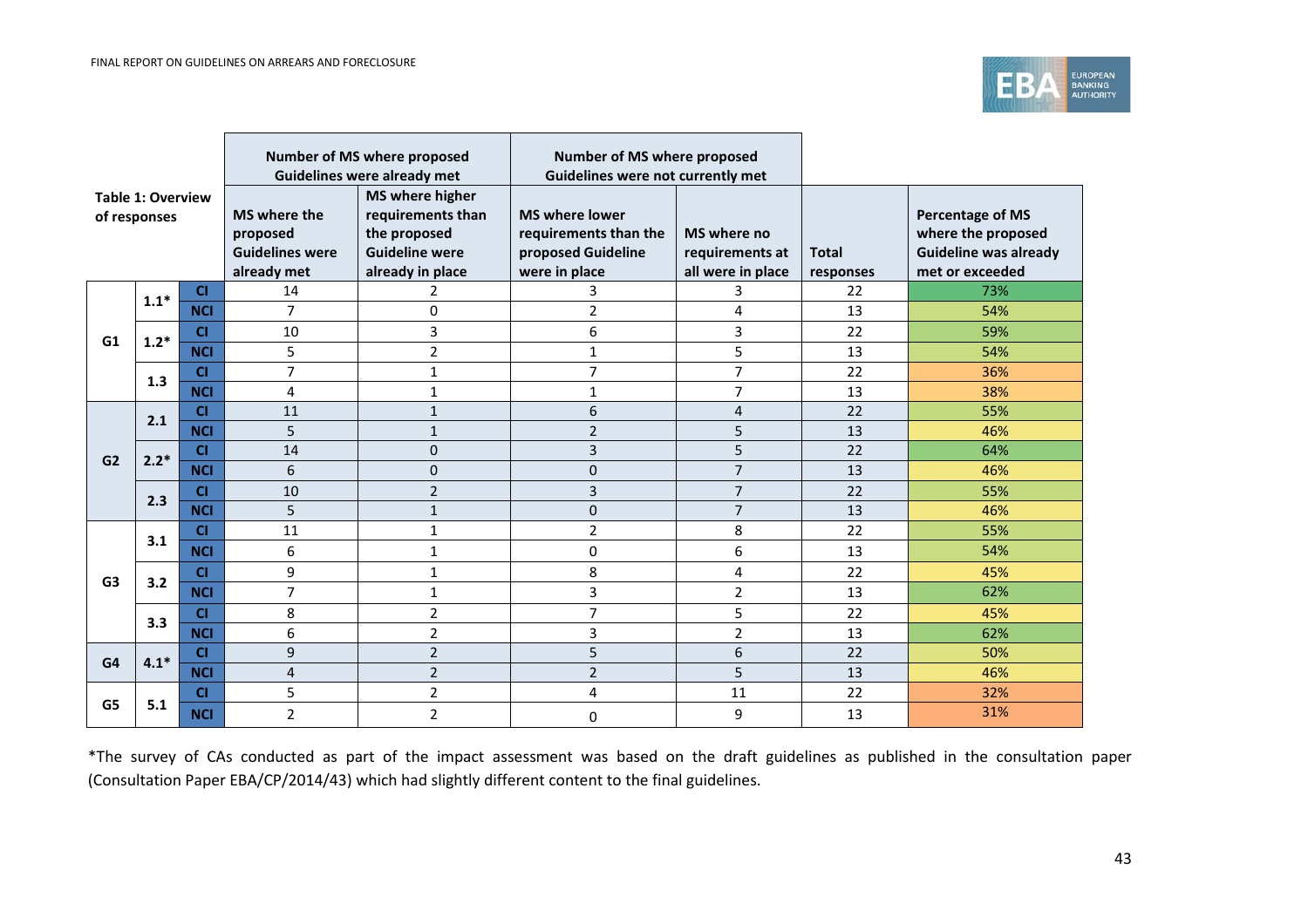

21. The following is a summary analysis of the likely cost impact to creditors in implementing each of the proposed Guidelines.

#### **G1: Establishment of policies and procedures**

- 22. The majority of MS already had requirements in place on credit institutions (16 of 22 MS) and non-credit institutions (seven of 13 MS) that met or exceeded proposed Guideline 1.1. Therefore there should be limited costs to creditors in implementing this Guideline.
- 23. To a lesser extent, the MS already had requirements in place on credit institutions (13 of 22 MS) and non-credit institutions (seven of 13 MS) that met or exceeded the terms of proposed Guideline 1.2. It is likely therefore that costs will be incurred by creditors in a small number of MS when establishing policies and procedures for the effective handling of and engagement with consumers in payment difficulties. Compliance with this Guideline will also place on-going costs on creditors as they update their consumer information.
- 24. In respect of proposed Guideline 1.3, a significantly lower number of MS had requirements in place for both types of creditor that met or exceeded the proposed Guidelines. Eight MS had requirements on credit institutions and five MS had requirements on non-credit institutions that meet or exceed this guideline. It is likely therefore, that creditors will incur initial set up costs and on-going costs to implement this proposed guideline.

#### **G2: Engagement with the consumer**

25. More than half of MS already had requirements in place on creditors that met or exceeded each of the points under this Guideline. For credit institutions, there were lower requirements or no requirements in place in 10 MS for proposed Guideline 2.1, eight MS for proposed Guideline 2.2 and 10 MS for proposed Guideline 2.3. A similar situation existed for non-credit institutions whereby lower requirements or no requirements at all were in place in seven MS for proposed Guideline 2.1, seven MS for proposed Guideline 2.2 and seven MS for proposed Guideline 2.3. Costs will be incurred by both creditor types to put systems in place to implement these guidelines in the MS where such requirements are not already in place.

#### **G3: Provision of information and assistance to the consumer**

26. More than half of MS already had requirements on credit institutions in place that met or exceeded the terms of proposed Guideline 3.1 (12 MS), proposed Guideline 3.2 (10 MS) and proposed Guideline 3.3 (10 MS). However, costs will be incurred by creditors in half of the MS in implementing these guidelines.

#### **G4: Resolution process**

27. Currently 11 MS who responded to the survey had national requirements on credit institutions that met or exceeded this guideline. Six of 13 MS also placed requirements on non-credit institutions that met or exceeded the Guideline. Therefore, in some MS both types of creditor would need to incur one-off costs for the implementation of this Guideline and potentially also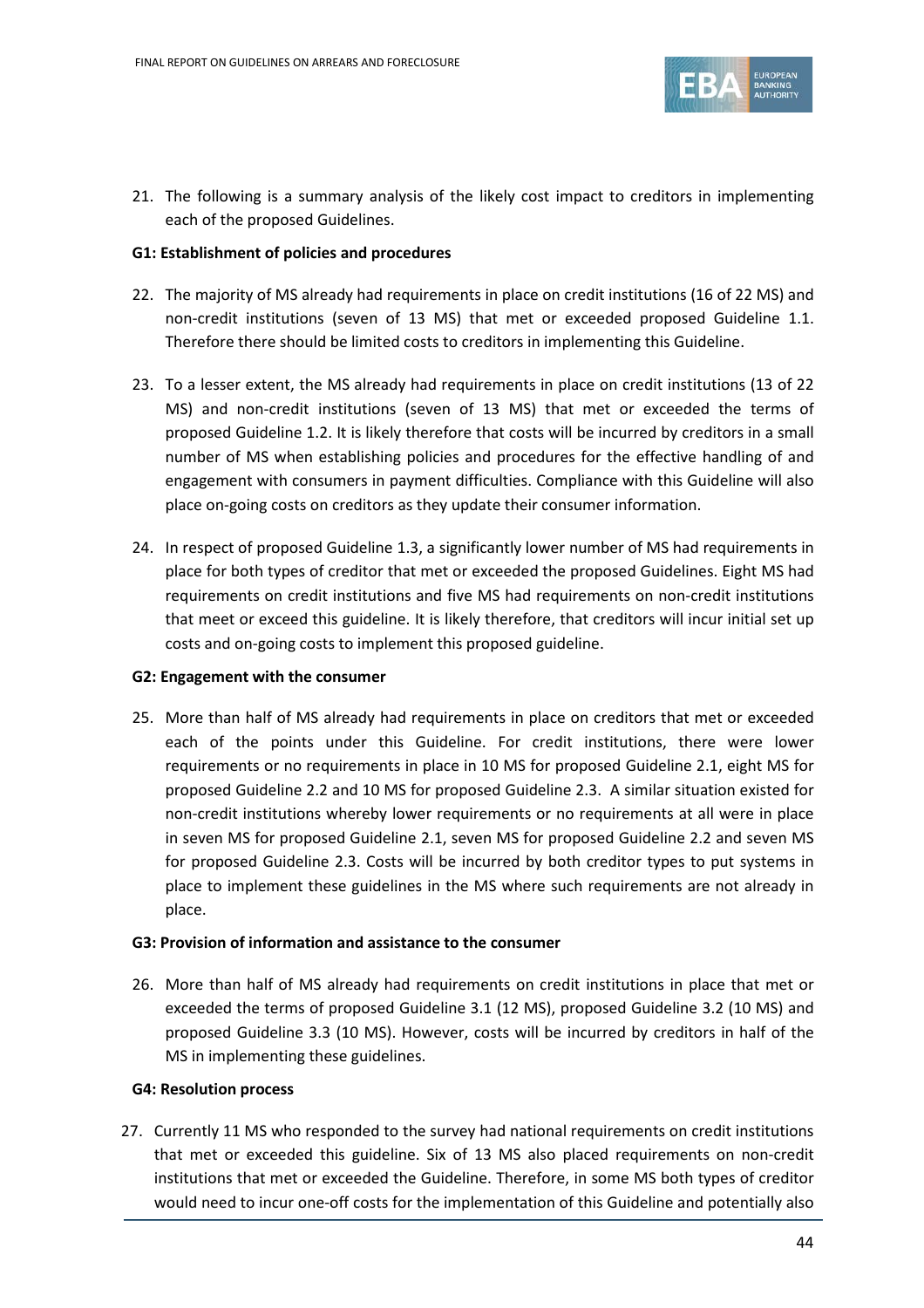

some modest, but unavoidable, costs related to the more frequent use of forbearance policies and abstinence from quick foreclosure proceedings<sup>[6](#page-44-0)</sup>.

#### **G5: Documentation of dealings with the consumer and retention of records**

- 28. Where systems are not already in place to document the reasons why the option(s) offered to the consumer are appropriate for his/her individual circumstances and to make and retain adequate records of dealings with the consumer in payment difficulties for a reasonable period of time, creditors may incur some one-off, as well as on-going costs in introducing and maintaining these systems. This is likely to be a cost to both types of creditor as 15 of 22 MS in the case of credit institutions and nine of 13 MS in the case of non-credit institutions did not already have requirements in place that meet or exceed this guideline.
- 29. In summary, as Table 1 shows, there is a divergence in the level of requirements that are already in place across MS. This will result in creditors having to incur once-off and ongoing costs to implement these guidelines.
- 30. Also Option 2 would imply one-off costs for the CAs in the form of adjustments to national regulatory frameworks and on-going costs due to the required modifications of supervisory practices. While costs will be incurred to implement these guidelines, cooperation between CAs could be facilitated across the EU as consequence of the more harmonised framework on arrears and foreclosure in residential mortgage markets.

#### **1.2.5 Analysis of benefits**

 $\overline{a}$ 

- 31. The largest benefits of Option 2 would accrue to mortgage borrowers who would see their exposure to detriment and adverse economic and social effects to be significantly reduced by these guidelines<sup>[7](#page-44-1)[8](#page-44-2)</sup>. Furthermore, consumers would benefit from more integrated EU mortgage markets.
- 32. As illustrated by Table 1, there is currently inconsistency across MS in terms of requirements on arrears and foreclosure, with many MS having few requirements currently in place. The harmonisation of the regulatory framework across different types of mortgage lenders would reduce the risk of intersectoral regulatory arbitrage and improve market integrity in general.

#### **1.2.6 Overall assessment and conclusion**

33. Having regard to stakeholders' costs and benefits, the conversion of the practices of the current EBA Opinion relevant to Article 28 MCD into guidelines and the revision of the remaining parts of that Opinion is the preferred option.

<span id="page-44-0"></span> $6$  EU COM: Impact Assessment accompanying the Directive on Credit Agreements relating to residential property (2011)

 $<sup>7</sup>$  EU COM: The Costs and Benefits of Integration of EU Mortgage Markets (2005)</sup>

<span id="page-44-2"></span><span id="page-44-1"></span> $8$  EU COM: Study on the Costs and Benefits of the different policy options for mortgage credit (2009)